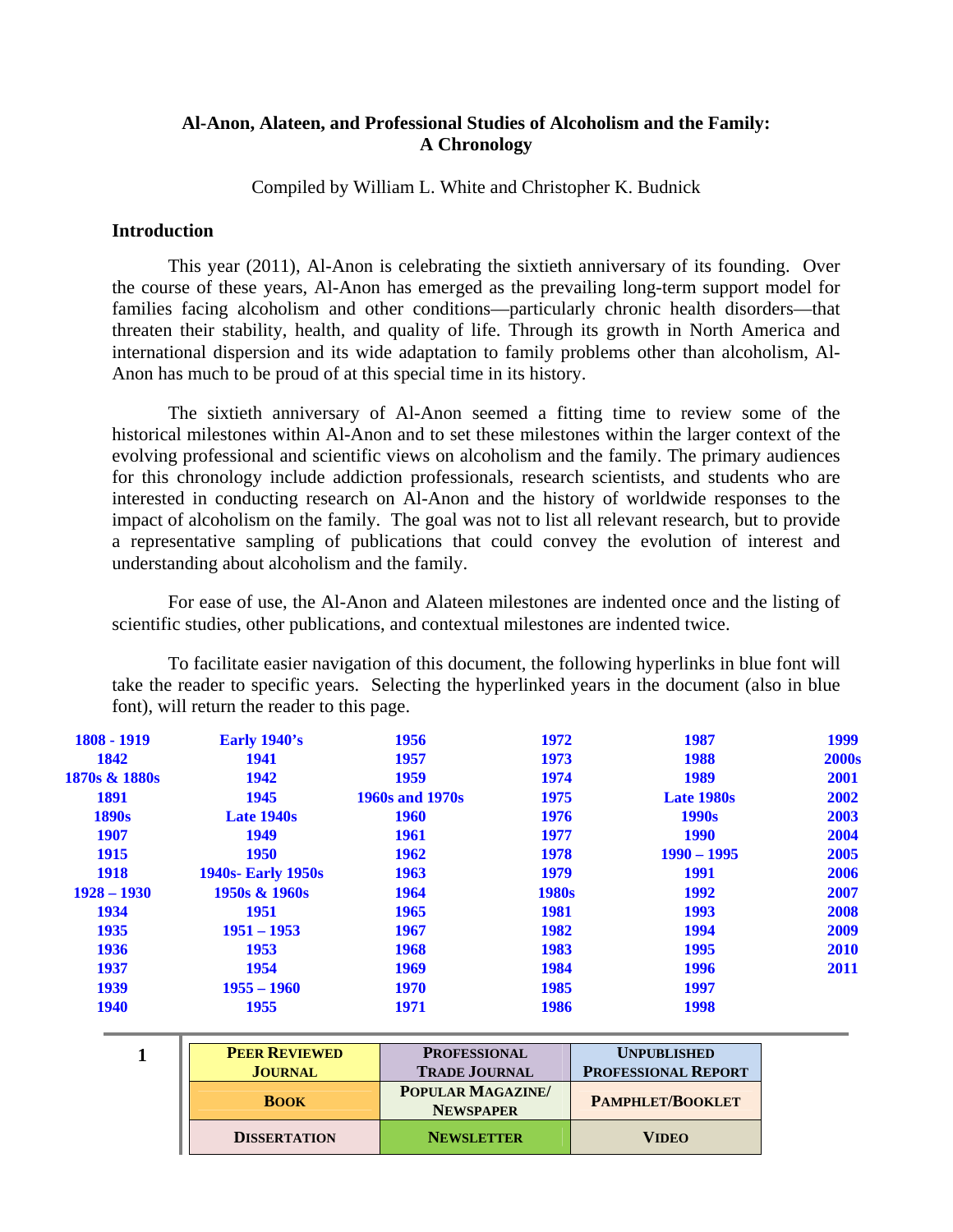To aid future historians, abbreviations used to note other sources include the following:

- **AF:** White, W., & Savage, B. (2005). All in the family: Alcohol and other drug problems, recovery, advocacy. *Alcoholism Treatment Quarterly, 23*(4), 3-37.
- **AAG:** *Alcoholics Anonymous Grapevine*
	- **AT:** *ALATEEN—Hope for children of alcoholics* (1982). New York: Al-Anon Family Group Headquarters, Inc.
- **CMAG** White, W. (2011). *Chronology of addiction recovery mutual aid groups.* Posted at www.williamwhitepapers.com.
	- **FS:** Al-Anon Family Groups (1986). *First Steps: Al-Anon...35 years of beginnings*. New York: Author.
	- **LR:** Wilson, L. (1994). *Lois remembers: Memoirs of the co-founder of Al-Anon and wife of the cofounder of Alcoholics Anonymous*. New York: Al-Anon Family Group Headquarters, Inc.
- **MVOJ:** Al-Anon Family Groups (2011). *Many voices, one journey*. Virginia Beach, VA: Author.
	- **SD:** White, W. L. (1998). *Slaying the dragon: The history of addiction treatment and recovery in America*. Bloomington, IL: Chestnut Health Systems.
	- **TN:** *Al-Anon: Then and now*, 1986
- **WRT:** Fitzpatrick, M. (2011). *We recovered too: The Family Groups' beginnings in the pioneers own words*. Center City, Minnesota: Hazelden.

| <b>PEER REVIEWED</b><br><b>JOURNAL</b> | <b>PROFESSIONAL</b><br><b>TRADE JOURNAL</b> | <b>UNPUBLISHED</b><br><b>PROFESSIONAL REPORT</b> |
|----------------------------------------|---------------------------------------------|--------------------------------------------------|
| <b>BOOK</b>                            | <b>POPULAR MAGAZINE</b><br><b>NEWSPAPER</b> | <b>PAMPHLET/BOOKLET</b>                          |
| <b>DISSERTATION</b>                    | <b>NEWSLETTER</b>                           | VIDEO                                            |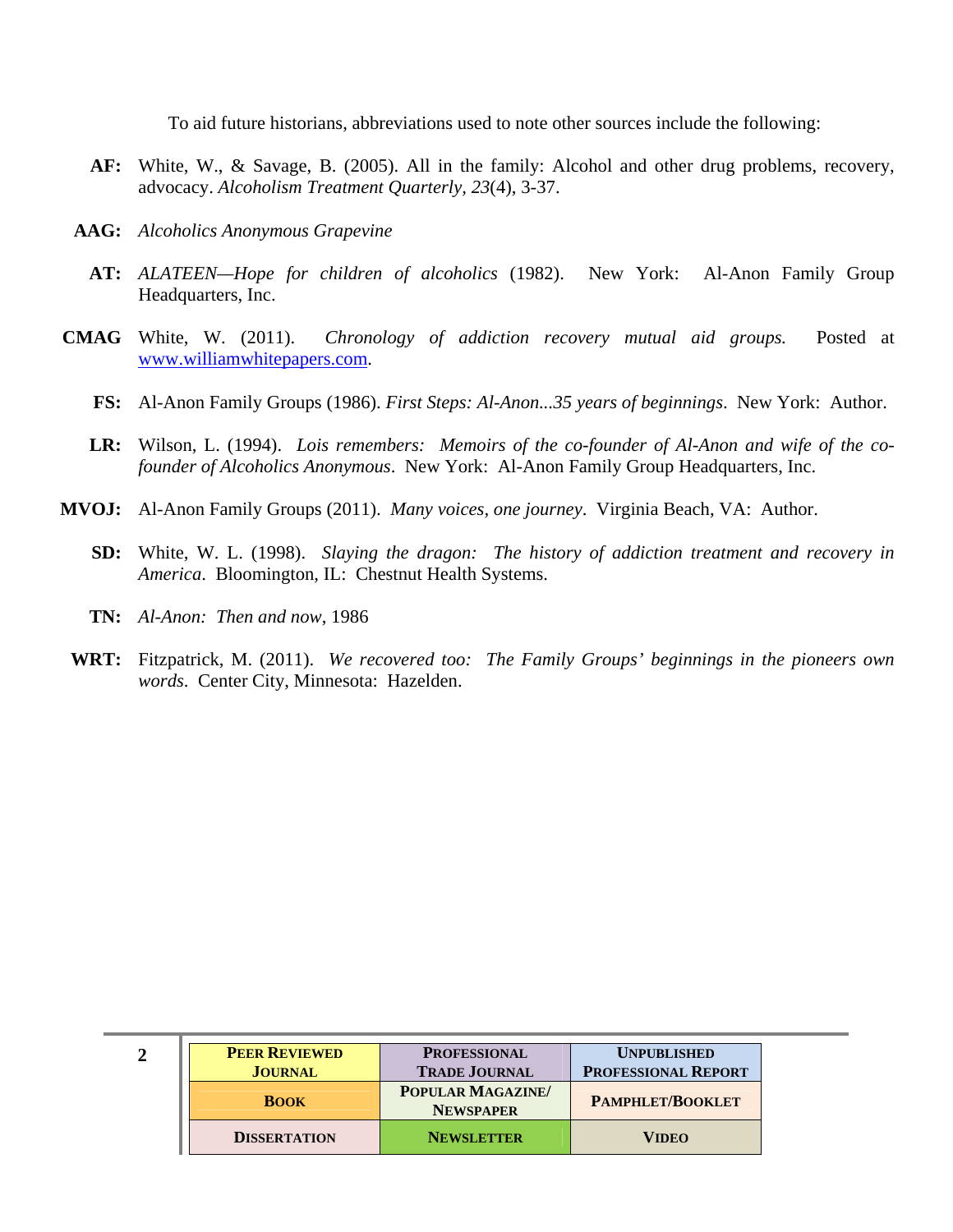# **PRE-AL-ANON MILESTONES**

### <span id="page-2-0"></span>**[1808 – 1919](#page-0-0)**

Concern about the effects of drunkenness on families is a constant motif within the American temperance movement, with temperance plays such as *The Drunkard, One Cup More,* and *The Doom of the Drunkard* portraying the alcohol-related violence, the economic hardship, and abandonment experienced by families (AF).

#### **[1842](#page-0-0)**

Martha Washington Society founded to support wives and children of inebriates particularly those whose husbands and fathers have joined the Washingtonian Temperance Society (SD).

### **[1870s & 1880s](#page-0-0)**

The "Women's Crusade" and "Children's Crusade" against alcohol is led by family members affected by the alcoholism of their family members (AF).

## **[1891](#page-0-0)**

Lois B., future wife of Alcoholics Anonymous co-founder Bill W., is born to Clark and Matilda B. (March  $4<sup>th</sup>$ ).

### **[1890s](#page-0-0)**

Early evidence of wives being blamed by professional addiction specialists for the alcoholism of their husbands:

Palmer, in his 1898 treatise *Inebriety*, had the following to say about wives: "The universality of good wives to intemperate husbands suggests an inquiry into the connection they may bear and the influence they may exercise, however innocently, in the downfall of their husbands." (Palmer, C. (1898). *Inebriety: Its source, prevention, and cure.*  Philadelphia: Union Press, p. 42.)

| <b>PEER REVIEWED</b><br><b>JOURNAL</b> | <b>PROFESSIONAL</b><br><b>TRADE JOURNAL</b> | <b>UNPUBLISHED</b><br><b>PROFESSIONAL REPORT</b> |
|----------------------------------------|---------------------------------------------|--------------------------------------------------|
| <b>BOOK</b>                            | <b>POPULAR MAGAZINE</b><br><b>NEWSPAPER</b> | <b>PAMPHLET/BOOKLET</b>                          |
| <b>DISSERTATION</b>                    | <b>NEWSLETTER</b>                           | <b>VIDEO</b>                                     |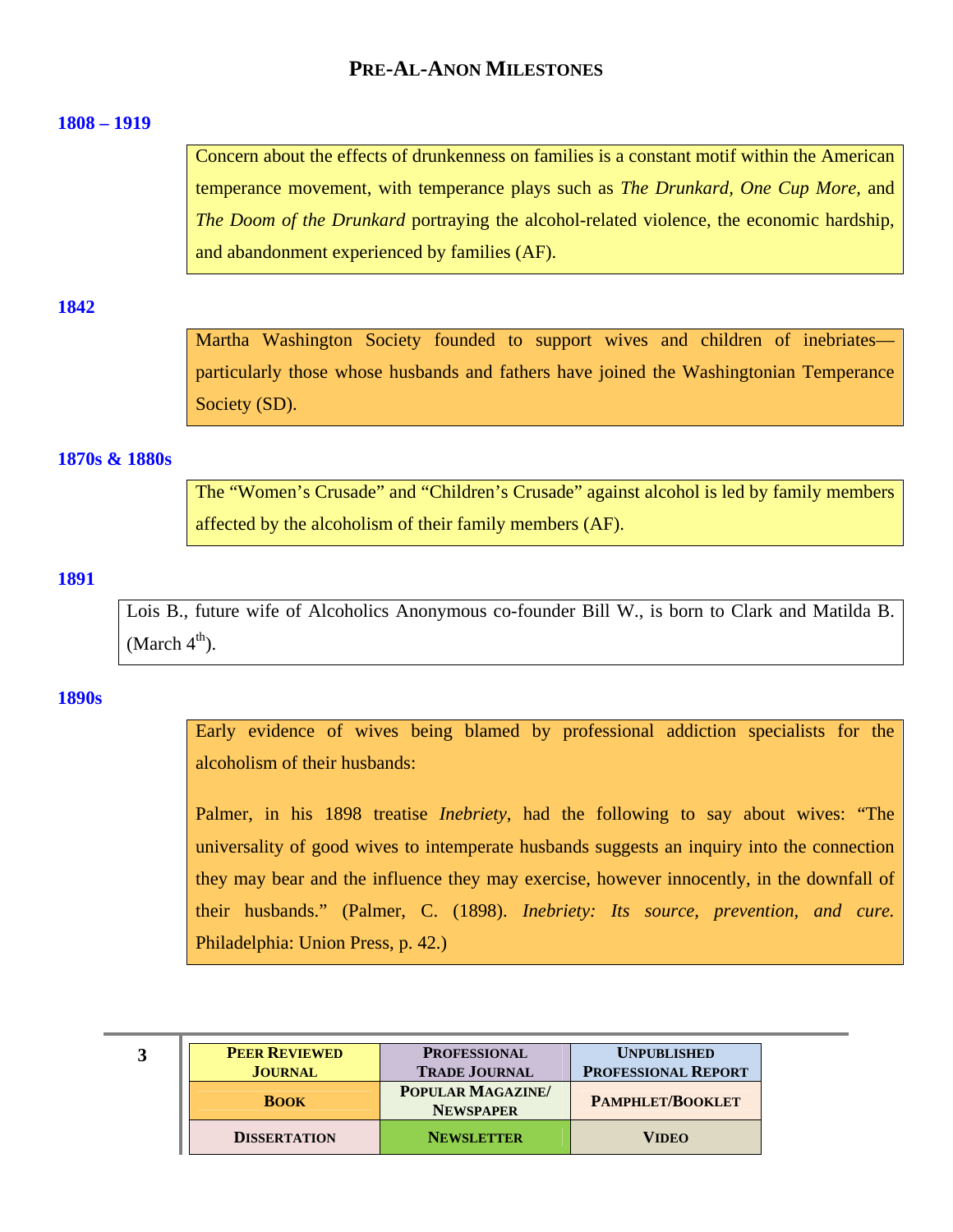# **PRE-AL-ANON MILESTONES**

### <span id="page-3-0"></span>**[1907](#page-0-0)**

Cutten, in his *Psychology of Alcoholism* text, notes: "The kindest wife and most indulgent parents are very much in the way of numerous cures, and prove to be, instead of the best friends, the worst enemies the alcoholic has." (Cutten, G. (1907). *The psychology of alcoholism*. New York: Charles Scribner's Sons, p. 325.)

## **[1915](#page-0-0)**

Lois B. becomes engaged to Bill W.

## **[1918](#page-0-0)**

Lois B. marries Bill W. (January 24<sup>th</sup>)

### **[1928 – 1930](#page-0-0)**

Bill W. makes repeated pledges to Lois W. in the family Bible that he will stop drinking (October 20, 1928; November 29, 1928 [Thanksgiving]; January 12, 1929; and September 3, 1930).

### **[1934](#page-0-0)**

On November 11, Bill W. is re-admitted for the fourth time to Charles Towns Hospital for treatment of his alcoholism. It was during this last stay that he had a profound spiritual experience that marked the beginning of his permanent sobriety. Lois would later reflect that when she first saw Bill after this experience, she recognized that he had undergone a significant change and from that moment shared his hope for the future (LR, p. 89).

### **[1935](#page-0-0)**

In search of another alcoholic to talk to while on a business trip to Akron, Ohio, Bill W. meets Dr. Robert S. on May 12 (LR, p. 95). Their meeting and "Dr. Bob's" subsequent last drink in mid-June will mark the founding of Alcoholics Anonymous. Lois W. later described how Alcoholics Anonymous during this period was a "family affair" (LR, p. 171).

| 4 | <b>PEER REVIEWED</b><br><b>JOURNAL</b> | <b>PROFESSIONAL</b><br><b>TRADE JOURNAL</b> | <b>UNPUBLISHED</b><br><b>PROFESSIONAL REPORT</b> |
|---|----------------------------------------|---------------------------------------------|--------------------------------------------------|
|   | <b>BOOK</b>                            | POPULAR MAGAZINE/<br><b>NEWSPAPER</b>       | <b>PAMPHLET/BOOKLET</b>                          |
|   | <b>DISSERTATION</b>                    | <b>NEWSLETTER</b>                           | <b>VIDEO</b>                                     |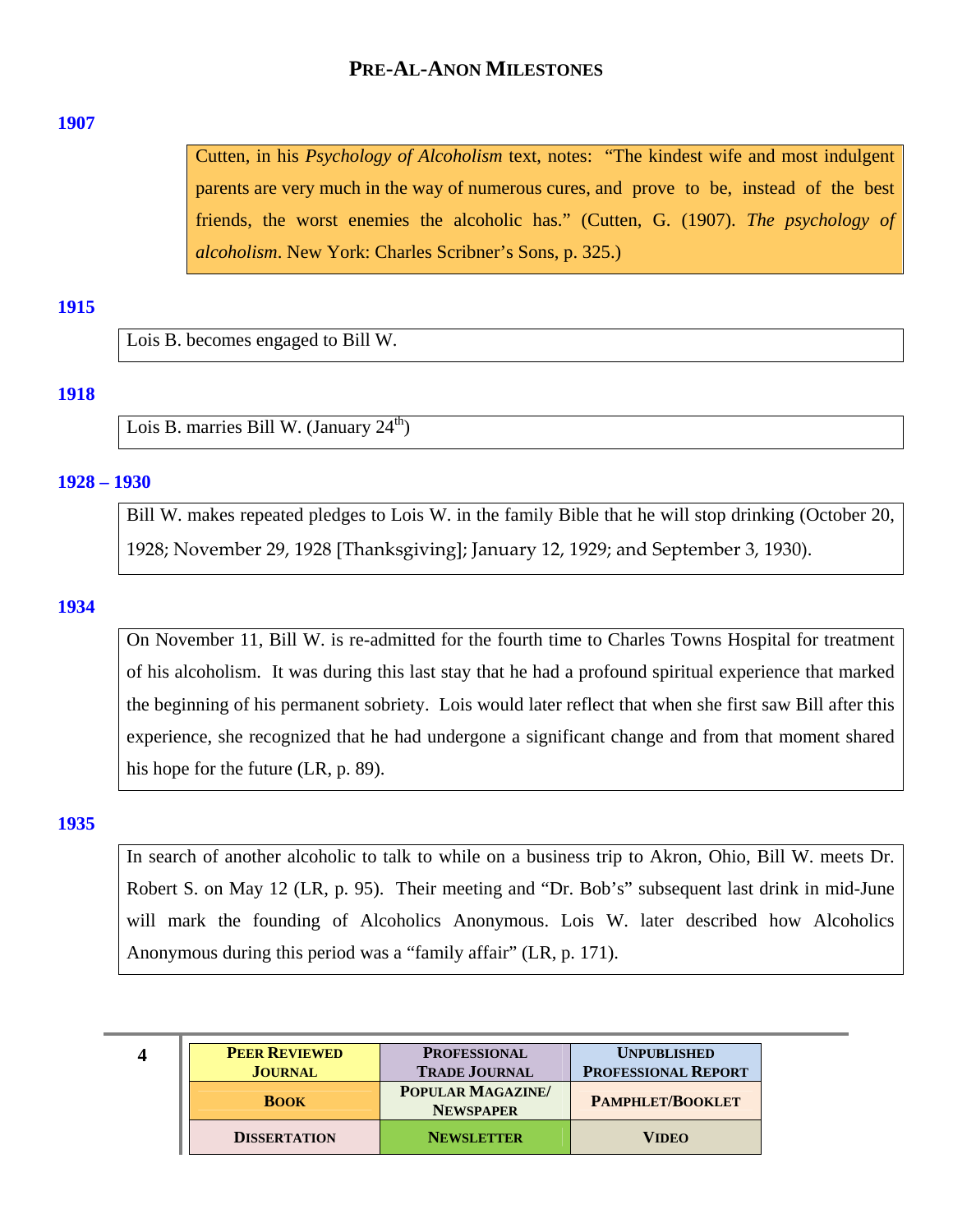## <span id="page-4-0"></span>**[1936](#page-0-0)**

Anne S., wife of Alcoholics Anonymous co-founder Dr. Bob, organizes a group for the wives of AA members (WRT, p. 8).

### **[1937](#page-0-0)**

Bill and Lois W. sever ties with the Oxford Group; Dr. Bob and Annie will do the same in 1939 (FS, 16).

Moore and Gray, in a 1937 article on alcoholism note, "the person with the greatest need of psychiatric treatment is the marital partner who has *not* become alcoholic" (pp. 381-388). (Moore, M., & Gray, M. (1937). The problem of alcoholism at the Boston City Hospital. *New England Journal of Medicine, 217*, 381-388.)

There is an emerging trend in the 1930s for therapists to see family members of alcoholics as possessing great pathology and interfering with the treatment of the alcoholic (e.g., Strecker, E., & Chambers, F. (1938). *Alcohol: One man's meat*. New York: MacMillan; Knight, R. (1938). The psychoanalytic treatment in a sanatorium of chronic addiction to alcohol. *Journal of the American Medical Association*, *111*, 1443-1446.)

### **[1939](#page-0-0)**

AA's basic text, *Alcoholics Anonymous*, includes a chapter "To Wives" authored by AA co-founder Bill W. Lois later shared her disappointment that Bill had not asked her to write this and the "The Family Afterward" chapters (LR, p. 114).

### **[1940](#page-0-0)**

When AA members at AA's first clubhouse in New York City begin "alcoholics only" meetings, the wives begin meeting together and sharing their stories (September 12) (LR, p. 172).

### **[Early 1940's](#page-0-0)**

Wives (and later, wives and husbands) of AA members began to band together for mutual support in such places as Long, Beach California; Richmond, Virginia; and Chicago, Illinois (SD, p. 221).

| 5 | <b>PEER REVIEWED</b> | <b>PROFESSIONAL</b>                         | <b>UNPUBLISHED</b>         |  |
|---|----------------------|---------------------------------------------|----------------------------|--|
|   | <b>JOURNAL</b>       | <b>TRADE JOURNAL</b>                        | <b>PROFESSIONAL REPORT</b> |  |
|   | <b>BOOK</b>          | <b>POPULAR MAGAZINE</b><br><b>NEWSPAPER</b> | <b>PAMPHLET/BOOKLET</b>    |  |
|   | <b>DISSERTATION</b>  | <b>NEWSLETTER</b>                           | <b>VIDEO</b>               |  |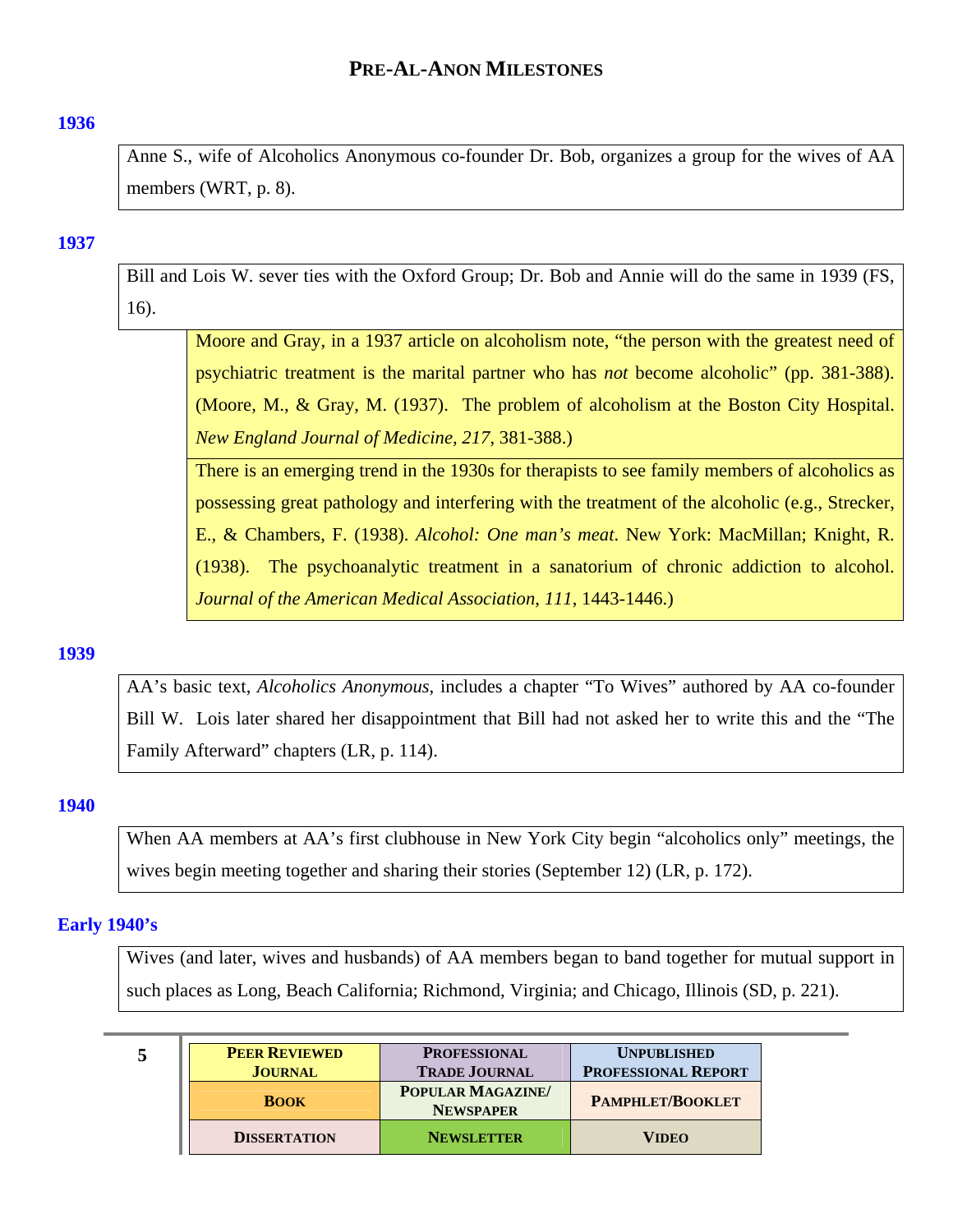## <span id="page-5-0"></span>**[1941](#page-0-0)**

Bill and Lois W. buy Stepping Stones – their home at 62 Oak Road in the village of Katonah in Bedford, New York.

## **[1942](#page-0-0)**

Lois and Anne B. – future co-founders of Al-Anon – first meet when Anne seeks help for her husband (MVOJ, p. 18; WRT, 160).

## **[1945](#page-0-0)**

The first family group is registered by the Alcohol Foundation (the latter will evolve into the AA General Services Organization (GSO) (MVOJ, p. 21). They first refer to themselves as AAA / Triple (Alcoholics Anonymous Auxiliary) and AA NAA (Non-Alcoholics Anonymous) (WRT, p. 21).

Landis-Benson, Y. (1945). Excessive drinking and the institution of the family. *Alcohol, science and society*. Westport, CT: Greenwood Press, p. 223-238.

## **[Late 1940s](#page-0-0)**

*A.A. Grapevine* articles (30 family-focused articles between 1945 – 1950) and news reports reveal considerable family activity (MVOJ, 33), including the following sources:

- Family groups make headway in California. (1947). *A.A Grapevine, 3*(12), May, p.1.
- Non-A.A. group formed in Austin. (1947). *A.A Grapevine, 4*(12), July, p.3
- Non-alcoholic wives form A.A. Auxiliary. (1948). *A.A Grapevine, 5*(2), May, p.7.
- Enthusiasm key word. (1948). *A.A Grapevine, 8*(3), July, p.5
- California THE San Diego AA Associate Group. (1951). *A.A Grapevine, 19*(9), August, p.38.
- The Al-Anon story. (1963). *A.A Grapevine, 19*(9), February, p. 2-9.

Alcoholics Anonymous Associates organizes in San Diego, CA (AAG).

Family Groups organized in San Pedro and Sugar Hill, CA (AAG).

A.A. Auxiliary" (AAA) formed in Rome, GA (AAG).

"Non-A.A. Group" (NAA) created for family members in Austin, TX (AAG).

| 6 | <b>PEER REVIEWED</b><br><b>JOURNAL</b> | <b>PROFESSIONAL</b><br><b>TRADE JOURNAL</b> | <b>UNPUBLISHED</b><br><b>PROFESSIONAL REPORT</b> |
|---|----------------------------------------|---------------------------------------------|--------------------------------------------------|
|   | <b>BOOK</b>                            | POPULAR MAGAZINE/<br><b>NEWSPAPER</b>       | <b>PAMPHLET/BOOKLET</b>                          |
|   | <b>DISSERTATION</b>                    | <b>NEWSLETTER</b>                           | <b>VIDEO</b>                                     |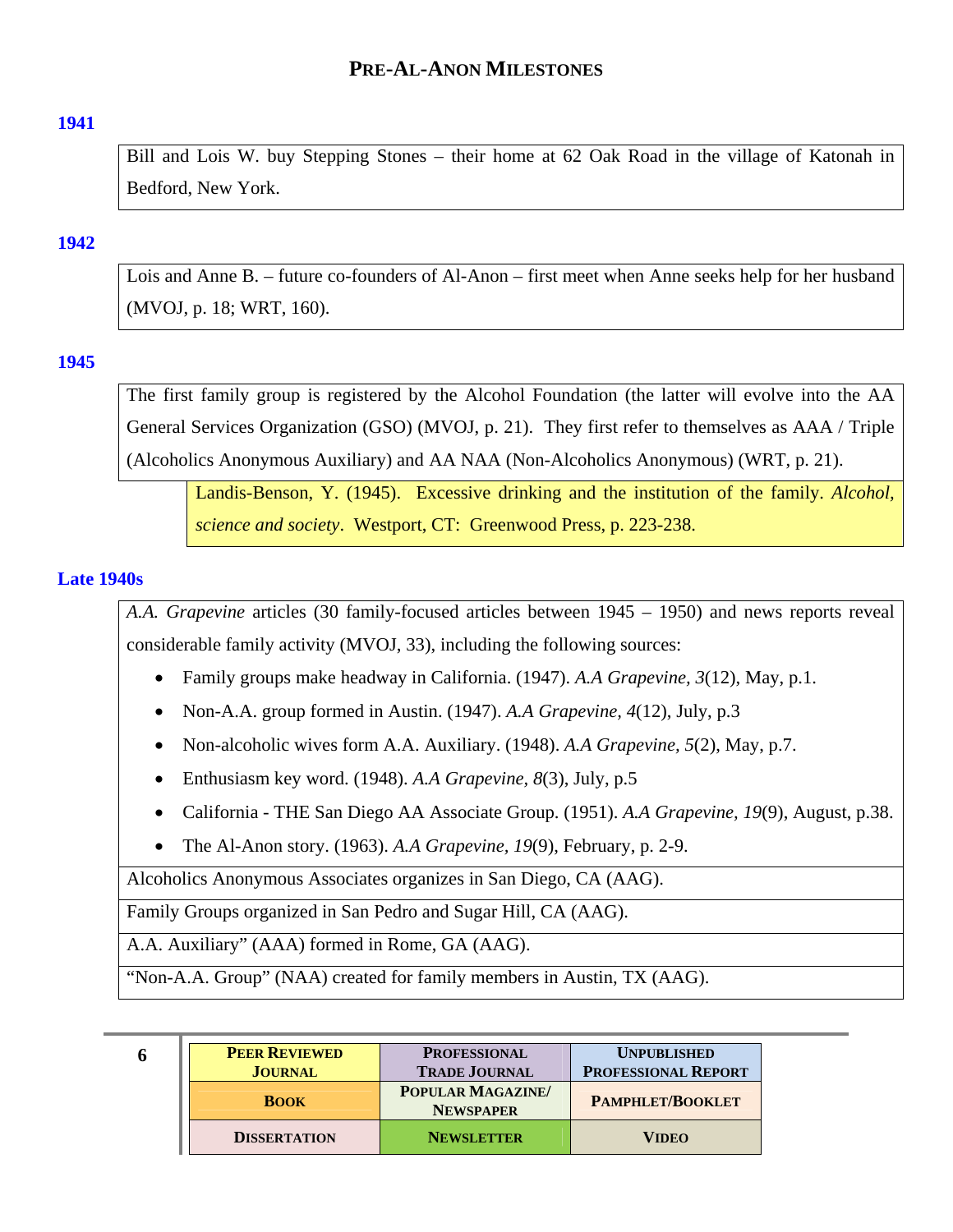## <span id="page-6-0"></span>**[Late 1940s](#page-0-0)**

Rochester, NY Non-AA Group adapts AA's Twelve Steps for use by the husbands and wives of alcoholics (AAG).

Other names of early family groups include A.A. Helpmates, Al-Anon, Alono, and Onala (SD).

In 1949, Lois W. authors "One Wife's Story" in the *A.A. Grapevine* (AAG).

In 1949, Ruth G., a San Francisco Al-Anon member, develops the newsletter, the *San Francisco Family Chronicle* – later renamed *The Family Forum* – the forerunner of today's newsletter used as the primary instrument of communication among the nation's Al-Anon groups (LR, 173; WRT, p. 81).

In July 1949, a *Coronet Magazine* article entitled "New Help for Alcoholics" marks the first national publicity for the emerging family groups (MVOJ, 24).

A family group begins meeting weekly in Mount Kisco, New York; its membership includes Lois W. and Anne B.—future co-founders of Al-Anon (MVOJ, 28-29).

## **[1949](#page-0-0)**

Anne S., wife of Dr. Bob, dies June 1; her early work with families will serve as an inspiration for what will soon become Al-Anon (WRT, 203).

### **[1950](#page-0-0)**

Wives of still-drinking alcoholics not involved in AA begin participation in family group meetings (FS, 159).

Bill W. returns from visits to AA groups across the US and Canada; in response to his seeing so many family groups, he encourages Lois to open a service office to support these groups (LR, 173).

## **[1940s- Early 1950s](#page-0-0)**

Wives of alcoholics are increasingly depicted in the professional alcoholism literature as having chosen alcoholics in order to meet their own dependency needs, e.g., Futterman, S. (1953). Personality trends in wives of alcoholics. *Journal of Psychiatric Social Work*, *23*, 37- 41. Whalen, T. (1953). Wives of alcoholics: Four types observed in a family service agency. *Quarterly Journal of Studies on Alcohol*, *12*, 632-641.

| <b>PEER REVIEWED</b> | <b>PROFESSIONAL</b>                         | <b>UNPUBLISHED</b>         |
|----------------------|---------------------------------------------|----------------------------|
| <b>JOURNAL</b>       | <b>TRADE JOURNAL</b>                        | <b>PROFESSIONAL REPORT</b> |
| <b>BOOK</b>          | <b>POPULAR MAGAZINE</b><br><b>NEWSPAPER</b> | <b>PAMPHLET/BOOKLET</b>    |
| <b>DISSERTATION</b>  | <b>NEWSLETTER</b>                           | <b>VIDEO</b>               |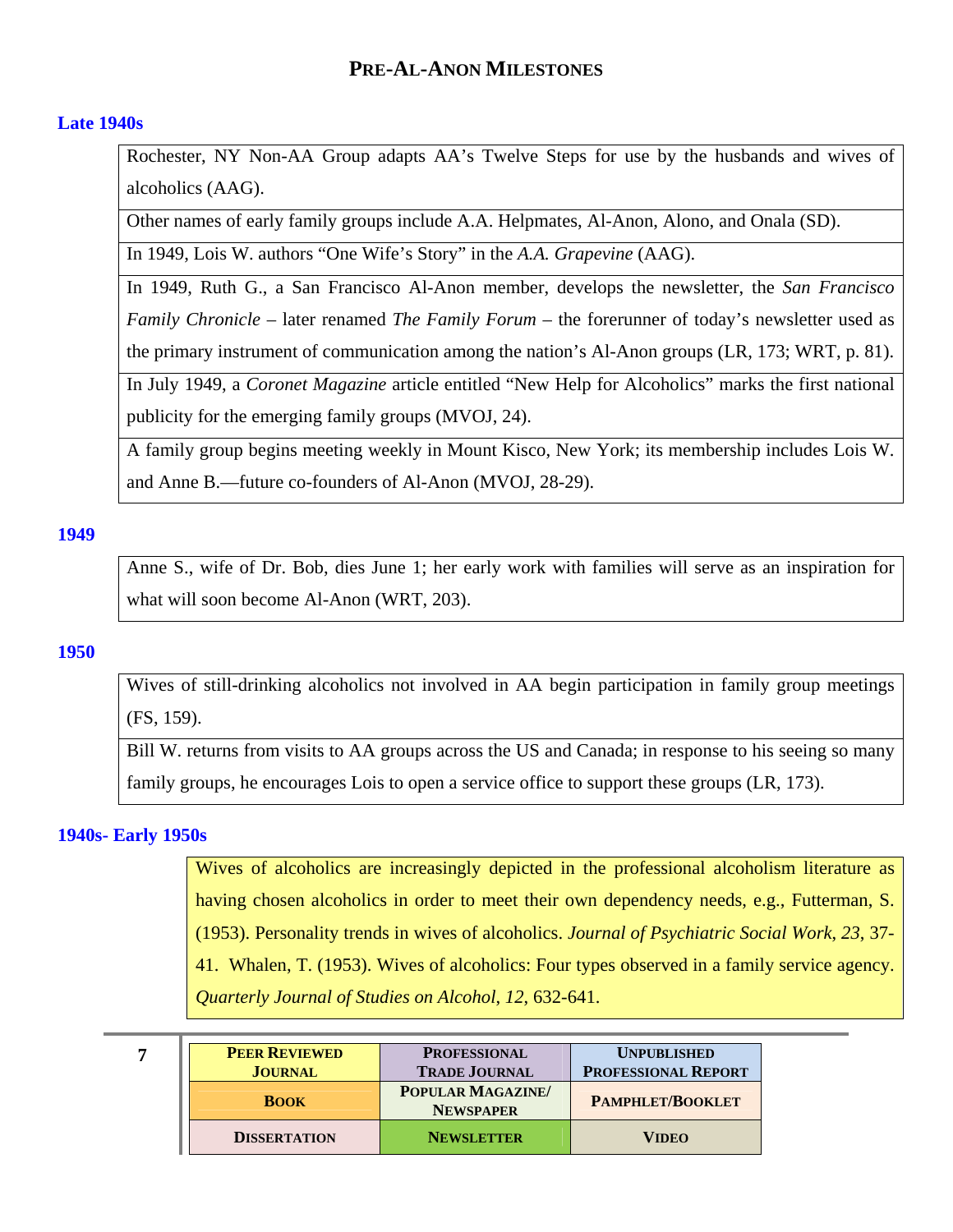## <span id="page-7-0"></span>**[1950s & 1960s](#page-0-0)**

Two themes that permeate family studies of alcoholism in the 1950s and 1960s: the personal and role adaptations that occur within the family in response to alcoholism and the alcoholism-related deterioration in the role performance of family members (AF).

Wives of alcoholics continue to be portrayed as choosing and remaining with alcoholic husbands as a result of their own psychopathology (See Corder, B., Hendricks, A., & Corder, R. (1964). An MMPI study of a group of wives of alcoholics. *Quarterly Journal of Studies on Alcohol*, *25,* 551).

### **[1951](#page-0-0)**

Lois W. and Anne B. set up a service office at Stepping Stones, Bill & Lois W.'s home – called the Clearinghouse Committee – to support the 49 and growing family groups meeting in tandem with AA (WRT, p. 91).

The Committee identified 87 groups operating in May, 1951 (WRT, p. 117).

145 groups have registered with the Clearinghouse (SD, p. 221).

Lois W. and Anne B. author *Purposes and Suggestions* (MVOJ, 42).

## **[1951 – 1953](#page-0-0)**

Lois W. adapts AA's Twelve Steps and Twelve Traditions for Al-Anon; The Al-Anon Family Groups agree to accept the adapted Steps; there are 300 registered Al-Anon groups (LR, p. 199).

Anne B. and volunteers create the first Al-Anon World Directory (FS, 72; MVOJ, 78).

## **[1953](#page-0-0)**

There are 441 registered Al-Anon groups (LR, p. 178; WRT, 162).

Henrietta S. becomes Al-Anon's first paid worker in her role as General Secretary/ Executive Director (TN).

Futterman, S. (1953). Personality trends in wives of alcoholics. *Journal of Psychiatric Social Work, 23*, 37-41.

| 8 | <b>PEER REVIEWED</b> |
|---|----------------------|
|   | <b>JOURNAL</b>       |
|   | <b>BOOK</b>          |

| <b>PEER REVIEWED</b> | <b>PROFESSIONAL</b>                   | <b>UNPUBLISHED</b>         |
|----------------------|---------------------------------------|----------------------------|
| <b>JOURNAL</b>       | <b>TRADE JOURNAL</b>                  | <b>PROFESSIONAL REPORT</b> |
| <b>BOOK</b>          | POPULAR MAGAZINE/<br><b>NEWSPAPER</b> | <b>PAMPHLET/BOOKLET</b>    |
| <b>DISSERTATION</b>  | <b>NEWSLETTER</b>                     | <b>VIDEO</b>               |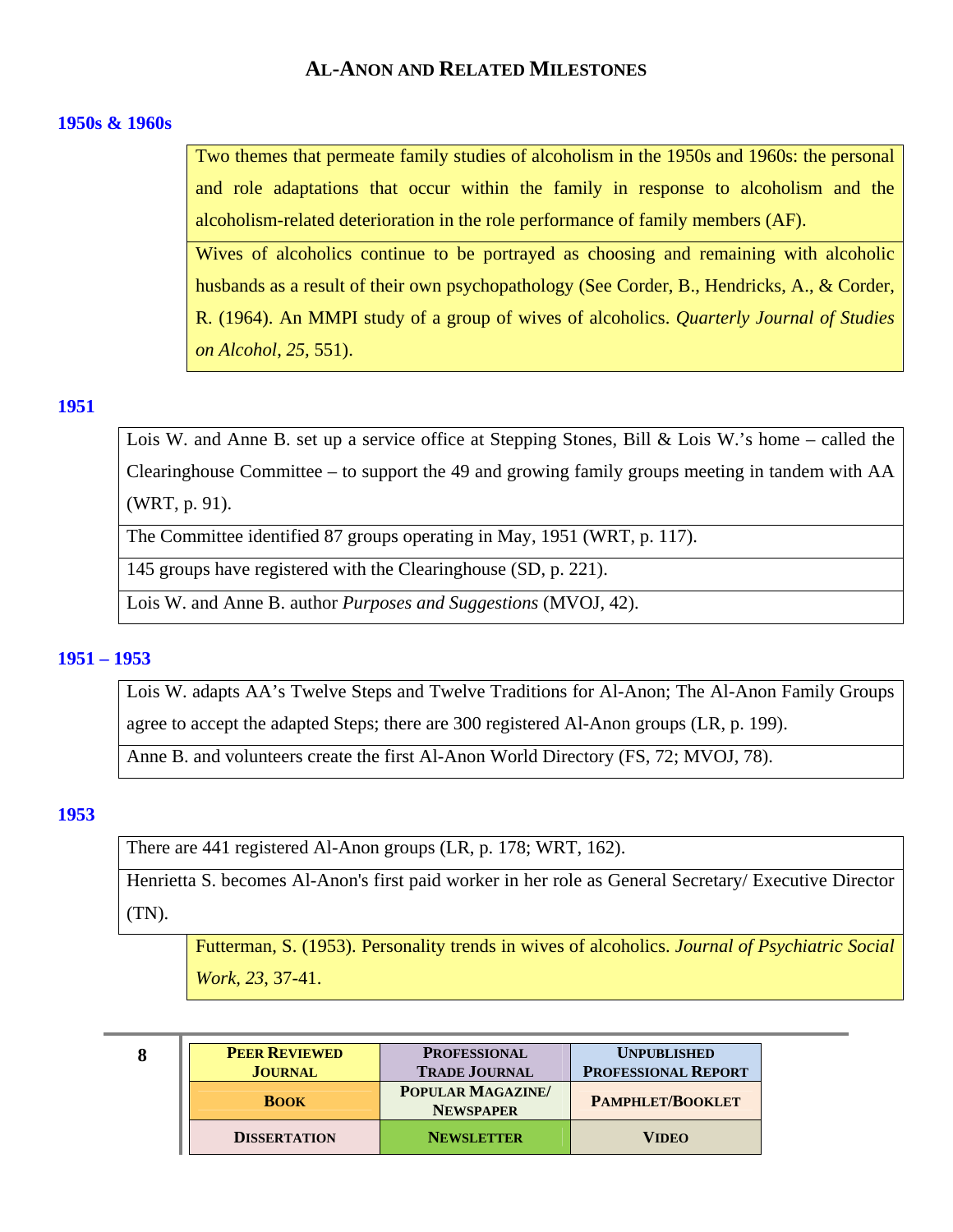### <span id="page-8-0"></span>**[1953](#page-0-0)**

Whalen, T. (1953). Wives of alcoholics: Four types observed in a family service agency. *Quarterly Journal of Studies on Alcohol, 12*, 632-641.

## **[1954](#page-0-0)**

The Clearinghouse Committee incorporates itself as Al-Anon Family Group Headquarters, Inc. (MVOJ, p. 67).

There are 500 registered Al-Anon Groups (FS, 64).

Joan Jackson publishes her article, "The Adjustment of the Family to the Crisis of Alcoholism" in the *Quarterly Journal of Studies on Alcohol*. Jackson went on to study how alcoholism elicited a wide variety of developmental problems in children of alcoholics (Jackson, 1964).

## **[1955 – 1960](#page-0-0)**

Al-Anon's growth is spurred on by articles in such publications as the *Saturday Evening Post* (July, 1955), *Christian Herald* (1953), *Life Romances* (April, 1953), *Life Today* (April, 1953),*Time* (May 16, 1960), *Life* (1961), and *Guideposts* (March, 1960) and by Abigail Van Buren and Ann Lander's positive treatment in their advice columns (e.g., March 24, 1960). Some of these publishing events generate more than 10,000 letters of request for help from Al-Anon (FS, 149). Al-Anon had been featured earlier in radio (e.g., Second Chance) and television programs (e.g., Lamp Unto My Feet) (MVOJ, 55).

## **[1955](#page-0-0)**

Al-Anon's Twelve Traditions, which Lois W. had begun drafting in 1952, are officially ratified in 1955 by the Alcoholics Anonymous General Service Conference (FS, 85).

First printing of the book *The Al-Anon Family Groups*, authored by Lois W. with assistance from Alcoholics Anonymous cofounder Bill W., Margaret D., and Ralph P., is distributed at the AA International Convention in St. Louis (LR, p. 180).

| <b>PEER REVIEWED</b> | <b>PROFESSIONAL</b>                         | <b>UNPUBLISHED</b>         |
|----------------------|---------------------------------------------|----------------------------|
| <b>JOURNAL</b>       | <b>TRADE JOURNAL</b>                        | <b>PROFESSIONAL REPORT</b> |
| <b>BOOK</b>          | <b>POPULAR MAGAZINE</b><br><b>NEWSPAPER</b> | <b>PAMPHLET/BOOKLET</b>    |
| <b>DISSERTATION</b>  | <b>NEWSLETTER</b>                           | <b>VIDEO</b>               |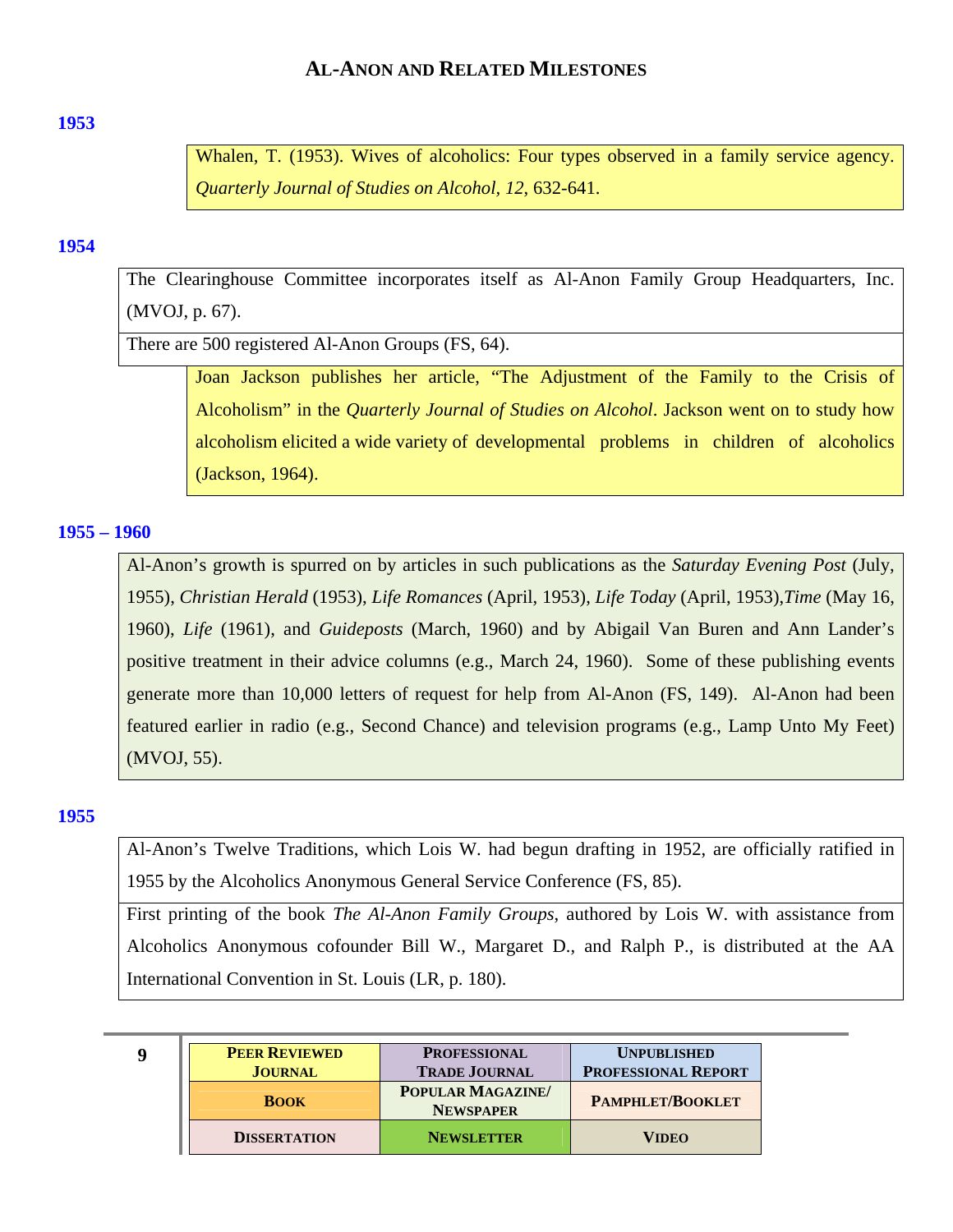## <span id="page-9-0"></span>**[1955](#page-0-0)**

The first special session about children of alcoholics was hosted by Al-Anon at the AA International Convention in St. Louis (LR, p. 183); early signs of a rising Alateen begin as early as 1954 (WRT, 157).

J.E.S. (1955). It's a family disease. *AA Grapevine*, *12*(3), August.

## **[1956](#page-0-0)**

Frank, J. D., Gliedman, L. H., Nash, H. T., & Rosenthal, D. (1956). Group therapy of alcoholics with concurrent group meetings of their wives. *Quarterly Journal of Studies on Alcohol, 17*, 655-670.

MacDonald, D. (1956). Mental disorders in the wives of alcoholics. *Quarterly Journal of Studies on Alcohol*, *17*, 282-287.

## **[1957](#page-0-0)**

On November 10, the story of Al-Anon is featured on *The Loretta Young Show* (FS, 141).

Alateen is started by a Pasadena, California adolescent whose parents were in AA and Al-Anon. Alateen provides a support-group structure for people ages 12 to 20 whose lives have been affected by the alcoholism of someone close to them, most often a parent. Within a year, there are 45 Alateen groups established (AT). This is the first organization for children of alcoholics since the Junior Washingtonian Societies of the early 1840s (SD).

C.W. (1957). What Al-Anon means to me. *A.A. Grapevine*, 14(1), May.

## **[1959](#page-0-0)**

Ross, A.B. (1959). Al-Anon help alcoholic's wives. *Hospital Progress*, *40*(4), 70-72.

## **[1960s and 1970s](#page-0-0)**

A growing number of alcoholism treatment institutions begin to experiment with "family programs." The conceptualization of addiction as a "family disease" opened the door to exploring how this disease altered family structure (roles and subsystem interactions), family

| 10 | <b>PEER REVIEWED</b><br><b>JOURNAL</b> | <b>PROFESSIONAL</b><br><b>TRADE JOURNAL</b> | <b>UNPUBLISHED</b><br><b>PROFESSIONAL REPORT</b> |
|----|----------------------------------------|---------------------------------------------|--------------------------------------------------|
|    | <b>BOOK</b>                            | <b>POPULAR MAGAZINE</b><br><b>NEWSPAPER</b> | <b>PAMPHLET/BOOKLET</b>                          |
|    | <b>DISSERTATION</b>                    | <b>NEWSLETTER</b>                           | <b>VIDEO</b>                                     |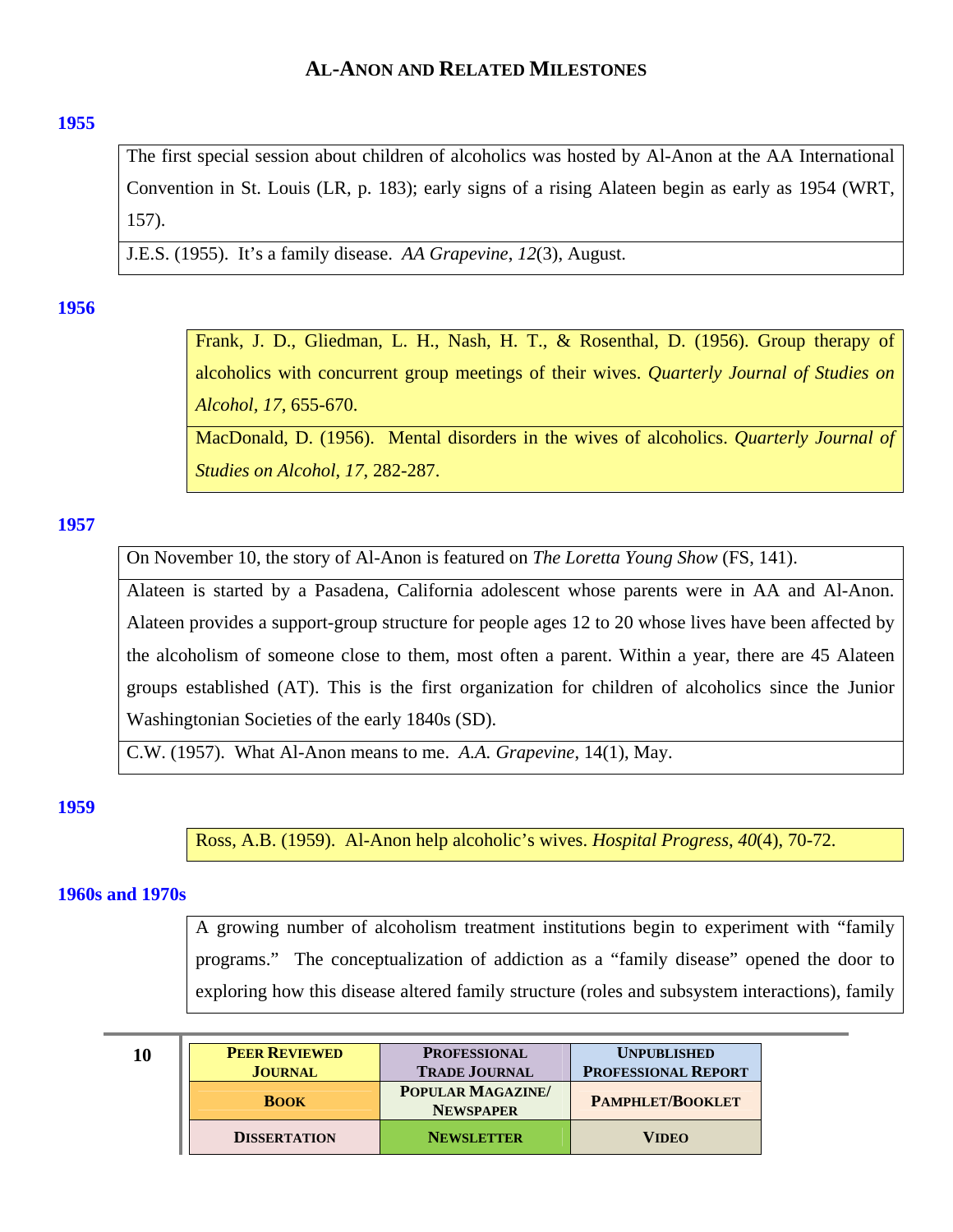## <span id="page-10-0"></span>**[1960s and 1970s](#page-0-0)**

rules, family rituals, and the family's boundary transactions with the outside world as a natural process of adaptation rather than from the psychopathologies of husband and wife (AF).

## **[1960](#page-0-0)**

At the AA International Convention in Long Beach, CA, Al-Anon members vote to hold a trial World Service Conference the following year (MVOJ, p. 93).

The growing visibility of women recovering from alcoholism and the related growth of men in Al-

Anon is recognized by a new genre of Al-Anon literature bearing such titles as *The Stag Line*, *What's* 

*Next? Asks the Husband of an Alcoholic*, *My Wife is an Alcoholic*, and *Al-Anon IS for Men* (SD, p.

222).

A revision of Al-Anon's basic text, *The Al-Anon Family Groups,* is revised and published as *Living with an Alcoholic* (LR, p. 200).

There are about 100 Alateen groups (LR, p. 200).

Alateen article, "My Mother is an Alcoholic," is published in *Guideposts* magazine in March (MVOJ, 91).

Fox, R. (1960). Al-Anon's role in the alcoholic's home. *AA Grapevine*, *17*(1), June.

McNamara, J. (1960). The disease conception of alcoholism: Its therapeutic value for the alcoholic and his wife. *Social Casework, 41*, 460-465.

## **[1961](#page-0-0)**

There are 1,500 Al-Anon groups (LR, p. 200); Al-Anon hosts its first World Service Conference (FS, 128; MVOJ 96); Since 1963, it has been held annually (WRT, 156).

The first autonomous Alateen convention is held in Philadelphia in June (LR, p. 186).

Alateen receives national media coverage in such magazines as *Life, Time, American Weekly, Seventeen,* and *Teen Etiquette*; there are 154 Alateen groups (AT).

| 11 | <b>PEER REVIEWED</b> | <b>PROFESSIONAL</b>                         | <b>UNPUBLISHED</b>         |
|----|----------------------|---------------------------------------------|----------------------------|
|    | <b>JOURNAL</b>       | <b>TRADE JOURNAL</b>                        | <b>PROFESSIONAL REPORT</b> |
|    | <b>BOOK</b>          | <b>POPULAR MAGAZINE</b><br><b>NEWSPAPER</b> | <b>PAMPHLET/BOOKLET</b>    |
|    | <b>DISSERTATION</b>  | <b>NEWSLETTER</b>                           | <b>VIDEO</b>               |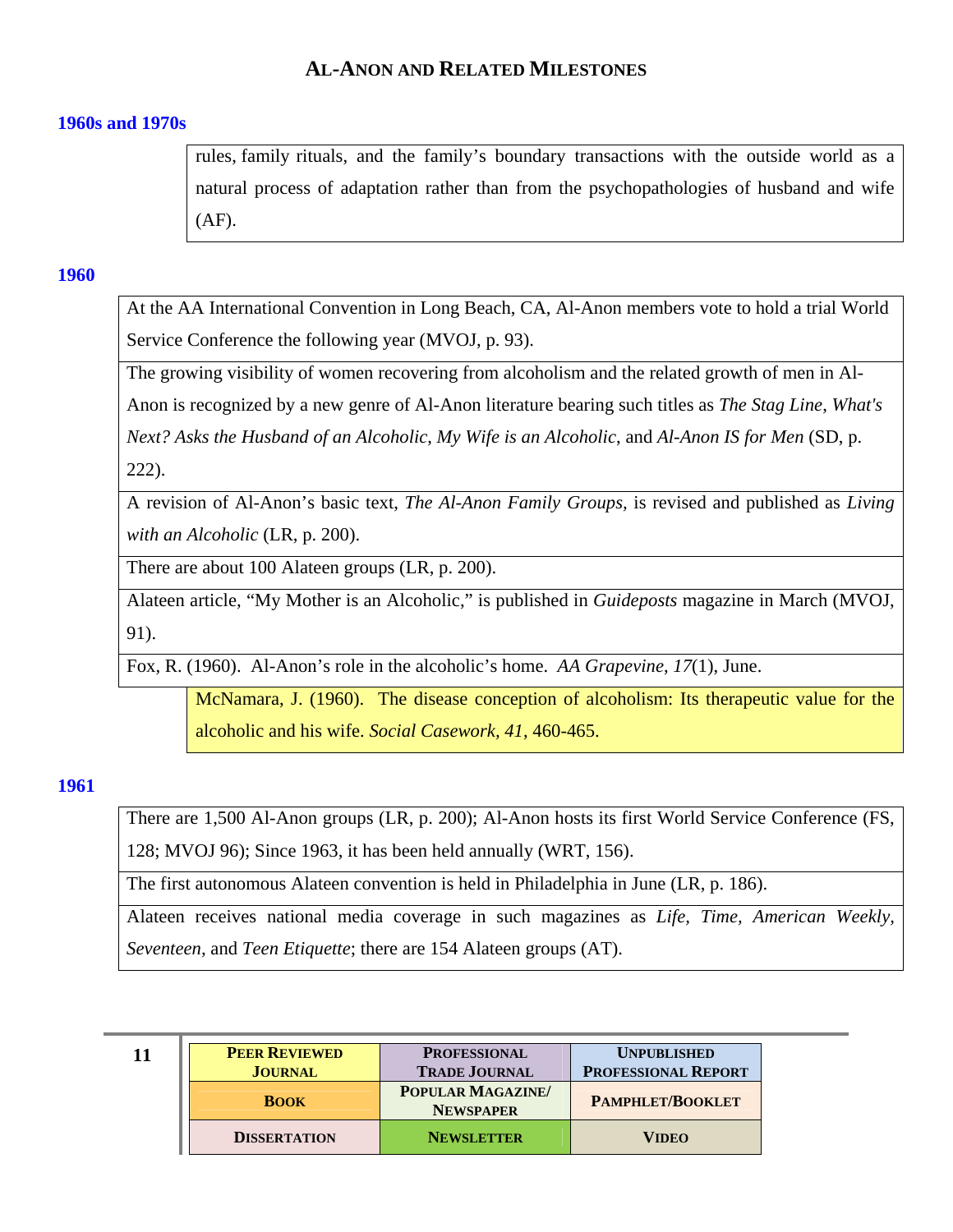#### <span id="page-11-0"></span>**[1961](#page-0-0)**

Bailey, M. (1961). Alcoholism and marriage: A review of the research and professional literature. *Quarterly Journal of Studies on Alcohol, 22*, 81-97.

Day, B. (1961). Alcoholism and the family. *Marriage and Family Living*, *23*, 253-258.

Dr. Ruth Fox presents The Effect of Alcoholism on Children, Alcohol Is a Family Disease at the Int'l Congress for Psychotherapy, 1961.

**[1962](#page-0-0)** 

Bailey, M.B. (1962). Family agency and social casework in treatment of the spouse and family of the alcoholic. In A. Kuhn, (ed.), *What family agencies can do to help alcoholics and families* (pp. 35-46). Springfield, IL: Illinois Division of Alcoholism.

Jackson, J. (1962). Alcoholism and the family. In D. Pittman & C. Snyder (Eds.), *Society, culture and drinking patterns* (pp.472-492). New York: John Wiley & Sons.

Kellermann, J. L. (1962). *Guide for the family of the alcoholic*. New York: Al-Anon Family Group Headquarters.

Cork, M. (1962). Alcoholics Anonymous and Al-Anon as resources for the alcoholic and his family*.* In A. Kuhnn, *What family agencies can do to help alcoholics and families*. Springfield, IL: Illinois Division of Alcoholism.

Fox, R. (1962). Children in the alcoholic family. In W. C. Bier (Ed.), *Problems in addiction: Alcoholism and Narcotics*. New York: Fordham University Press.

## **[1963](#page-0-0)**

There are 1,500 Al-Anon registered groups (SD, p. 221).

The Al-Anon story. (1963). *AA Grapevine, 19*(9), February.

There are 262 Alateen groups spurring in part by many new groups outside the United States (AT).

Shipp T. (1963). *Helping the alcoholic and his family*. Englewood Cliffs, NJ: Prentice Hall.

| 12 | <b>PEER REVIEWED</b> | <b>PROFESSIONAL</b>                         | <b>UNPUBLISHED</b>         |
|----|----------------------|---------------------------------------------|----------------------------|
|    | <b>JOURNAL</b>       | <b>TRADE JOURNAL</b>                        | <b>PROFESSIONAL REPORT</b> |
|    | <b>BOOK</b>          | <b>POPULAR MAGAZINE</b><br><b>NEWSPAPER</b> | <b>PAMPHLET/BOOKLET</b>    |
|    | <b>DISSERTATION</b>  | <b>NEWSLETTER</b>                           | VIDEO                      |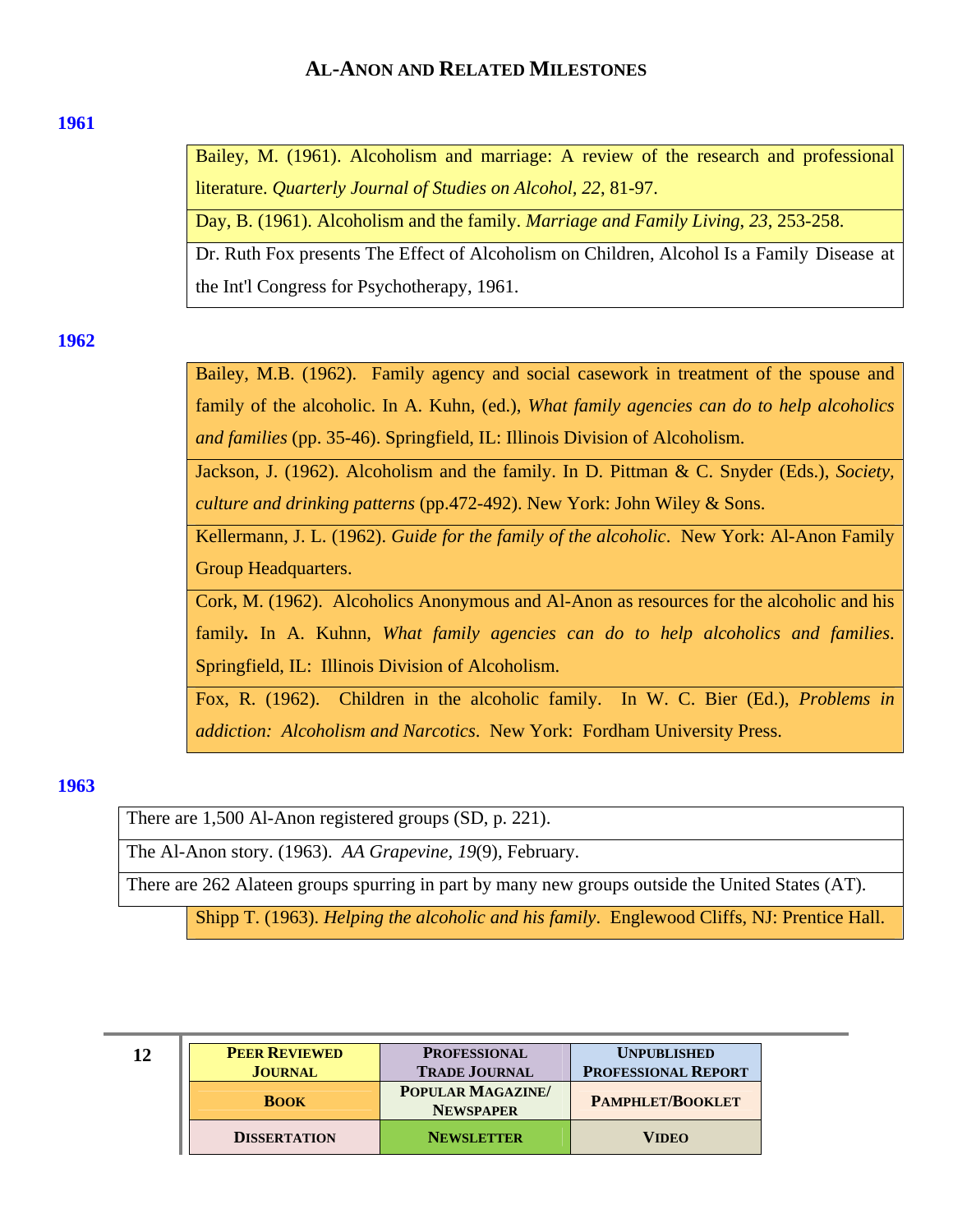### <span id="page-12-0"></span>**[1964](#page-0-0)**

First studies appear that question the 1950s portrayal of the alcoholic wife as having selected and remained with her husband out of her own deep emotional disturbance.

Corder, B., Hendricks, A., & Corder, R. (1964). An MMPI study of a group of wives of alcoholics. *Quarterly Journal of Studies on Alcohol*, *25*, 551.

Blaine, H.T., & Meyers, W.R. (1964). Psychological test score changes from wives of alcoholics during periods of drinking and sobriety. *Journal of Clinical Psychology*, *20*(2), 230-232.

Jackson, J. (1964). Drinking, drunkenness, and the family. In R. McCarthy (Ed.), *Alcohol education for classroom and community* (pp. 155-166)*.* McGraw-Hill.

Presnall, L.F. (1964). *The wife of an alcoholic: A pattern to happiness*. Salt Lake City, UT: Utah Alcoholism Foundation.

### **[1965](#page-0-0)**

*Al-Anon Faces Alcoholism* is published. Al-Anon's growth is reflected in 3 Spanish-speaking staff at the Al-Anon World Service Office who provide support to 3,000 Spanish-speaking and 800 Portuguese-speaking groups now meeting in 20 countries (FS, 123).

Bailey, M. (1965). Al-Anon family groups as an aid to wives of alcoholics. *Social Work*, *10*, 68–74.

## **[1967](#page-0-0)**

*The Dilemma of the Alcoholic Marriage* is published.

The Al-Anon program is adapted by Nar-Anon and in subsequent years, Families Anonymous (1971), Co-anon (1985), and Recovering Couples Anonymous (1988).

Bailey, M.B. (1967). Psychophysiological impairment on wives of alcoholics as related to their husband's drinking and sobriety. In R. Fox (Ed.), *Alcoholism: Behavioral research, therapeutic approaches* (pp. 134-144). New York: Springer.

| 13 | <b>PEER REVIEWED</b><br><b>JOURNAL</b> | <b>PROFESSIONAL</b><br><b>TRADE JOURNAL</b> | <b>UNPUBLISHED</b><br><b>PROFESSIONAL REPORT</b> |
|----|----------------------------------------|---------------------------------------------|--------------------------------------------------|
|    | <b>BOOK</b>                            | POPULAR MAGAZINE/<br><b>NEWSPAPER</b>       | <b>PAMPHLET/BOOKLET</b>                          |
|    | <b>DISSERTATION</b>                    | <b>NEWSLETTER</b>                           | VIDEO                                            |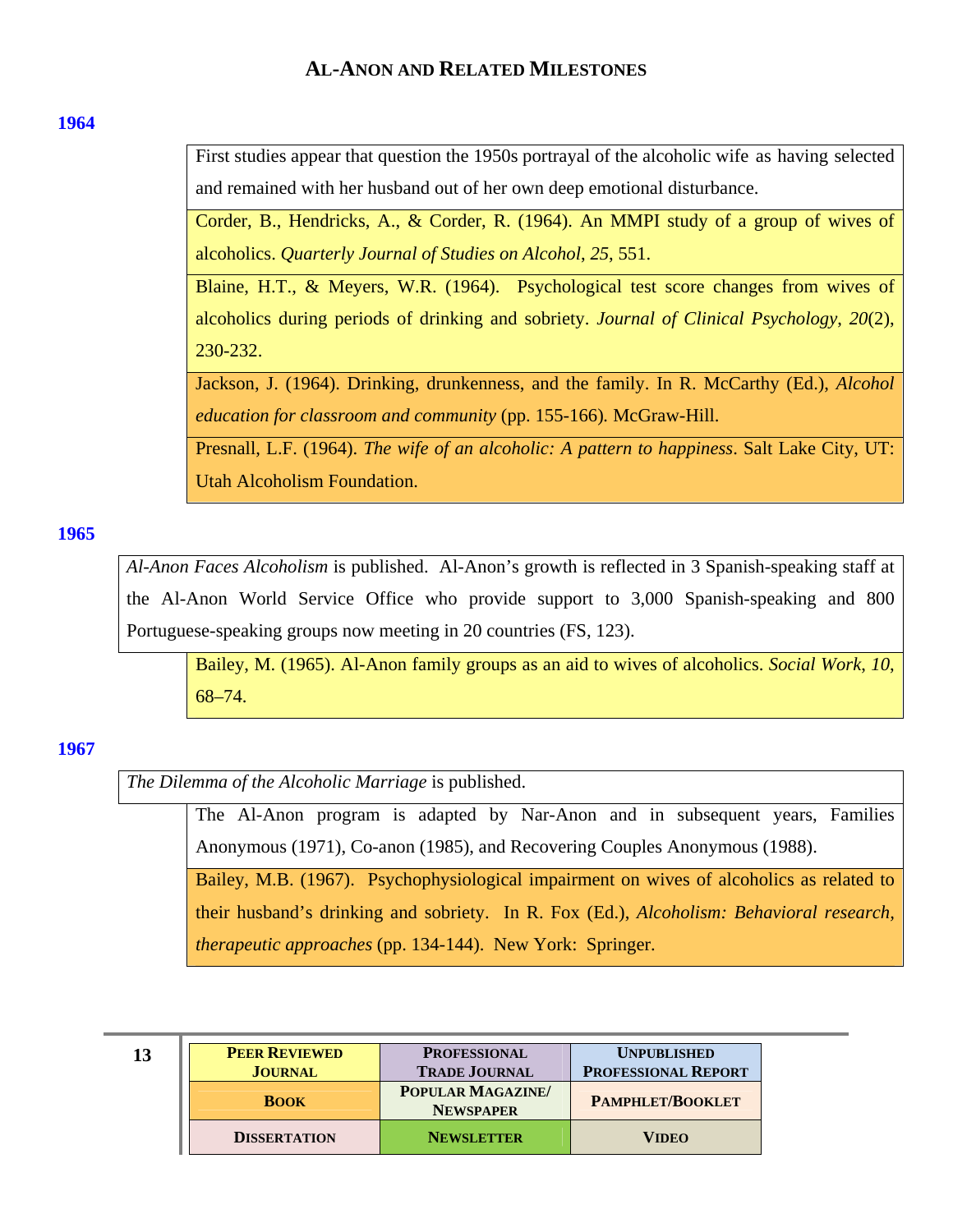#### <span id="page-13-0"></span>**[1968](#page-0-0)**

*One Day at a Time in Al-Anon* is published. By 1986, it will be in its  $18<sup>th</sup>$  printing and have sold more than two million copies.

### **[1969](#page-0-0)**

There are 701 Alateen groups, sparked in part by dramatic growth of Alateen outside the United States  $(AT).$ 

Cork, M. (1969). *The forgotten children*. Toronto: Addiction Research Foundation.

Joseph Kellerman's booklet, *Alcoholism, a Merry-Go-Round Named Denial*, is published.

# **[1970](#page-0-0)**

*Al-Anon's Favorite Forum Editorials* (by Margaret D.) is published.

Meeks, D., & Keely, C. (1970). Family therapy with families of recovering alcoholics. *Quarterly Journal of Studies on Alcohol*, *31*, 399-413.

### **[1971](#page-0-0)**

The film *Lois's Story* recounting the early years of Al-Anon is released.

Families Anonymous founded (CMAG).

Cheek, F.E., Franks-Cyril, M., & Laucius, J. (1971). Behavior modification training for wives of alcoholics. *Quarterly Journal of Studies on Alcohol*, *32*(2), 456-461.

Cohen, P.C., & Krause, M.S. (1971). *Casework with wives of alcoholics.* New York: Family Service Association of America.

James, J.E., & Goldman, M. (1971). Behavior trends of wives of alcoholics. *Quarterly Journal of Studies on Alcohol*, *32*(2), 373-381.

Scott, E.M. (1971). *Struggles in an alcoholic family.* Springfield, IL: Charles C. Thomas publisher.

| 14 | <b>PEER REVIEWED</b><br><b>JOURNAL</b> | <b>PROFESSIONAL</b><br><b>TRADE JOURNAL</b> | <b>UNPUBLISHED</b><br><b>PROFESSIONAL REPORT</b> |
|----|----------------------------------------|---------------------------------------------|--------------------------------------------------|
|    | <b>BOOK</b>                            | <b>POPULAR MAGAZINE</b><br><b>NEWSPAPER</b> | <b>PAMPHLET/BOOKLET</b>                          |
|    | <b>DISSERTATION</b>                    | <b>NEWSLETTER</b>                           | Video                                            |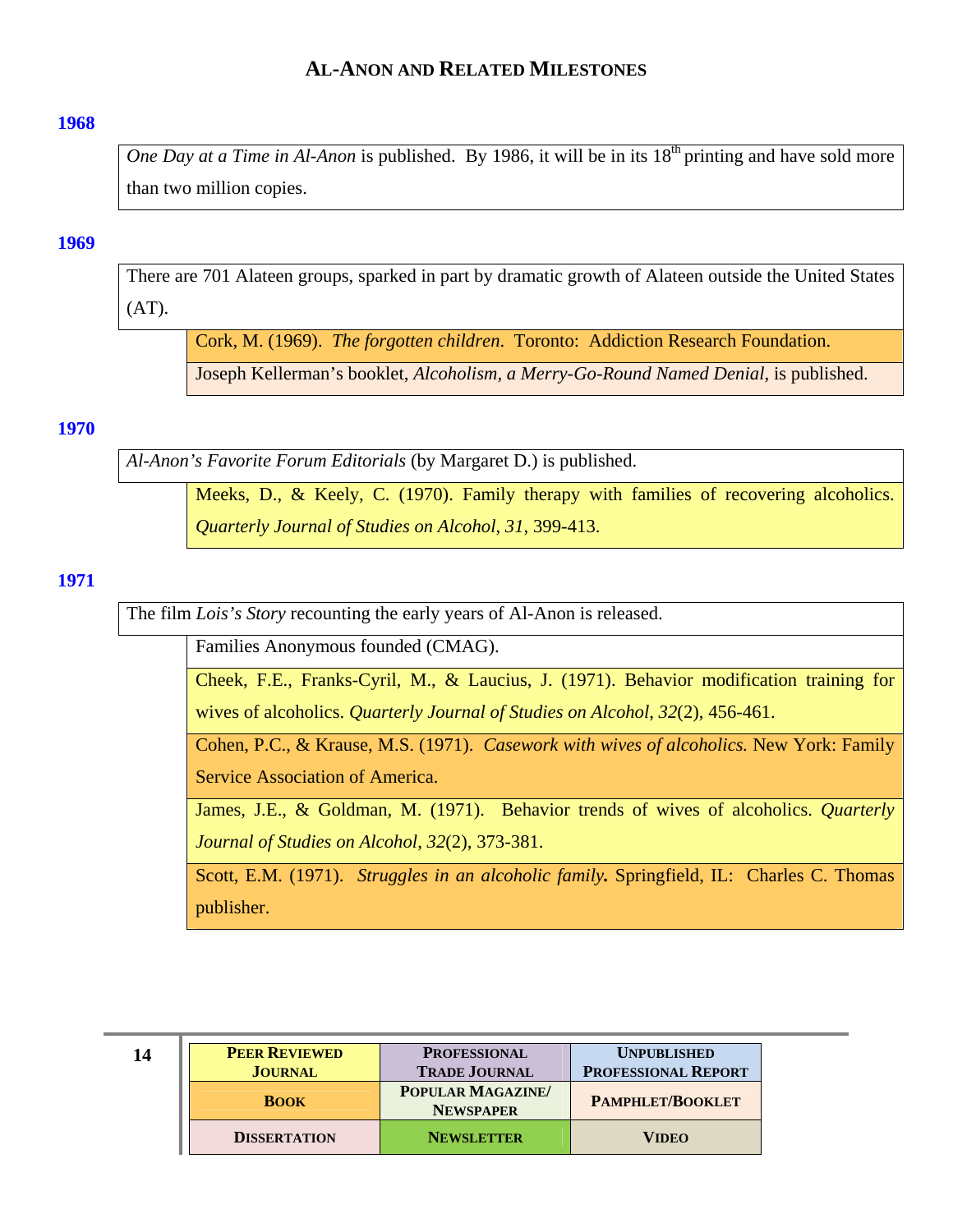## <span id="page-14-0"></span>**[1972](#page-0-0)**

The "Three Cs" ("I didn't cause it, can't control it, and can't cure it.") first appear *Al-Anon Family Groups Forum* (MVOJ, 163).

Alateen groups reach 1,000 benchmark (AT).

*Alcoholism: A family illness.* New York: Christopher D. Smithers Foundation.

Courdet, J. (1972). *The alcoholic in your life*. New York: Warner Paperback Library.

Corder, B.F., Corder, R.F., & Laidlaw, N.D. (1972). An intensive treatment program for alcoholics and their wives. *Quarterly Journal of Studies on Alcohol*, *33*, 1144-1146.

Mueller, J.F. (1972). Casework with the family of the alcoholic. *Social Work*, *17*(6), 79-84.

## **[1973](#page-0-0)**

Al-Anon Family Groups. (1979). *How can I help my children? Asks an Al-Anon member* (Revised). New York: Al-Anon Family Group Headquarters, Inc.

K.G. (1973). I joined Al-Anon and found AA. *AA Grapevine*, *29*(8), January.

Alateen's first book, *Alateen—Hope for Children of Alcoholics,* is published.

Bosma, W. (1973). Alcoholism and the family*. Addictions*, *2*(5), 14-16.

Edwards, P., Harvey, C., & Whitehead, P.C. (1973). Wives of alcoholics: A critical review and analysis. *Quarterly Journal of Studies on Alcohol*, *34*, 112-132.

Reverend Vernon Johnson published *I'll Quit Tomorrow* and outlines a process of family intervention for alcoholism.

Seifert, M.H. (1973). Treating alcoholism, a family disease*. American Family Physician*, *8*(4), 150-153.

## **[1974](#page-0-0)**

The first Al-Anon adult children of alcoholics group is registered (MVOJ, 175).

Ablon, J. (1974). Al-Anon family groups: Impetus for learning and change through the presentation of alternatives. *American Journal of Psychotherapy*, *28*, 30-45.

Bowen, M. (1974). Alcoholism as viewed through family systems theory and family psychotherapy. *Annals of the New York Academy of Sciences*, *233*, 115-122.

| 15 | <b>PEER REVIEWED</b> | <b>PROFESSIONAL</b>                         | <b>UNPUBLISHED</b>         |
|----|----------------------|---------------------------------------------|----------------------------|
|    | <b>JOURNAL</b>       | <b>TRADE JOURNAL</b>                        | <b>PROFESSIONAL REPORT</b> |
|    | <b>BOOK</b>          | <b>POPULAR MAGAZINE</b><br><b>NEWSPAPER</b> | <b>PAMPHLET/BOOKLET</b>    |
|    | <b>DISSERTATION</b>  | <b>NEWSLETTER</b>                           | <b>VIDEO</b>               |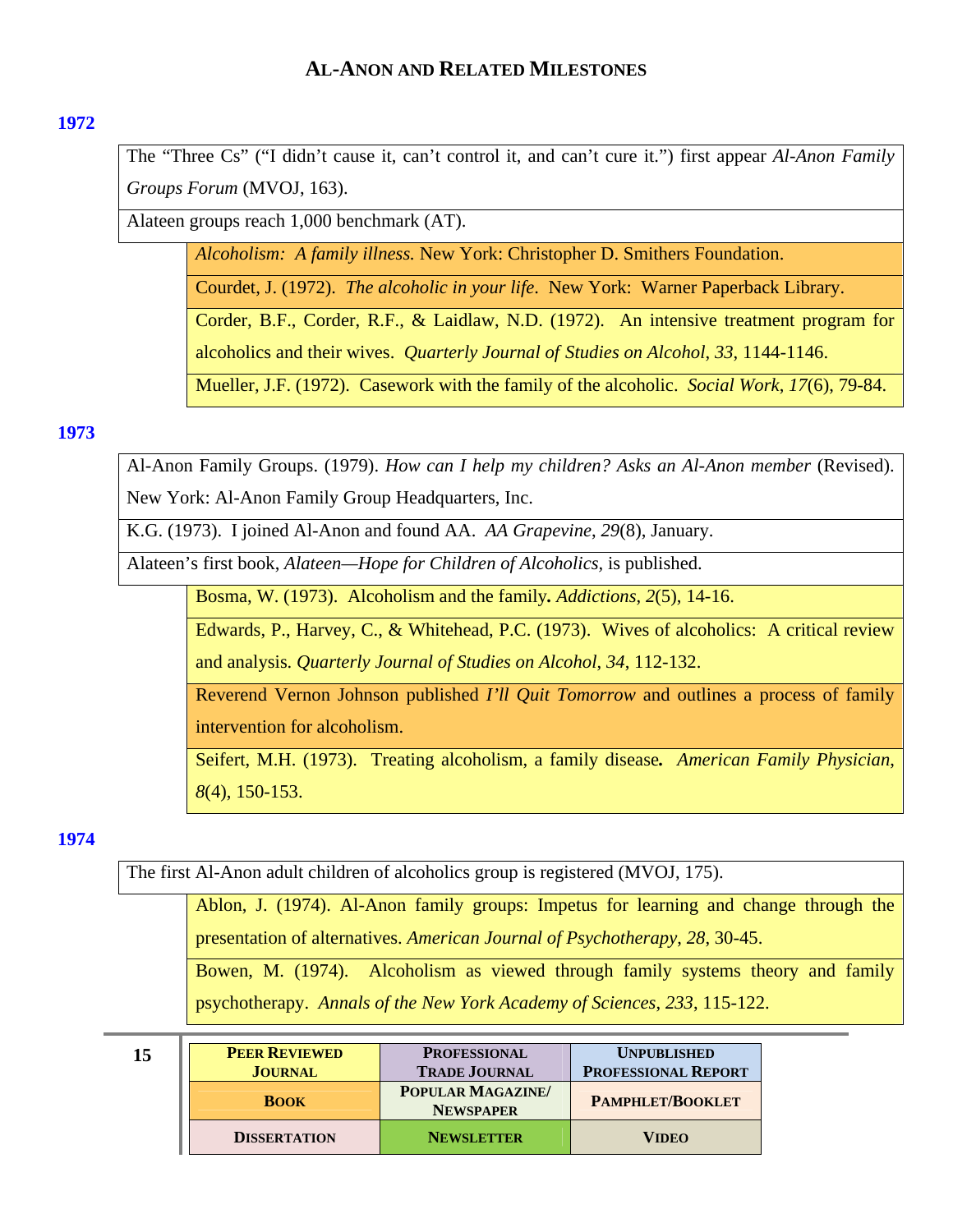### <span id="page-15-0"></span>**[1974](#page-0-0)**

Bowen, M. (1974). Family systems approach to alcoholism. *Addictions*, *21*(2), 28-39.

## **[1975](#page-0-0)**

Ann Landers column recommending Al-Anon generates 3,000 requests for assistance (MVOJ, 178).

R, N.H. (1975). Male Al-Anon. *AA Grapevine*, October.

Becker, J.V. (1975). *Analysis and comparison of verbal and nonverbal behaviors in alcoholics and their wives and nonalcoholics and their wives*. Ann Arbor, MI: University microfilms 75-22488.

Corenblum, B., & Fischer, D. G. (1975). Some correlates of Al-Anon group membership. *Journal of Studies on Alcohol*, *36*, 675–677.

O'Farrell, T.J. (1975). *Marital stability among wives of alcoholics: Reported antecedents of a wife's decision to separate from or endure her alcoholic husband*. Ann Arbor, MI: University Microfilms 75-21006.

Orford, J., Guthrie, S., & Nicholls, P. (1975). Self-reported coping behavior of wives of alcoholics and its association with drinking outcome. *Journal of Studies on Alcohol*, *36*(9), 1254-1267.

Swift, H.A., & Williams, T. (1975). *Recovery for the whole family*. Center City, MN: Hazelden Foundation.

Wadsworth-Allen, P., Wilson, O.W., & Barker, H.R. (1975). Determinants of marital happiness rated by alcoholics and their wives. *Journal of Studies on Alcohol*, *36*(5), 634-644.

Wiseman, J.P. (1975). Social forces and the politics of research approaches: Studying the wives of alcoholics. In *Women and their health: Research implications for a new era* (pp. 22-26). San Francisco, CA.

Wright, K.D. (1975). *Current drinking status of alcoholic men and the treatment received by their non-alcoholic wives*. Ann Arbor, MI: University microfilms, 76-18156.

| 16 | <b>PEER REVIEWED</b><br><b>JOURNAL</b> | <b>PROFESSIONAL</b><br><b>TRADE JOURNAL</b> | <b>UNPUBLISHED</b><br><b>PROFESSIONAL REPORT</b> |
|----|----------------------------------------|---------------------------------------------|--------------------------------------------------|
|    | <b>BOOK</b>                            | POPULAR MAGAZINE/<br><b>NEWSPAPER</b>       | <b>PAMPHLET/BOOKLET</b>                          |
|    | <b>DISSERTATION</b>                    | <b>NEWSLETTER</b>                           | <b>VIDEO</b>                                     |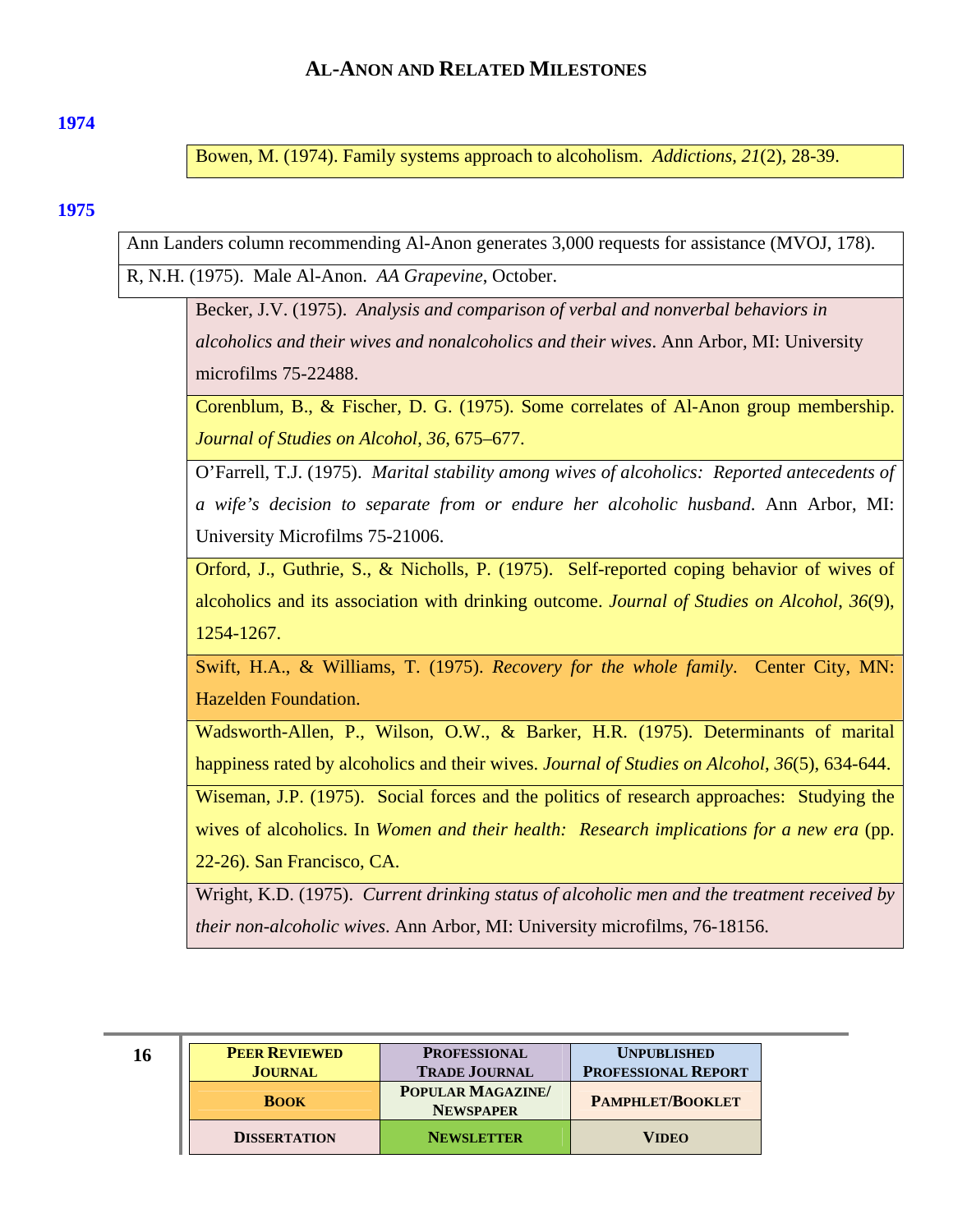## <span id="page-16-0"></span>**[1976](#page-0-0)**

*Blueprint for Progress*: Al-Anon's Fourth Step Inventory is published and sells more than 90,000 copies in the next year (MVOJ, 185).

Article "An Oasis called Al-Anon" appears in September Issue of *Readers Digest*.

Alateen groups approach 2,000 milestone; a doubling of registered groups in five years (AT).

Davis, D.I. (1976). Changing perceptions of self and spouse from sober to intoxicated state: Implications for research into family factors that maintain alcohol abuse. Annals of the New York Academy of Sciences, 273, 497-506.

Djukanovic, B., Milosavcevic, V., & Jovanovic, R. (1976). Drustenvizivotalcoholicara I njihovihsupgruga (Social life of alcoholics and their wives).*Alkoholizam, Beograd*, *6*(3-4), 67-75.

Huppert, S. (1976). The role of Al-Anon groups in the treatment program of a VA alcoholism unit. *Hospital & Community Psychiatry*, *27*(10), 693, 7.

Orford, J. (1976). Study of the personalities of excessive drinkers and their wives, using the approaches of Leary and Eyseneck. *Journal of Consulting and Clinical Psychology*, *44*(4), 534-545.

Steingalss, M.D. (1976). Experimenting with family treatment approaches to alcoholism 1950-1975: A review. *Family Process*, *15*, 97-123.

Tamerin, J.S., Tolor, A., & Harrington, B. (1976). Sex differences in alcoholics: comparison of male and female alcoholics' self and spouse perception. *American Journal of Drug and Alcohol Abuse*, *3*(3), 457-472.

Wiseman, J.P. (1976). Alkoholistien vaimot II. Elaminenalkoholistinkanssa (Wives of alcoholics Part II. Living with an alcoholic). *Alkoholipolitikka, 41*, 109-117.

**[1977](#page-0-0)** 

Anthony, M. (1977). Al-Anon. *Journal of the American Medical Association*, *238*(10), 1062-1063.

Hughes, J. M. (1977). Adolescent children of alcoholic parents and the relationship of

| ٧ | ۹ |
|---|---|
|   |   |

| 17 | <b>PEER REVIEWED</b> | <b>PROFESSIONAL</b>                         | <b>UNPUBLISHED</b>         |
|----|----------------------|---------------------------------------------|----------------------------|
|    | <b>JOURNAL</b>       | <b>TRADE JOURNAL</b>                        | <b>PROFESSIONAL REPORT</b> |
|    | <b>BOOK</b>          | <b>POPULAR MAGAZINE</b><br><b>NEWSPAPER</b> | <b>PAMPHLET/BOOKLET</b>    |
|    | <b>DISSERTATION</b>  | <b>NEWSLETTER</b>                           | <b>VIDEO</b>               |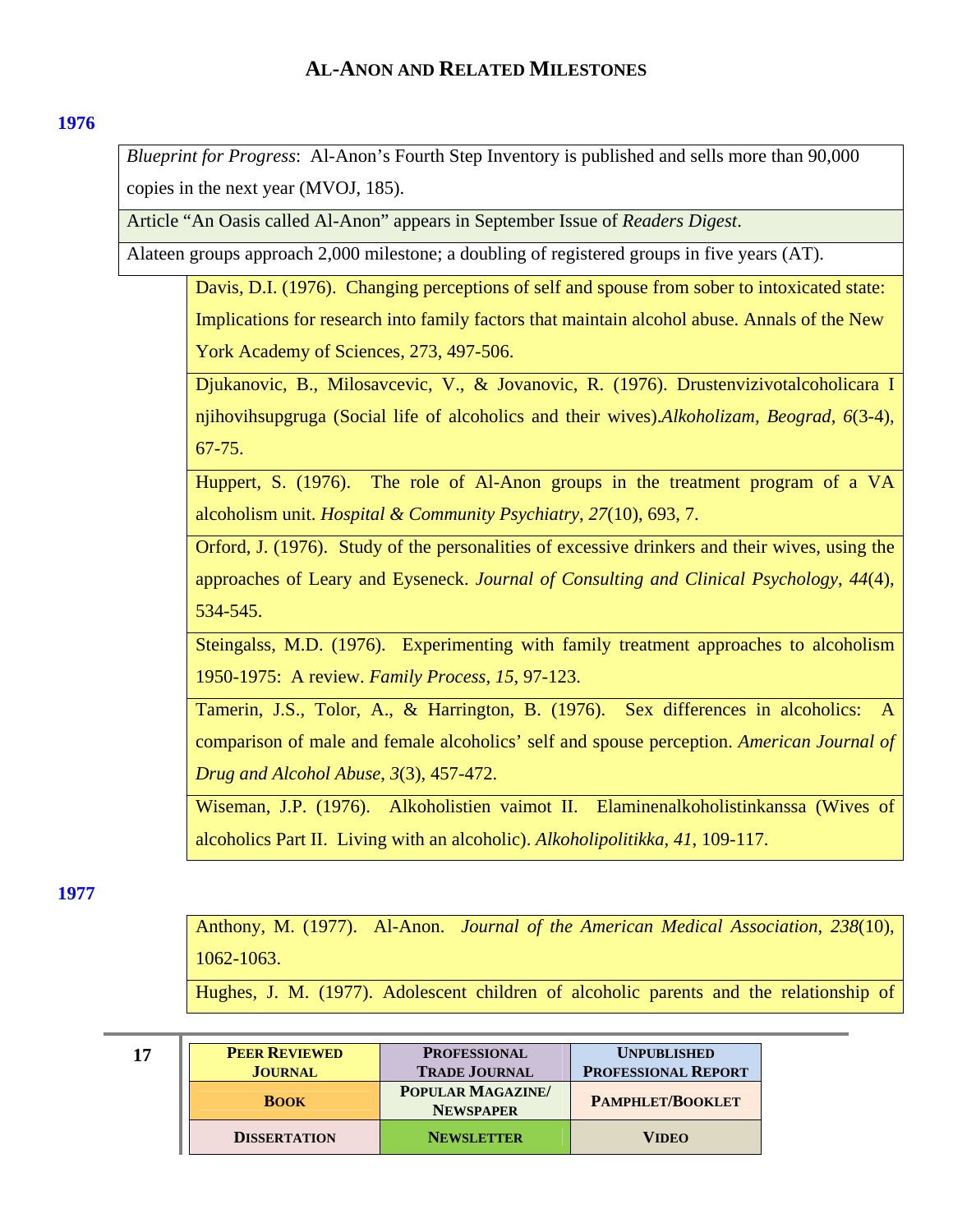### <span id="page-17-0"></span>**[1977](#page-0-0)**

Alateen to these children. *Journal of Consulting and Clinical Psychology*, *45*, 946–947.

Hurwitz, J., & Daya, D. K. (1977). Non-help-seeking wives of employed alcoholics: A Multilevel interpersonal profile. *Journal of Studies on Alcohol*, *38*(9), 1730-1739.

Keller, J.E. (1977). *Alcohol: A family affair; Help for families in which there is alcohol misuse*. Santa Ynez, CA: Kroc Foundation.

Miller, D., & Jang, M. (1977). Children of alcoholics: A 20-year longitudinal study. *Social Work Research and Abstracts, 4*, 23-29.

Paolino, T.J., & McCrady, B.S. (1977). *Alcoholic marriage: Alternative perspectives.* New York: Grune & Stratton.

Reddy, B. (1977). *Alcoholism-A family illness*. Park Ridge, IL: Lutheran General Hospital, Inc.

## **[1978](#page-0-0)**

W.B. (1978). Al-Anon saved the day. *AA Grapevine*, September.

Former President Ford and First Lady Ford announce that Mrs. Ford has sought treatment for alcohol and drug dependence. Her entrance into treatment following a family intervention sparks great interest in the role of family in addiction recovery.

Founding of Adult Children of Alcoholics.

Ackerman, R.J. (1978). *Children of alcoholics - A guidebook for educators, therapists, and parents*. Holmes Beach, FL: Learning Publications, Inc.

Friedrich, W.N., & Loftsgard, S.O. (1978). Comparison of two alcoholism scales with alcoholics and their wives*. Journal of Clinical Psychology*, *34*, 784-786.

Gillick, J.J. (1978). *Al-Anon: A self-help group for co-alcoholics* (PH.D. Dissertation). State University of New York at Buffalo.

Jacob, T., Favorini, A., & Meisel, S.S. (1978). Alcoholic's spouse, children and family interactions: Substantive findings and methodological issues. *Journal of Studies on Alcohol*, *39*, 1231-1251.

| ٧ |             |
|---|-------------|
|   | I<br>v<br>× |

| 18 | <b>PEER REVIEWED</b><br><b>JOURNAL</b> | <b>PROFESSIONAL</b><br><b>TRADE JOURNAL</b> | <b>UNPUBLISHED</b><br><b>PROFESSIONAL REPORT</b> |
|----|----------------------------------------|---------------------------------------------|--------------------------------------------------|
|    | <b>BOOK</b>                            | POPULAR MAGAZINE/<br><b>NEWSPAPER</b>       | <b>PAMPHLET/BOOKLET</b>                          |
|    | <b>DISSERTATION</b>                    | <b>NEWSLETTER</b>                           | <b>VIDEO</b>                                     |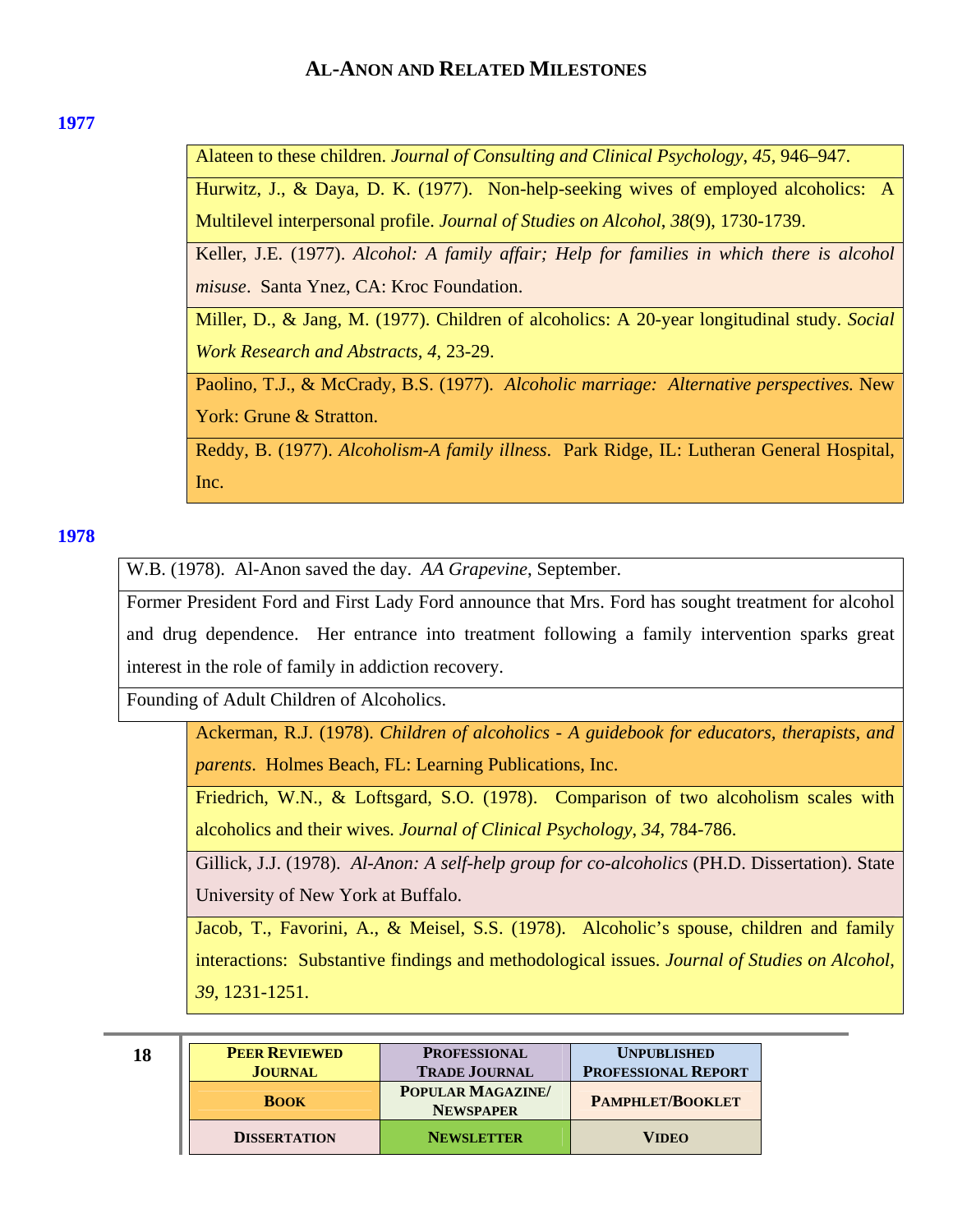### <span id="page-18-0"></span>**[1978](#page-0-0)**

Janzen, C. (1978). Family treatment of alcoholism: A review. *Social Work*, *23*(2), 135-141.

King, B. Bissell, L., & Holding, E. (1978). Usefulness of the disease concept of alcoholism in working with wives of alcoholics. *Social Work & Health Care*, *3*, 443-455.

McInernney, J. (1978). Al-Anon as an aid to professional in alcoholism. In M.J. Goby & J.E. Keller (Eds.)*, Perspectives on treatment of alcoholism*. Park Ridge, IL: Lutheran General Hospital.

Ricahrds-Tarpley, M., & Bascue-Loy, O. (1978). Emotional stages in wives of alcoholics during the decent and recovery process of alcoholism. *Journal of Alcohol and Drug Education*, *23*(2), 12-17.

Sundren, A.S. (1978). *Sex differences in adjustment to an alcoholic spouse* (Ph.D. Dissertation). University of Washington.

Woititz, J.G. (1978). Alcoholism and the family: A survey of the literature. *Journal of alcohol and drug education*, *23*(2), 18-23.

Wright, K.D., & Scott, T.B. (1978). The relationship of wives' treatment to the drinking status of alcoholics. *Journal of Studies on Alcohol*, *39*(9), 1577-1581.

## **[1979](#page-0-0)**

W., L. (1979). *Lois remembers: Memoirs of the co-founder of Al-Anon and wife of the co-founder of Alcoholics Anonymous.* New York: Al-Anon Family Group Headquarters, Inc. is published*.*

There are 14,000 Al-Anon groups (LR, 194); the first Al-Anon groups in Japan begin meetings (MVOJ, 207).

The Stepping Stones Foundation is created with the mission of "preserving the historic home of Bill and Lois W., co-founders respectively of Alcoholics Anonymous and Al-Anon Family Groups, and to commemorating their achievements in the field of recovery from alcoholism" (FS, 152; quotation from http://www.steppingstones.org/).

Al-Anon Family Groups. (1979). *Al-Anon Family Groups - Adult Children of Alcoholics*. New York: Al-Anon Family Group Headquarters, Inc.

| 19 | <b>PEER REVIEWED</b><br><b>JOURNAL</b> | <b>PROFESSIONAL</b><br><b>TRADE JOURNAL</b> | <b>UNPUBLISHED</b><br><b>PROFESSIONAL REPORT</b> |
|----|----------------------------------------|---------------------------------------------|--------------------------------------------------|
|    | <b>BOOK</b>                            | <b>POPULAR MAGAZINE</b><br><b>NEWSPAPER</b> | PAMPHLET/BOOKLET                                 |
|    | <b>DISSERTATION</b>                    | <b>NEWSLETTER</b>                           | <b>VIDEO</b>                                     |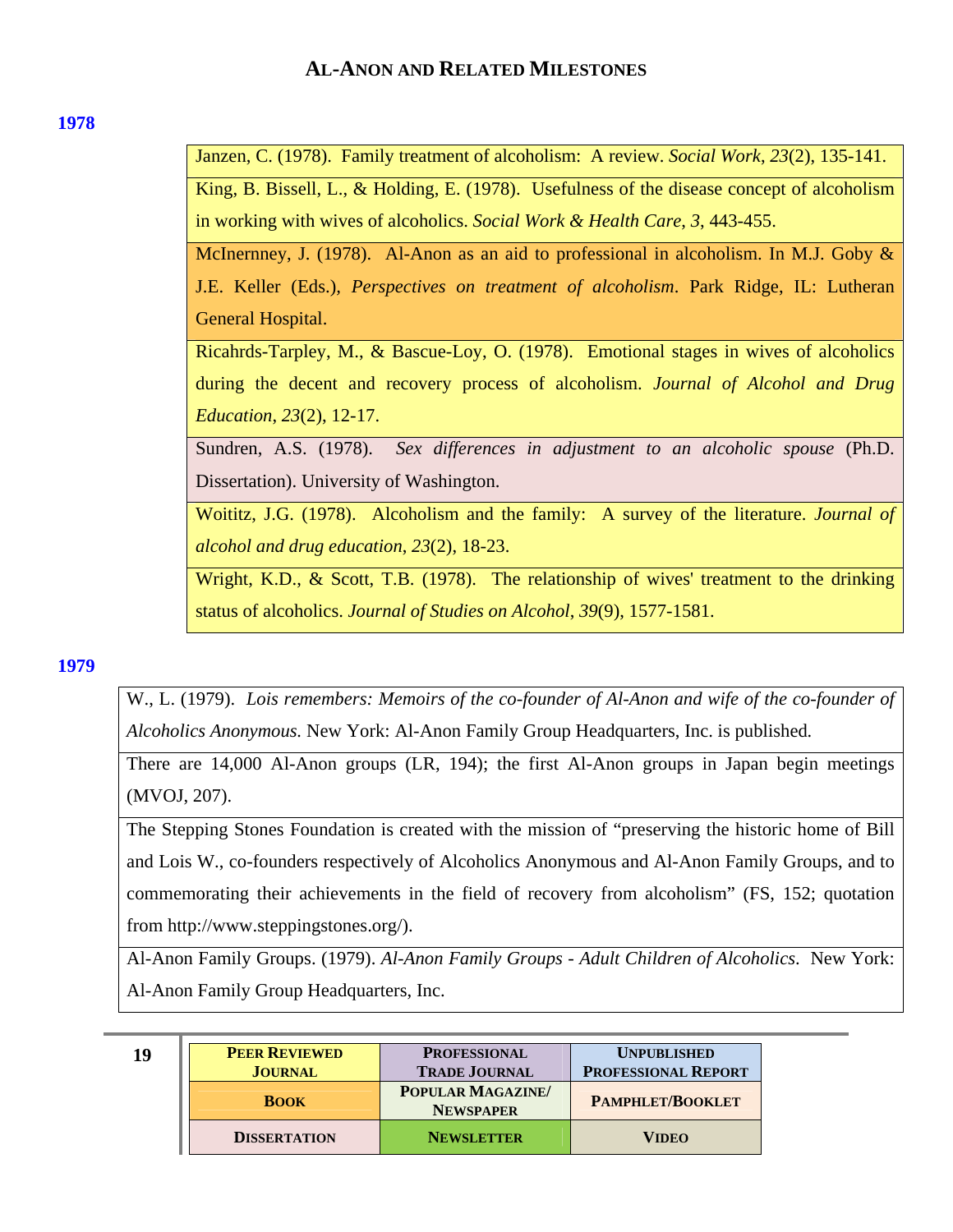### <span id="page-19-0"></span>**[1979](#page-0-0)**

There are 2,200 Alateen groups (LR, p. 194).

Gorman, J. M., & Rooney, J. F. (1979). The influence of Al-Anon on the coping behavior of wives of alcoholics. *Journal of Studies on Alcohol*, *40*(11), 1030-1038.

Gorman, J. M., & Rooney, J. F. (1979). Delay in seeking help and onset of crisis among Al-Anon wives. *American Journal on Drug and Alcohol Abuse*, *6*(2), 223-33.

Nici, J. (1979). Wives of alcoholics as "repeaters. *Journal of Studies on Alcohol*, *40*, 677- 682.

O'Farrell, T.J., & Cutter, H.S. (1979). Proposed behavioral couples group for male alcoholics and their wives. In D. Upper & S.M. Ross (Eds.), *Behavioral group therapy: An annual review* (pp. 279-300). Champaign, IL: Research Press.

Schaffer, J.B., & Tyler, J.D. (1979). Degree of sobriety in male alcoholics and coping styles used by their wives. *British Journal of Psychiatry*, *135*, 431-437.

Sexias, J. (1979). *Living with a parent who drinks too much*. New York: Greenwillow Books.

Steinglass, P. (1979). Family therapy with alcoholics: A review. In E. Kaufman & P. Kaufman (Eds.), *Family therapy of drug and alcohol abuse* (pp. 147-186). New York: Gardner Press.

McCrady, B.S., Paolino, T.J., Longabaugh, R., & Rossi, J. (1979). Effects of joint hospital admission and couples treatment for hospitalized alcoholics: A pilot study. *Addictive Behavior*, *4*, 155-165.

## **[1980s](#page-0-0)**

A growing focus on the special needs of children of alcoholics leads to the concepts of "coalcoholism" or "para-alcoholism" (Greenleaf, 1981), the graphic description of the psychological and developmental consequences of parental alcoholism on children, and a focus on how these consequences continued to affect children of alcoholics in their adult lives. These spark full blown COA/ACOA and Codependency movements that become something of a social phenomenon.

| 20 | <b>PEER REVIEWED</b> | <b>PROFESSIONAL</b>                   | <b>UNPUBLISHED</b>         |
|----|----------------------|---------------------------------------|----------------------------|
|    | <b>JOURNAL</b>       | <b>TRADE JOURNAL</b>                  | <b>PROFESSIONAL REPORT</b> |
|    | <b>BOOK</b>          | POPULAR MAGAZINE/<br><b>NEWSPAPER</b> | <b>PAMPHLET/BOOKLET</b>    |
|    | <b>DISSERTATION</b>  | <b>NEWSLETTER</b>                     | <b>VIDEO</b>               |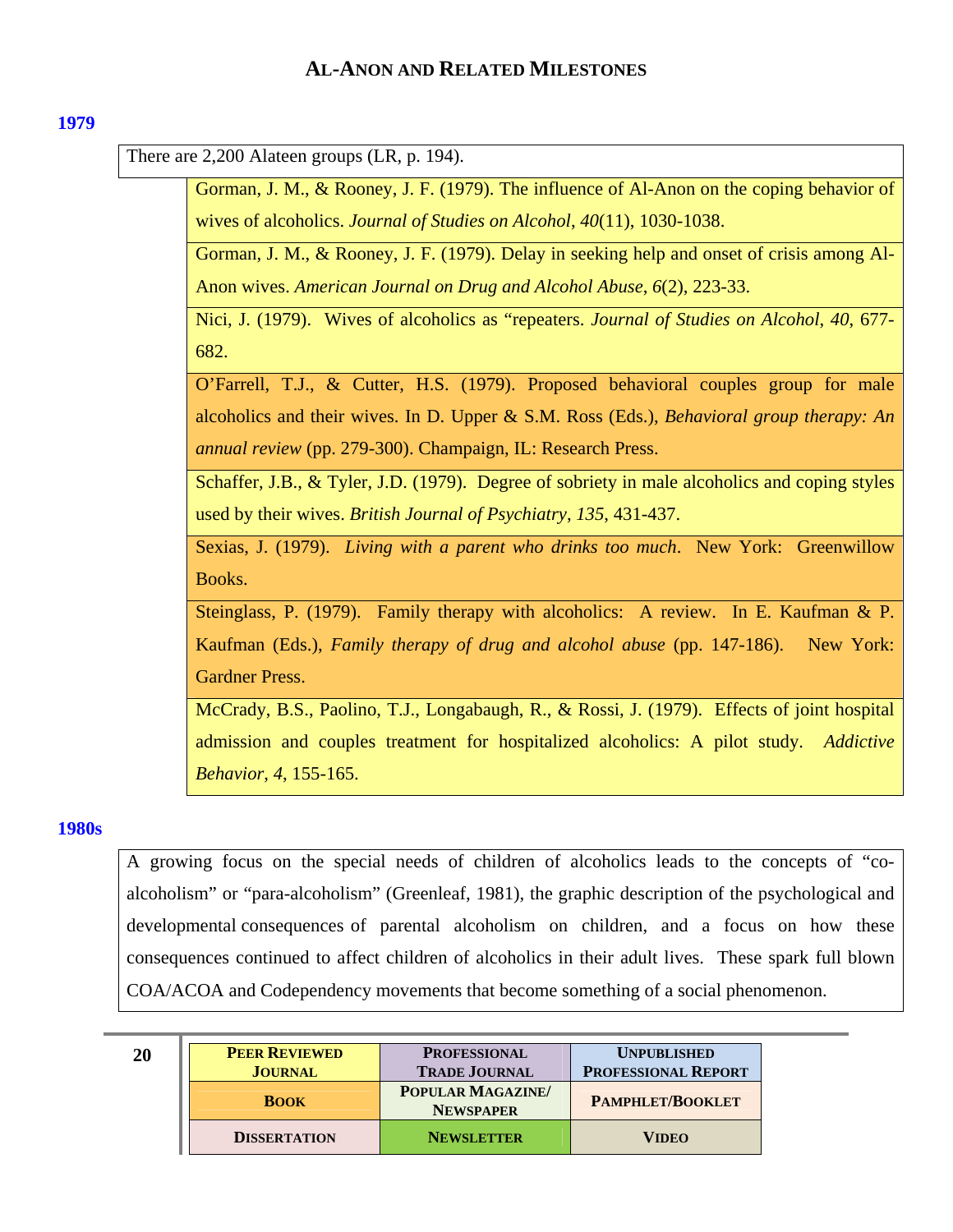## <span id="page-20-0"></span>**[1980s](#page-0-0)**

There are 2,000 Spanish-speaking Al-Anon groups meeting in Mexico, Latin America, and Spain (MVOJ, 208).

Al-Anon and employee programs. (1980). *Labor-Management Alcoholism Journal*, *10*(2), 45-49.

Davis, D. (1980). Alcoholics Anonymous and family therapy. *Journal of Marital and Family Therapy*, *6,* 65-73.

Logan, D. (1980). *Marital adjustment and interaction between recovered alcoholic wives and their husbands* (Ph.D. dissertation). University of Georgia.

Peitler, E.J. (1980). *Comparison of the effectiveness of group counseling and Alateen on the psychological adjustment of two groups of adolescent sons of alcoholic fathers* (Ph.D. dissertation). St. John's University.

Ryan, L.M. (1980). *Description of the adult experience of being rejected by a spouse as reported by alcoholics* (Ed.D. dissertation). The University of Mississippi.

Wolin, S.J., Bennett, L.A., Noonan, D.L., & Teitelbaum, M.A. (1980). Disrupted family rituals; a factor in the intergenerational transmission of alcoholism. *Journal of Studies on Alcohol*, *41*(3), 199-214.

### **[1981](#page-0-0)**

*Al-Anon's Twelve Steps and Twelve Traditions* is published.

There are more than 15,000 Al-Anon groups meeting worldwide (MVOJ, 219).

There are 2,300 Alateen groups meeting worldwide (MVOJ, 219).

Beletsis, S., & Brown, S. (1981). A developmental framework for understanding the adult children of alcoholics. *Journal of Addictions and Health, Focus on Women*, *2*, 187-203.

Black, C. (1981). *It will never happen to me! - Children of alcoholics as youngstersadolescents-adults.* Denver, Co: M.A.C. Printing & Publications Div.

Bourg, M., Vanhoove, D., Barreau, A., & Faidherbe, D. (1981). La femme du marinalcoolique: Essai de comprehension ethnosociopsychiatrique de l'alcoolismedans le

| 21 | <b>PEER REVIEWED</b><br><b>JOURNAL</b> | <b>PROFESSIONAL</b><br><b>TRADE JOURNAL</b> | <b>UNPUBLISHED</b><br><b>PROFESSIONAL REPORT</b> |
|----|----------------------------------------|---------------------------------------------|--------------------------------------------------|
|    | <b>BOOK</b>                            | POPULAR MAGAZINE/<br><b>NEWSPAPER</b>       | <b>PAMPHLET/BOOKLET</b>                          |
|    | <b>DISSERTATION</b>                    | <b>NEWSLETTER</b>                           | <b>VIDEO</b>                                     |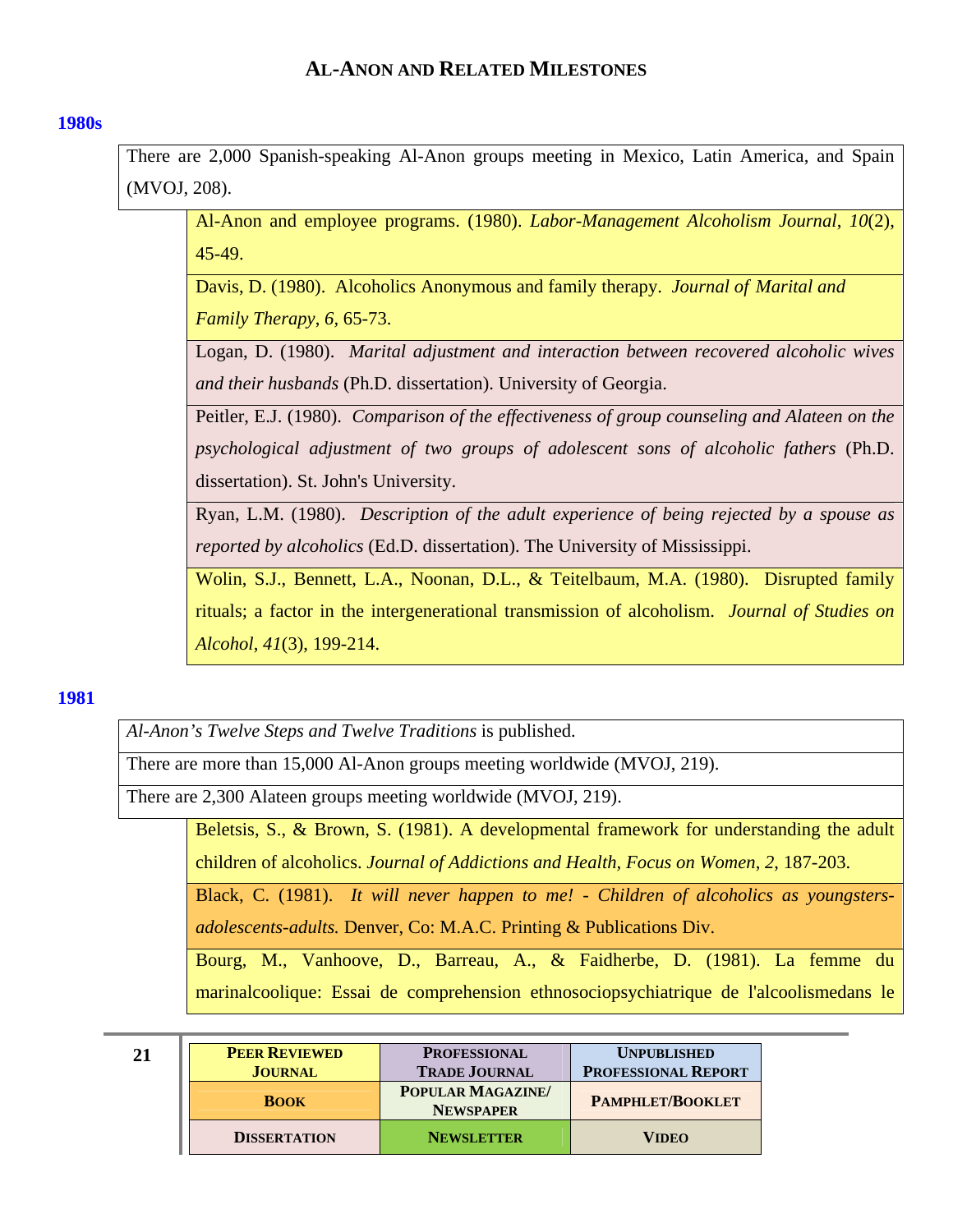| ٠ | ×<br>٠ |  |
|---|--------|--|

milieu marin Breton (Wives of alcoholic sailors: An ethnosocial-psychiatric study of alcoholism in the maritime community of Brittany). *Annales Médico-Psychologiques, 139*(9), 1014-1023.

Dulfano, C. (1981). Recovery: Rebuilding the family. *Alcoholism*, *1*(3), 33-36.

Greenleaf, J. (1981, April). *Co-alcoholic para-alcoholic: Who's who and what's the difference.* Paper presented at the National Council on Alcoholism Forum, New Orleans, LA.

Lavino, J. (1981). Family members of alcoholics at work: Al-Anon as a treatment resource*. Labor-Management Alcoholism Journal*, *10*(4), 133-136.

O'Farrell, T.J., Harrison, R.H., Schulmeister, C.A., & Cutter, H.S. (1981). Closeness to Divorce Scale for wives of alcoholics. *Drug and Alcohol Dependence, 7*(4), 319-324.

O'Farrell, T.J., Harrison, R.H., & Cutter, H.S.G. (1981). Marital stability among wives of alcoholics: An evaluation of three explanations. *British Journal of Addiction*, *76*(2), 175-189.

Presnall, L.F. (1981). *Alcoholism: The exposed family*. Salt Lake City, UT: Utah Alcoholism Foundation.

Royce, J.E. (1981). Spouse and family of the alcoholic*.* In J. E. Royce, *Alcohol problems and alcoholism: A comprehensive survey* (pp. 119-139). New York: The Free Press.

Sisson, R.W., & Mallams, J.H. (1981). The use of systematic encouragement and community access procedures to increase attendance at Alcoholic Anonymous and Al-Anon meetings. *American Journal of Drug and Alcohol Abuse, 8*(3), 371-376.

Steingalss, P. (1981). The alcoholic family at home: Patterns in dry, wet, and transitional stages of alcoholism. *Archives of General Psychiatry, 38*(5), 578-584.

Suhre, M.P. (1981). Family members of alcoholics at work; A1-Anon as a treatment resource. *Labor-Management and Alcoholism Journal, 10*, 177-178.

Wegsheider, S. (1981). *Another chance: Hope and health for the alcoholic family*. Palo Alto, CA: Science and Behavior Books.

Zimberg, S. (1982). Alcoholics Anonymous and Al-anon. In *Clinical management of alcoholism* (pp. 117-124). New York: Brunner/Mazel.

| 22 | <b>PEER REVIEWED</b><br><b>JOURNAL</b> | <b>PROFESSIONAL</b><br><b>TRADE JOURNAL</b> | <b>UNPUBLISHED</b><br><b>PROFESSIONAL REPORT</b> |
|----|----------------------------------------|---------------------------------------------|--------------------------------------------------|
|    | <b>BOOK</b>                            | <b>POPULAR MAGAZINE</b><br><b>NEWSPAPER</b> | <b>PAMPHLET/BOOKLET</b>                          |
|    | <b>DISSERTATION</b>                    | <b>NEWSLETTER</b>                           | <b>VIDEO</b>                                     |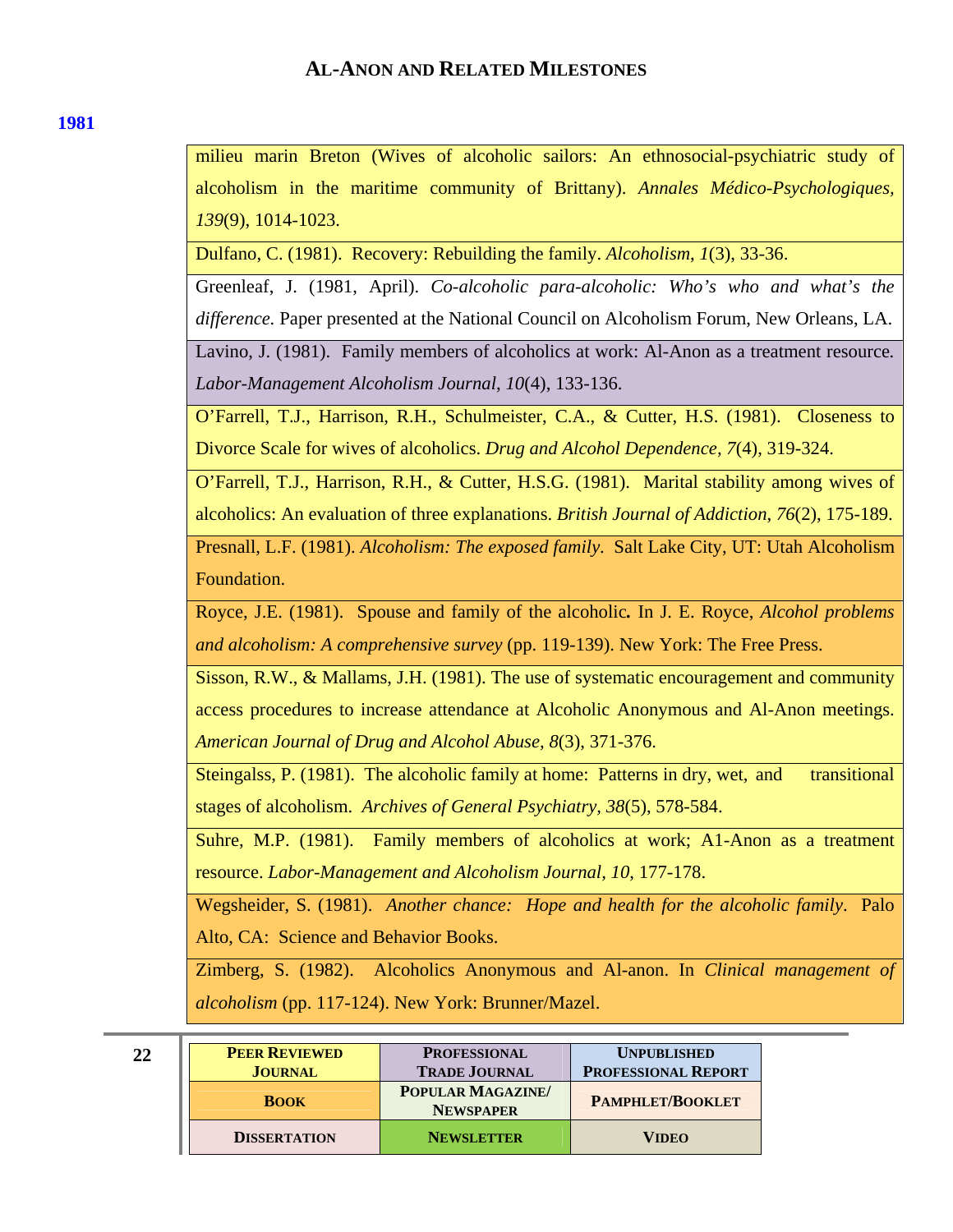### <span id="page-22-0"></span>**[1982](#page-0-0)**

A.A. World Services. (1982). Recovery is a family disease. *AA Grapevine, 12*(3), July*.* 

Ablon, J. (1982). Perspectives on Al-Anon family groups. In N. J. Estes & M. E. Heinemann (Eds.), *Alcoholism: Development, consequences and interventions* (pp. 319–328). St. Louis: C. V. Mosby. Ablon, J. (1982). Support system dynamics of Al-Anon and Alateen. In E. Pattison & E.

Kaufman (Eds*.*)*, Encyclopedic handbook of alcoholism* (pp. 987-995). New York: Gardner Press.

Brown, K.A., & Sunshine, J. (1982). Group treatment of children from alcoholic families. *Social Work with Groups, 5*(1), 65-67.

Cermak, T., & Brown, S. (July 1982). Group therapy with the adult children of alcoholics*. International Journal of Group Psychotherapy*.

Deutsch C. (1982). *Broken bottles broken dreams: Understanding and helping the children of alcoholics*. New York: Teachers College Press.

Edwards, D.W. (1982). Spouse participation in the treatment of alcoholism: Completion of treatment and recidivism**.** In M. Altman & R. Crocker (Eds.), *Social groupwork and alcoholism* (pp. 41-48). New York: Haworth Press.

Estes-Nada, J. (1982). Counseling the wife of an alcoholic spouse. In N.J. Estes & M.E. Heinemann (Eds.), *Alcoholism: Development, consequences, and interventions* (2nd Edition; pp. 304-310). St. Louis, MO: C.V. Mosby Company.

Griggs, D., & Winting, G. (1982). Model for the treatment of the alcoholic and spouse during outpatient treatment and the resulting impacts on recovery. In P. Golding (Ed.), *Alcoholism: A modern perspective* (pp. 225-232). Lancaster, England: MTP Press.

McCrady, B.S. (1982). Conjoint behavioral treatment of an alcoholic and his spouse. In W. Hay & P. Nathan (Eds.), *Clinical case studies in the behavioral treatment of alcoholism* (pp. 127-156). New York: Plenum Press.

Mckenna T., & Pickens, R. (1983). Personality characteristics of alcoholic children of alcoholics. *Journal of Studies on Alcohol, 44*, 688-700.

| 23 | <b>PEER REVIEWED</b><br><b>JOURNAL</b> | <b>PROFESSIONAL</b><br><b>TRADE JOURNAL</b> | <b>UNPUBLISHED</b><br><b>PROFESSIONAL REPORT</b> |
|----|----------------------------------------|---------------------------------------------|--------------------------------------------------|
|    | <b>BOOK</b>                            | POPULAR MAGAZINE/<br><b>NEWSPAPER</b>       | <b>PAMPHLET/BOOKLET</b>                          |
|    | <b>DISSERTATION</b>                    | <b>NEWSLETTER</b>                           | <b>VIDEO</b>                                     |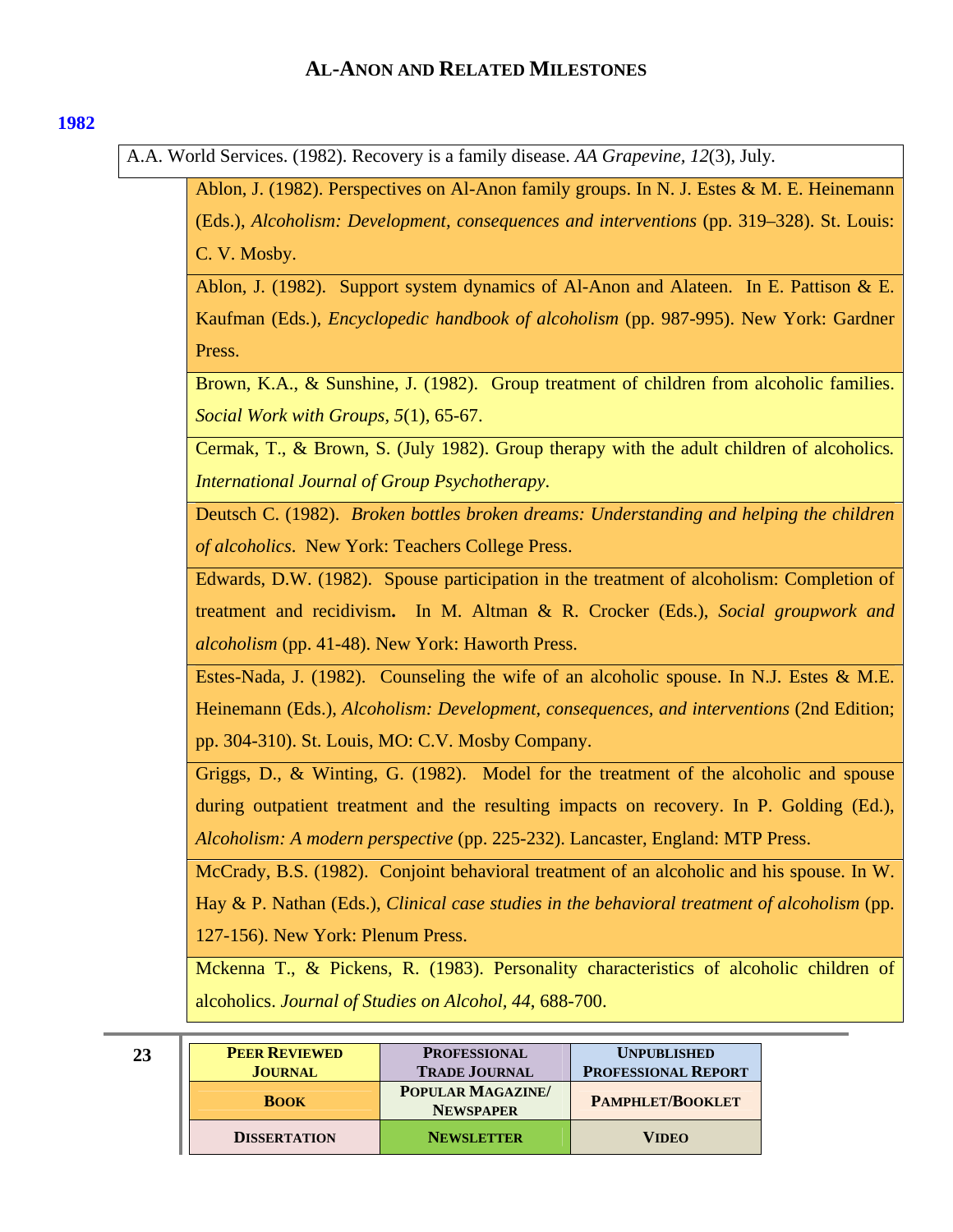### <span id="page-23-0"></span>**[1982](#page-0-0)**

Moos, R.H., & Billings, A.G. (1982). Children of alcoholics during the recovery process: Alcoholics and matched control families. *Addictive Behaviors, 7*, 155-163.

#### **[1983](#page-0-0)**

*Alateen – A Day at a Time* is published.

The National Association for Children of Alcoholics (NACoA) is organized (CMAG).

Ackerman, R.J. (1983). Alcoholism and the family. In H.K. Cleminshaw & E.B. Truitt (Eds.), *Alcoholism: New perspectives* (pp. 79-94). Akron, OH: University of Akron.

Ackerman, R.J. (1983).*Children of alcoholics - a guide for parents, educators and therapists* (2nd ed.). New York: Simon & Schuster, Inc.

Anderson, S.C., & Henderson, D.C. (1983). Family therapy in the treatment of alcoholism. *Social Work and Health Care*, *8*, 79-94.

Lawson, G., Peterson, J.S., & Lawson, A. (1983). Treatment with the alcoholic's spouse. In *Alcoholism and the family* (pp. 227-235). Rockville, MD: Aspen Systems Corporation.

Leonard, K., Dunn, N.J., & Jacob, T. (1983). Drinking problems of alcoholics: Correspondence between self and spouse reports. *Addictive Behaviors*, *8*(4), 369-373.

Woititz, J. G. (1983). *Adult children of alcoholics*. Pompano Beach, FL: Health Communications.

**[1984](#page-0-0)** 

Ackerman, R. (1984). Alcoholic parents: Reducing the impact. *Focus on Family, The U.S. Journal of Drug and Alcohol Dependence, 7*(1).

Burnett, M.M. (1984). Toward a model for counseling the wives of alcoholics: A feminist approach. *Alcoholism Treatment Quarterly*, *1*(2), 51-60.

Cadogan, D.A. (1984). Alcohol is destroying our marriage: A couple mixed marital group therapy. In E. Kaufman (Ed.), *Power to change: Family case studies in the treatment of alcoholism* (pp. 177-197). New York: Gardner Press.

| 24 | <b>PEER REVIEWED</b><br><b>JOURNAL</b> | <b>PROFESSIONAL</b><br><b>TRADE JOURNAL</b> | <b>UNPUBLISHED</b><br><b>PROFESSIONAL REPORT</b> |
|----|----------------------------------------|---------------------------------------------|--------------------------------------------------|
|    | <b>BOOK</b>                            | <b>POPULAR MAGAZINE</b><br><b>NEWSPAPER</b> | <b>PAMPHLET/BOOKLET</b>                          |
|    | <b>DISSERTATION</b>                    | <b>NEWSLETTER</b>                           | <b>VIDEO</b>                                     |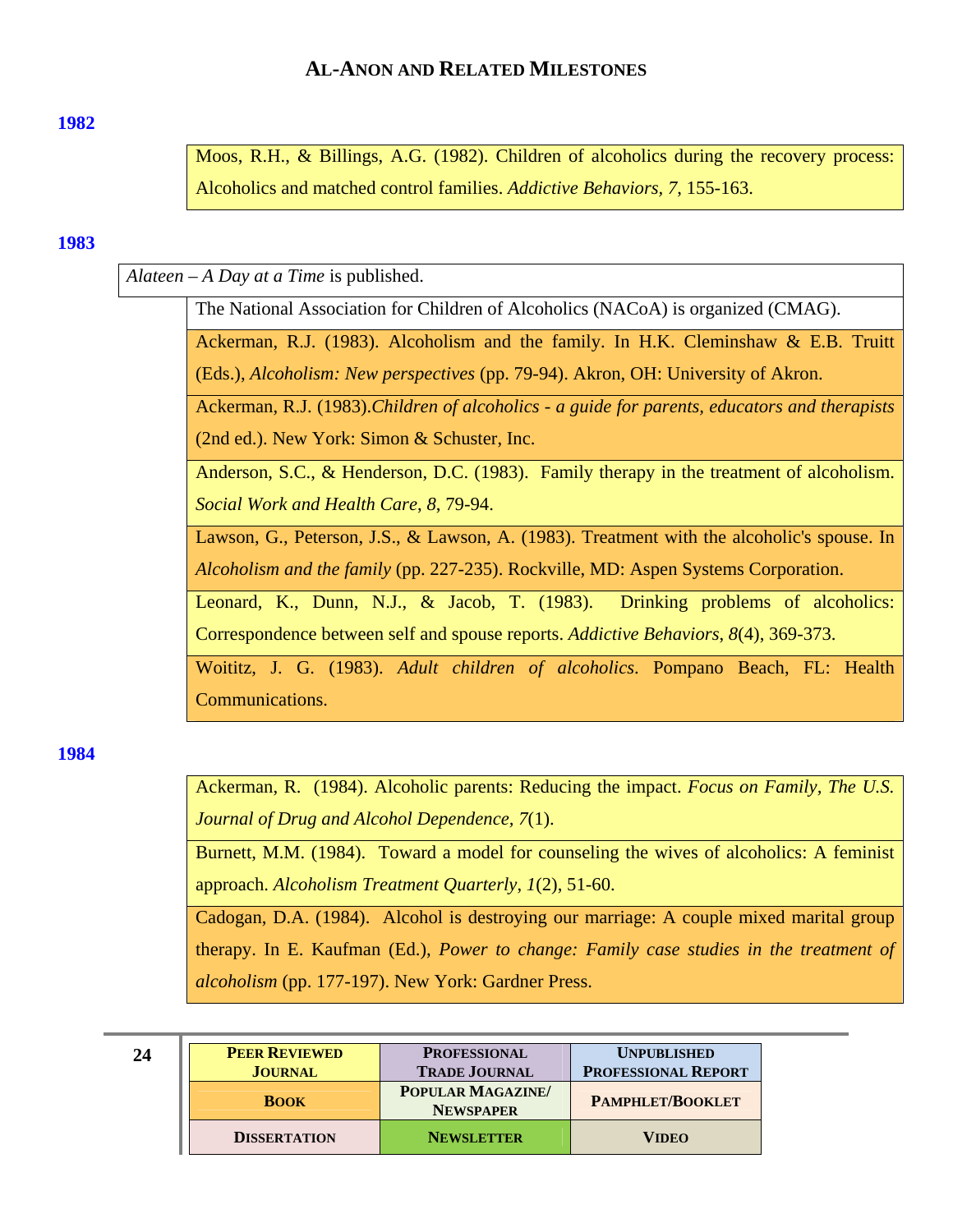#### **[1984](#page-0-0)**

Carter, S., Carter, B., Caesar, F., Caesar, S., Robards, L., & Robards, J. (1984). Wives and alcoholic husbands. In *Courage to change* (pp. 161-192). Boston, MA: Houghton Mifflin Company.

Cermak, T. (1984). Children of alcoholics and the case for a new diagnostic category of codependency. *Alcohol Health and Research World*, *8*, 38-42.

Galanter, M., Gleaton, T., Marcus, C. E., & McMillen, J. (1984). Self-help groups for parents of young drug and alcohol abusers. *American Journal of Psychiatry*, *141*, 889–891.

Kaufman, E. (1984). Family system variables in alcoholism*. Alcoholism: Clinical and Experimental Research*, *8*(1), 4-8.

Kaufman, E. (Ed., 1984). *Power to change: Family case studies in the treatment of alcoholism.* New York: Gardner Press.

Noel, N.E., & McCrady, B.S. (1984). Behavioral treatment of an alcohol abuser with the spouse present: Two case studies. In E. Kaufman, (Ed.), *Power to change: Family case studies in the treatment of alcoholism* (pp. 23-77). New York: Gardner Press.

O'Farrell, T.J., & Cutter, H.S.G. (1984). Behavioral marital therapy couples groups for male alcoholics and their wives. *Journal of Substance Abuse Treatment*, *1*(3), 191-204.

O'Farrell, T.J., Cutter, H.S.G., Bayog, R.D., Dentch, G., & Fortgang, J. (1984). Correspondence between one-year retrospective reports of pretreatment drinking by alcoholics and their wives. *Behavioral Assessment*, *6*(3), 263-274.

Rakatansky, H. (1984). Correction: Al-Anon for associates of alcoholics. *Annals of Internal Medicine, 101*(2), 284.

Smalley, S. (1984). *Co-dependency: An intimacy dilemma*. New Brighton, MN: SBS Publications.

Whitfield, C. (1984). Co-alcoholism: Recognizing a treatable disease. *Family and Community Health*, *7*, 16-25.

| 25 | <b>PEER REVIEWED</b><br><b>JOURNAL</b> | <b>PROFESSIONAL</b><br><b>TRADE JOURNAL</b> | <b>UNPUBLISHED</b><br><b>PROFESSIONAL REPORT</b> |
|----|----------------------------------------|---------------------------------------------|--------------------------------------------------|
|    | <b>BOOK</b>                            | POPULAR MAGAZINE/<br><b>NEWSPAPER</b>       | <b>PAMPHLET/BOOKLET</b>                          |
|    | <b>DISSERTATION</b>                    | <b>NEWSLETTER</b>                           | <b>VIDEO</b>                                     |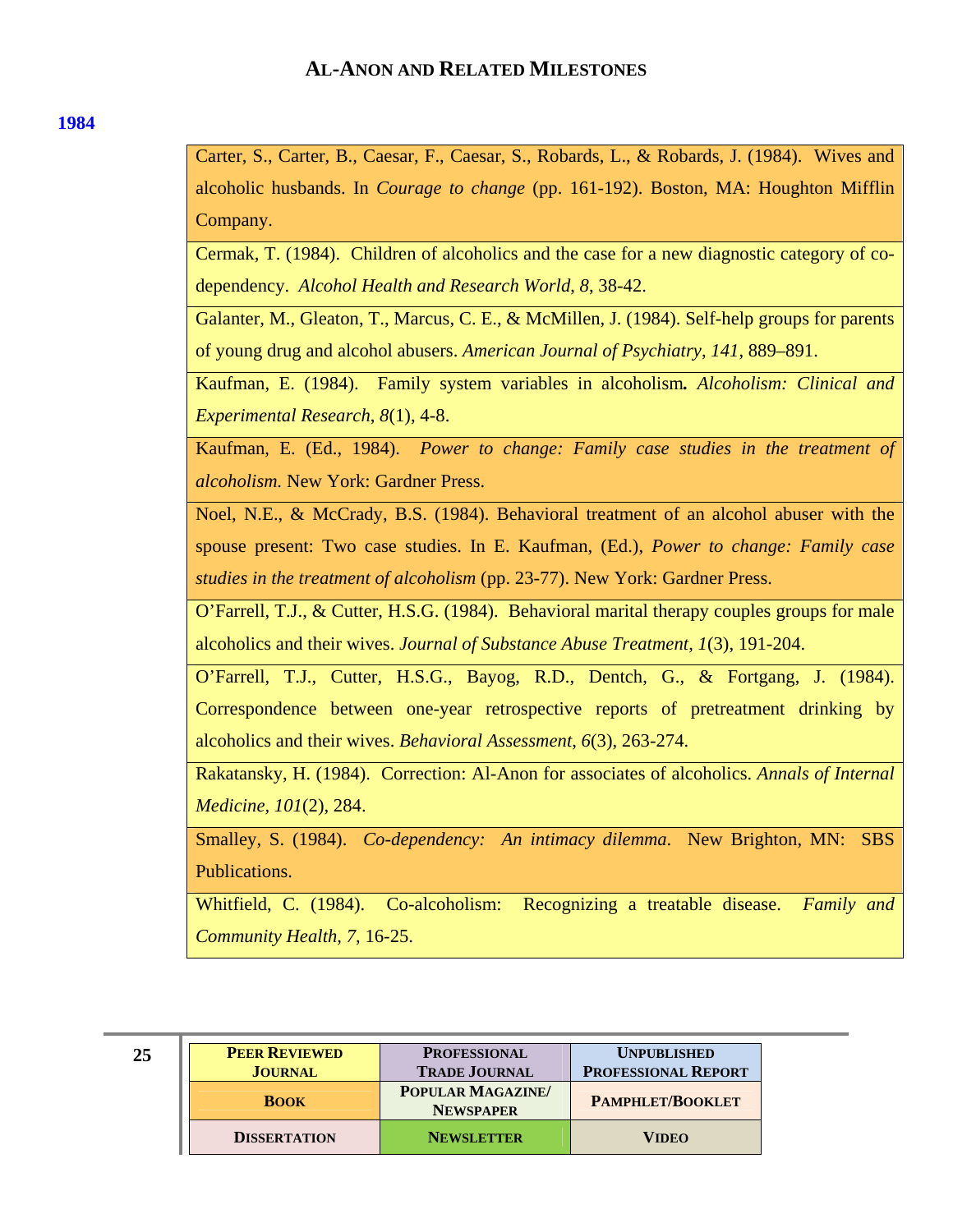## <span id="page-25-0"></span>**[1985](#page-0-0)**

*As We Understood…* is published – Al-Anon's first book focused on spirituality.

Al-Anon has an annual budget of more than \$5 million and processes more than 50,000 literature orders per year (FS, 76).

There are Al-Anon groups in 81 countries (FS, p. 121).

Representatives from 54 countries who speak 23 different languages participate in Al-Anon's first International Convention in Montreal, Canada (FS, p. 159).

Adult children of alcoholics inside Al-Anon: The open fold. (1985). *Focus on Family and Chemical Dependency*, *8*(1), 6, 38.

Bennun, I. (1985). Two approaches to family therapy with alcoholics: Problem-solving and systemic therapy. *Journal of Substance Abuse Treatment*, *2*(1), 19-26.

Esterly, R.W. (1985). Alcoholism and the family: Overview*.* In S. Wegscheider-Cruse & R. Esterly (Eds.), *Alcoholism and the family: A book of readings* (pp. 4-6). Wernersville, PA: Caron Institute.

Gravitz, H.L., & Bowden, J.D. (1985). *Recovery: A guide for adult children of alcoholics*. New York: Simon & Schuster.

Hawthorne, W. (1985). Al-Anon and family intervention: Resolving conflicts in philosophy. *Focus on Family and Chemical Dependency*, *8*(6), 31, 34-35, 41.

Kritsberg W. *The Adult Children of Alcoholics Syndrome: A step-by-step guide to discovery and recovery*. New York: Bantam Books.

Pilat, J.M., & Jones, J.W. (1985). Identification of children of alcoholics: Two empirical studies. *Alcohol Health and Research World, 9*, 27-33, 36.

Pittman, W. (1985). Al-Anon family group story: A legacy of love. *Alcoholism and Addiction Magazine*, *5*(7), 49-52.

Sexias, J., & Youcha, G. (1985). *Children of alcoholism: A survivor's manual*. New York: Crown.

Trama, J.A. (1985). Comparison of the impact of an alcohol education program with Al-Anon on knowledge and attitudes about alcoholism and perceptions of the family

| 26 | <b>PEER REVIEWED</b><br><b>JOURNAL</b> | <b>PROFESSIONAL</b><br><b>TRADE JOURNAL</b> | <b>UNPUBLISHED</b><br><b>PROFESSIONAL REPORT</b> |
|----|----------------------------------------|---------------------------------------------|--------------------------------------------------|
|    | <b>BOOK</b>                            | <b>POPULAR MAGAZINE</b><br><b>NEWSPAPER</b> | <b>PAMPHLET/BOOKLET</b>                          |
|    | <b>DISSERTATION</b>                    | <b>NEWSLETTER</b>                           | <b>VIDEO</b>                                     |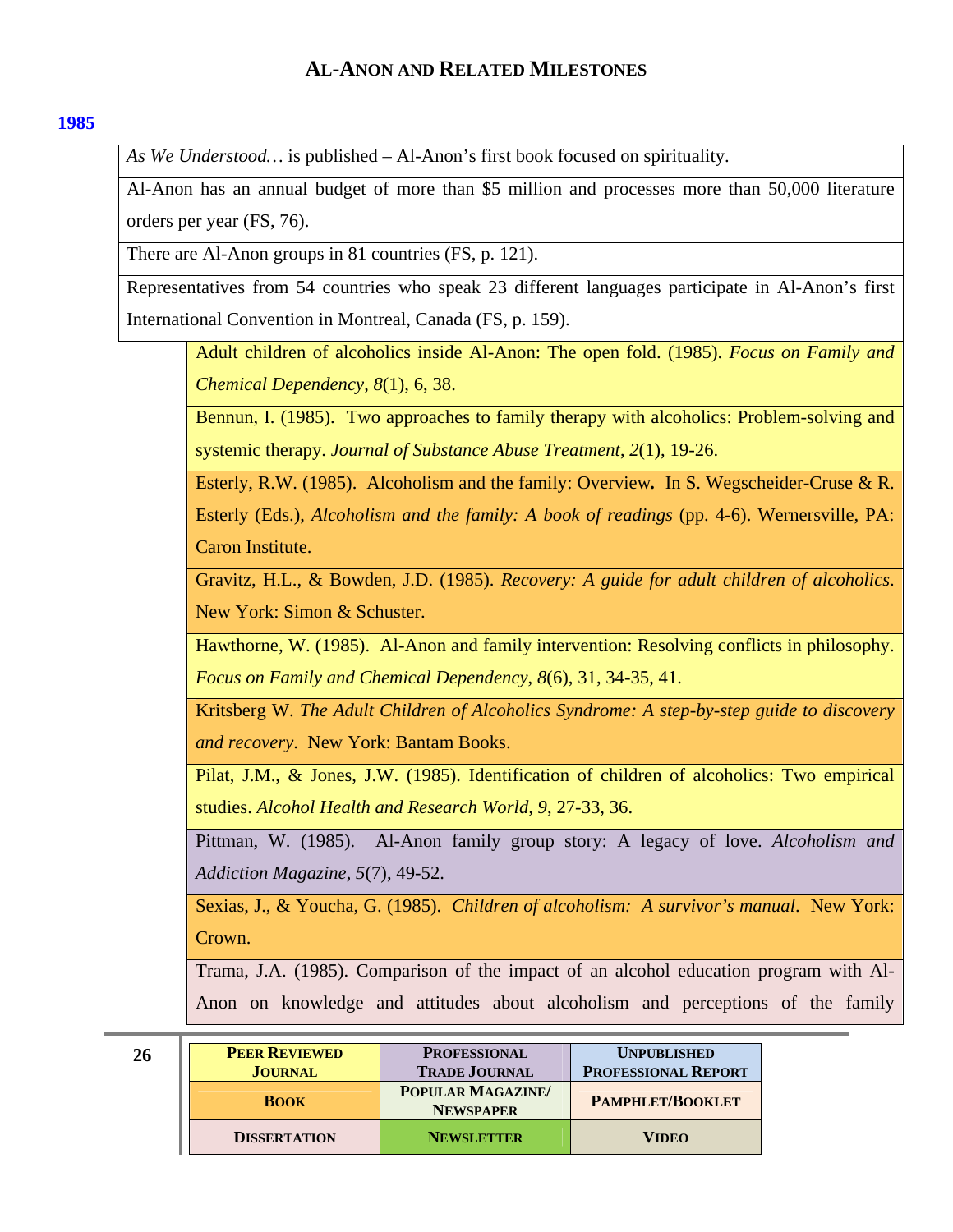#### <span id="page-26-0"></span>**[1985](#page-0-0)**

environment. *Dissertation Abstracts International*, *45*(8), 2668A.

Wegscheider-Cruse, S. (1985). *Choicemaking: For co-dependents, adult children and spirituality seekers*. Pompano Beach, FL: Health Communications.

M. M. (1985). *Family denial*. Center City, MN: Hazelden Educational Materials.

McCrady, B.S. (1985). Relative effectiveness of differing components of spouse-involved alcoholism treatment. *Substance Abuse*, *6*(1), 12-15.

Norwoood, R. (1985). *Women who love too much*. New York: Simon & Schuster.

Schutt, M. (1985). *Wives of alcoholics, from co-dependency to recovery*. Pompano Beach, FL: Health Communications, Inc.

Schwartzman, J. (1985). Alcoholics Anonymous and the family: A systemic perspective. *American Journal of Drug and Alcohol Abuse*, *11*(1/2), 69-89.

Steinglass, P. (1985). Family systems approaches to alcoholism. *Journal of Substance Abuse Treatment*, *2*(3), 161-167.

## **[1986](#page-0-0)**

*First Steps: Al-Anon – 35 Years of Beginnings* is published; there are 27,201 Al-Anon groups, and Al-Anon literature has been translated into 24 languages (LR, p. 201, 126); Al-Anon hosts its first permanent International General Services Meeting.

There are 3,196 Alateen groups (LR, 201).

Co-Anon founded (CMAG).

Co-Dependents Anonymous is founded; 1,600 groups will register by 1990 (AF).

Ackerman, R.J. (186). *Growing in the shadow - Children of alcoholics. Dedication to Kimberly, Jason and Robert.* Pompano Beach, FL: Health Communications, Inc.

Brown, S. (1986). Children with an alcoholic parent. In N. Estes & M.E. Heinemann (Eds.), *Alcoholism: Development, consequences and interventions* (third edition). St. Louis: C.V. Mosby.

Bruning, G.R. (1986). Phenomenological study of the experiences of the alcoholic and the

| 27 | <b>PEER REVIEWED</b> | <b>PROFESSIONAL</b>                   | <b>UNPUBLISHED</b>         |
|----|----------------------|---------------------------------------|----------------------------|
|    | <b>JOURNAL</b>       | <b>TRADE JOURNAL</b>                  | <b>PROFESSIONAL REPORT</b> |
|    | <b>BOOK</b>          | POPULAR MAGAZINE/<br><b>NEWSPAPER</b> | <b>PAMPHLET/BOOKLET</b>    |
|    | <b>DISSERTATION</b>  | <b>NEWSLETTER</b>                     | <b>VIDEO</b>               |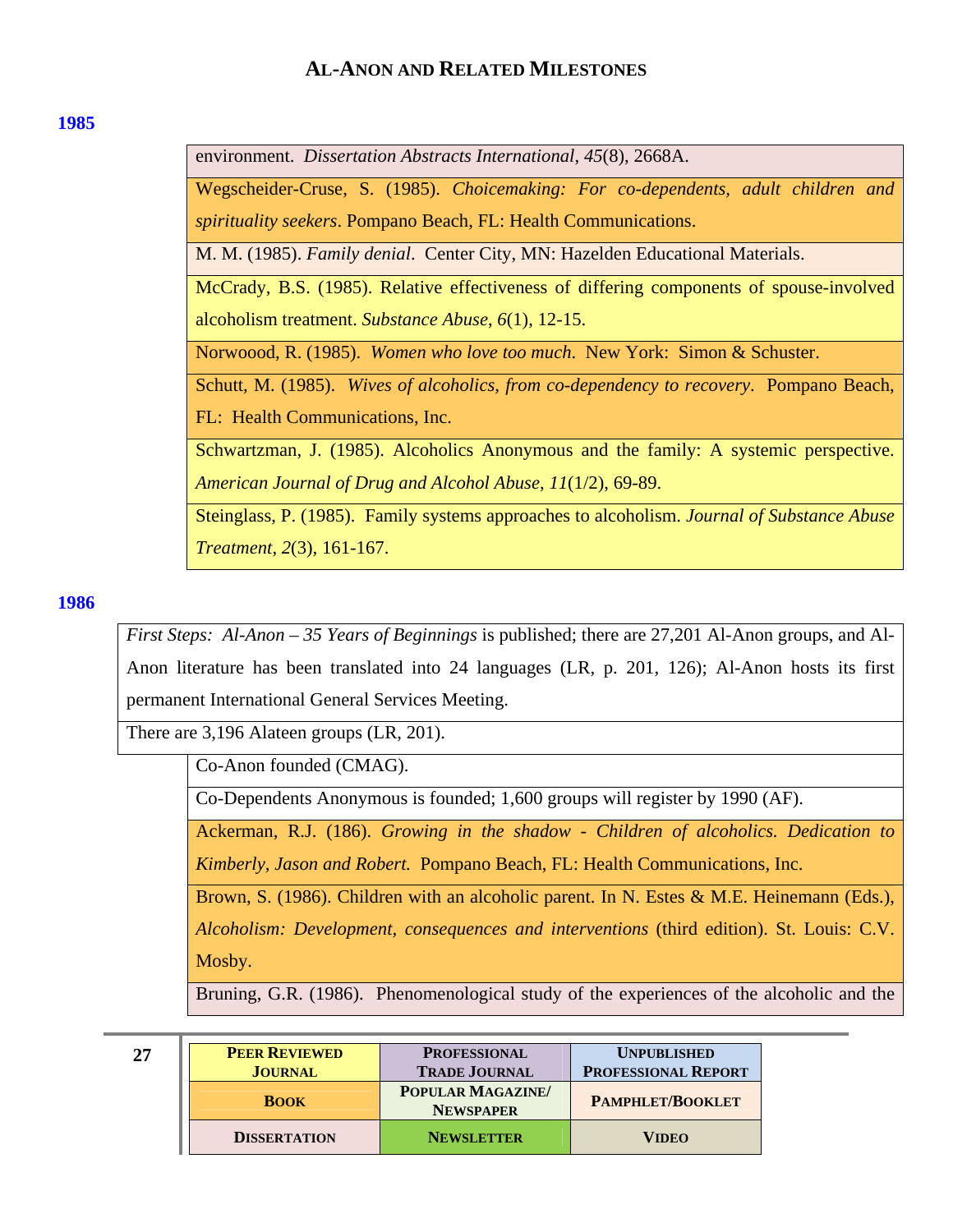### **[1986](#page-0-0)**

non- alcoholic spouse during the first three years of the recovery process. *Dissertation Abstracts International*, *47*(1), 429-B.

Caldwell, J. (1986). Preparing a family for intervention. *Journal of Psychoactive Drugs*, *18*(1), 57-59.

Callan, V.J., & Jackson, D. (1986). Children of alcoholic fathers and recovered alcoholic fathers: Personal and family functioning. *Journal of Studies on Alcohol*, *47*(2), 180-182.

Cermak, T. (1986a). Diagnostic criteria for codependency. *Journal of Psychoactive Drugs*, *18*(1), 15-20.

Cermak, T. (1986b). *Diagnosing and treating codependency*. Minneapolis, MN: Johnson Institute Books.

Cutter, C.G. (1986). How do people change in Al-Anon? Reports of adult children of alcoholics. *Dissertation Abstracts International*, *46*(7), 2087A-2088A.

Eells, M.A. (1986). Interventions with alcoholics and their families. *Nursing Clinics of North America*, *21*(3), 493-504.

Farid, B., Sherbini, M.E., & Raistrick, D. (1986). Cognitive group therapy for wives of alcoholics: A pilot study. *Drug and Alcohol Dependence*, *17*(4), 349-358.

Feder, S. (1986). Chemically dependent teenage children of alcoholics. *Focus on Family.* May/June, 14-19.

Giermyski, T., & Williams, T. (1986). Codependency. *Journal of Psychoactive Drugs*, Jan-Mar, 7-13.

McCrady. B.S., Noel, N.E., Abrams, D.B., Stout, R.L., Nelson, H.F., & Hay, W.M. (1986). Comparative effectiveness of three types of spouse involvement in outpatient behavioral alcoholism treatment. *Journal of Studies on Alcohol, 47*, 459-467.

Parcheminal, J.Y. (1986). Le Choix du conjoint chez le maladealcoolique (Choice of the spouse with the alcoholic patient).*Bulletin de la SocieteFrancaised'Alcoologie*, *8*(4), 22-24.

Rothberg, N.M. (1986). Alcoholic spouse and the dynamics of co-dependency. *Alcoholism Treatment Quarterly*, *3*(1), 73-86.

| 28 | <b>PEER REVIEWED</b><br><b>JOURNAL</b> | <b>PROFESSIONAL</b><br><b>TRADE JOURNAL</b> | <b>UNPUBLISHED</b><br><b>PROFESSIONAL REPORT</b> |
|----|----------------------------------------|---------------------------------------------|--------------------------------------------------|
|    | <b>BOOK</b>                            | <b>POPULAR MAGAZINE</b><br><b>NEWSPAPER</b> | <b>PAMPHLET/BOOKLET</b>                          |
|    | <b>DISSERTATION</b>                    | <b>NEWSLETTER</b>                           | <b>VIDEO</b>                                     |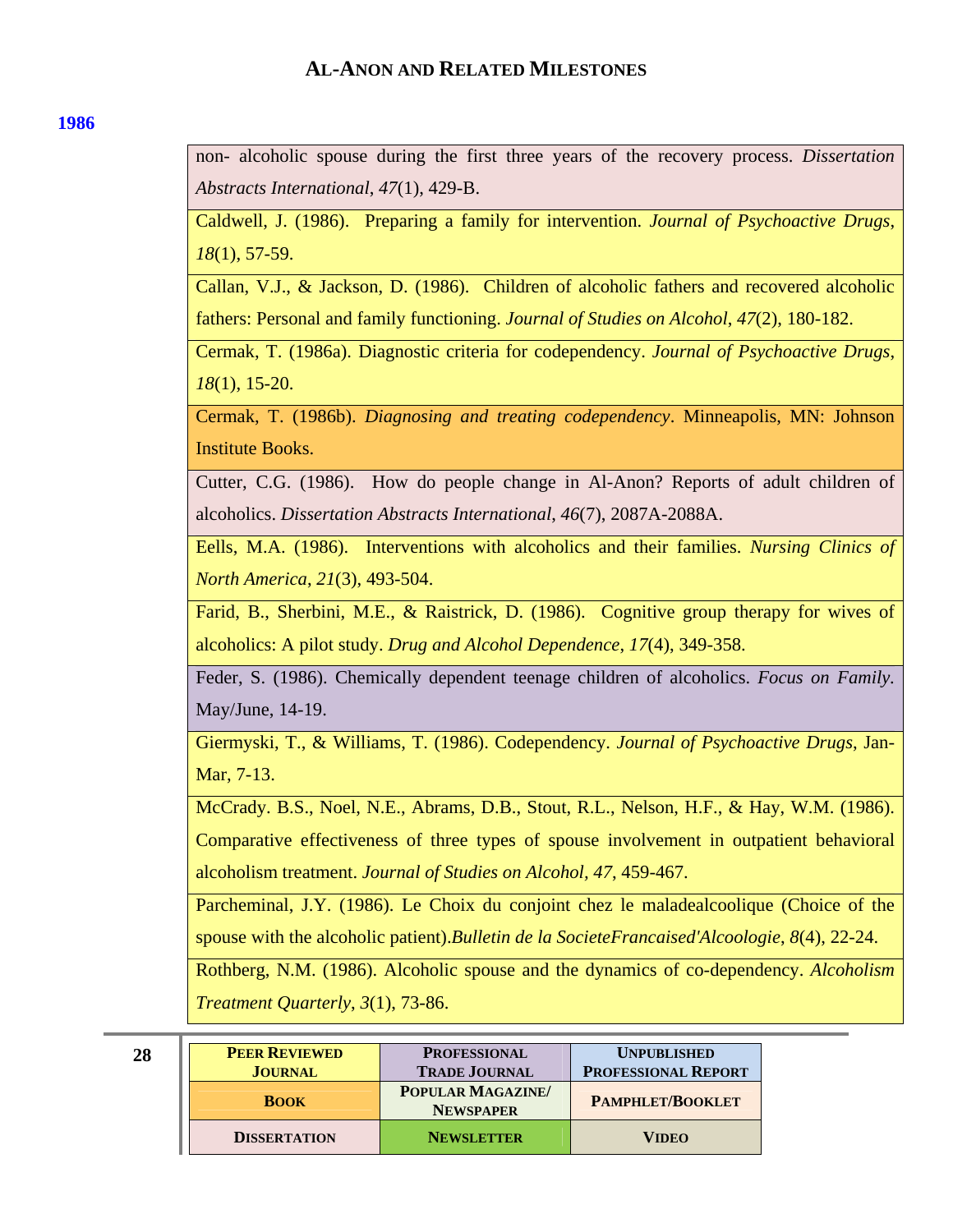### <span id="page-28-0"></span>**[1986](#page-0-0)**

Schaef, A.W. (1986). *Co-dependence, misunderstood-mistreated*. Minneapolis: Winston Press.

Skirball, R.L. (1986). Descriptive study of marital stress and satisfaction in Al-Anon and non- Al-Anon spouses of alcoholics. *Dissertation Abstracts International*, *47*(1), 88-A.

Sisson, W., & Azrin, N.H. (1986). Family-member involvement to initiate and promote treatment of problem drinkers. *Journal of Behavior Therapy and Experimental Psychiatry*, *17*(1), 15-21.

Woititz, J.G. (1986). *Guidelines for support groups: Adult children of alcoholics and others who identify including guide to step 4 inventory*. Pompano Beach, FL: Health Communications, Inc.

**[1987](#page-0-0)** 

Ackerman, R.J. (1987). A new perspective on adult children of alcoholics. *Employee Assistance Digest, January-February.*

Ackerman, R. (1987). *Children of alcoholics: Bibliography & resource guide* (3rd Edition)*.* Health Communications, Deerfield Beach, FL.

Ackerman, R.J. (1987). Family response to alcoholism: Effects on children growing up in the shadow. *Focus on Family and Chemical Dependency*, *9*(5), 25-27, 31, 39, 44.

Ackerman, R. (1987). *Children of alcoholics* (2nd Edition). New York: Simon & Schuster.

Ackerman, R. (1987). *Let go and grow: Recovery for adult children of alcoholics.* Health Communications, Deerfield Beach, FL.

Ackerman, R. (1987). *Same house, different home: Why adult children of alcoholics are not all the same.* Health Communications, Deerfield Beach, FL.

Beattie, M. (1987). *Codependent no more: How to stop controlling others and start caring for yourself*. San Francisco, CA: Harper Collins

Blume. S.B. (1987). Public policy issues relevant to children of alcoholics. *Advances in Alcohol and Substance Abuse, 6*, 5-15.

| 29 | <b>PEER REVIEWED</b> | <b>PROFESSIONAL</b>                         | <b>UNPUBLISHED</b>         |
|----|----------------------|---------------------------------------------|----------------------------|
|    | <b>JOURNAL</b>       | <b>TRADE JOURNAL</b>                        | <b>PROFESSIONAL REPORT</b> |
|    | <b>BOOK</b>          | <b>POPULAR MAGAZINE</b><br><b>NEWSPAPER</b> | <b>PAMPHLET/BOOKLET</b>    |
|    | <b>DISSERTATION</b>  | <b>NEWSLETTER</b>                           | <b>VIDEO</b>               |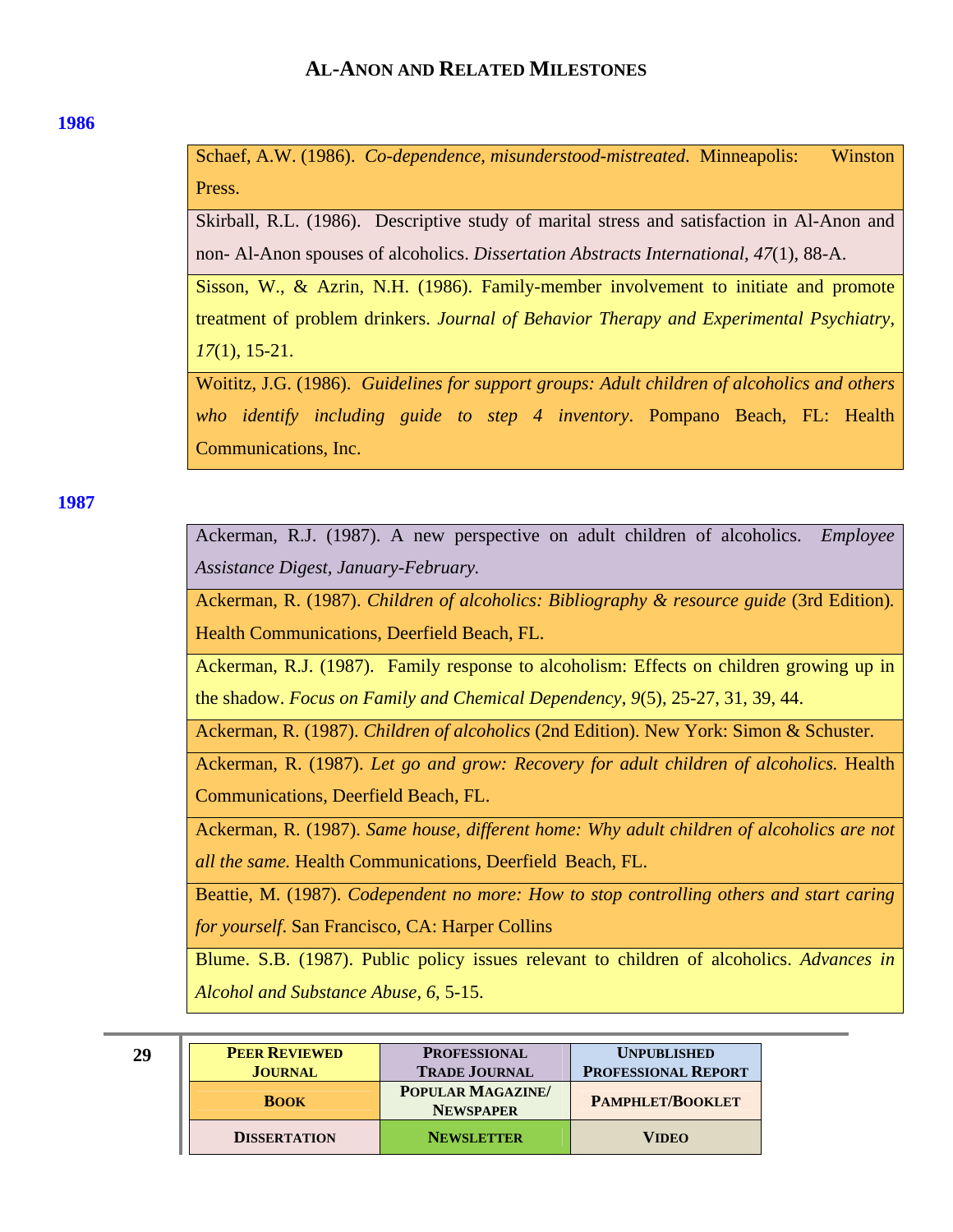### **[1987](#page-0-0)**

Cutter C.G., & Cutter, H.S. (1987). Experience and change in Al-Anon family groups: Adult children of alcoholics. *Journal of Studies on Alcohol, 48*(1), 29-32.

Davis, L.J., & Morse, R.M. (1987). Patient-spouse agreement on the drinking behaviors of alcoholics. *Mayo Clinic Proceedings*, *62*(8), 689-694.

Dunn, N.J. Jacob, T., Hummon, N., & Seilhamer, R.A. (1987). Marital stability in alcoholicspouse relationships as a function of drinking pattern and location. *Journal of Abnormal Psychology*, *96*(2), 99-107.

Holmila, M. (1987). *Wives, husbands and alcohol.* Piscataway, NJ: Rutgers University Center of Alcohol Studies.

Jacob, T., Favorini, A., Meisel, S.S., & Anderson, C.M. (1987). The alcoholic's spouse, children and family interactions: Substantive findings and methodological issues. *Journal of Studies on Alcohol*, *38*, 1231-1251.

Marlin E. (1987). *Hope: New choices and recovery strategies for adult children of alcoholics*. New York: Harper and Row.

Mulry, J.T. (1987). Codependency: A family addiction. *American Family Physician*, *35*(4), 215-9.

Stark, E. (1987). Forgotten victims: Children of alcoholics. *Psychology Today*, *21*, 58-62.

Steinglass, P., Bennett, L., Wolin, S., & Reiss, D. (1987). *The alcoholic family - To the many families who, by sharing their stories with us, have taught us about alcoholism and its consequences for family life.* New York: Basic Books.

Subby, R. (1987). Family foundation of co-dependent reality. *Focus Magazine*, Mar/April, 6-7, 36, 46.

Talbott, G.D. (1987). Impaired physician: The role of the spouse in recovery. *Journal of the Medical Association of Georgia*, *76*(3), 190-192.

Wallace J. (1987). Children of alcoholics: A population at risk. *Alcoholism Treatment Quarterly, 4*(3), 13-30.

Young, E. (1987). Co-alcoholism as a disease: Implications for psychotherapy. *Journal of* 

| 30 | <b>PEER REVIEWED</b><br><b>JOURNAL</b> | <b>PROFESSIONAL</b><br><b>TRADE JOURNAL</b> | <b>UNPUBLISHED</b><br><b>PROFESSIONAL REPORT</b> |
|----|----------------------------------------|---------------------------------------------|--------------------------------------------------|
|    | <b>BOOK</b>                            | POPULAR MAGAZINE/<br><b>NEWSPAPER</b>       | <b>PAMPHLET/BOOKLET</b>                          |
|    | <b>DISSERTATION</b>                    | <b>NEWSLETTER</b>                           | <b>VIDEO</b>                                     |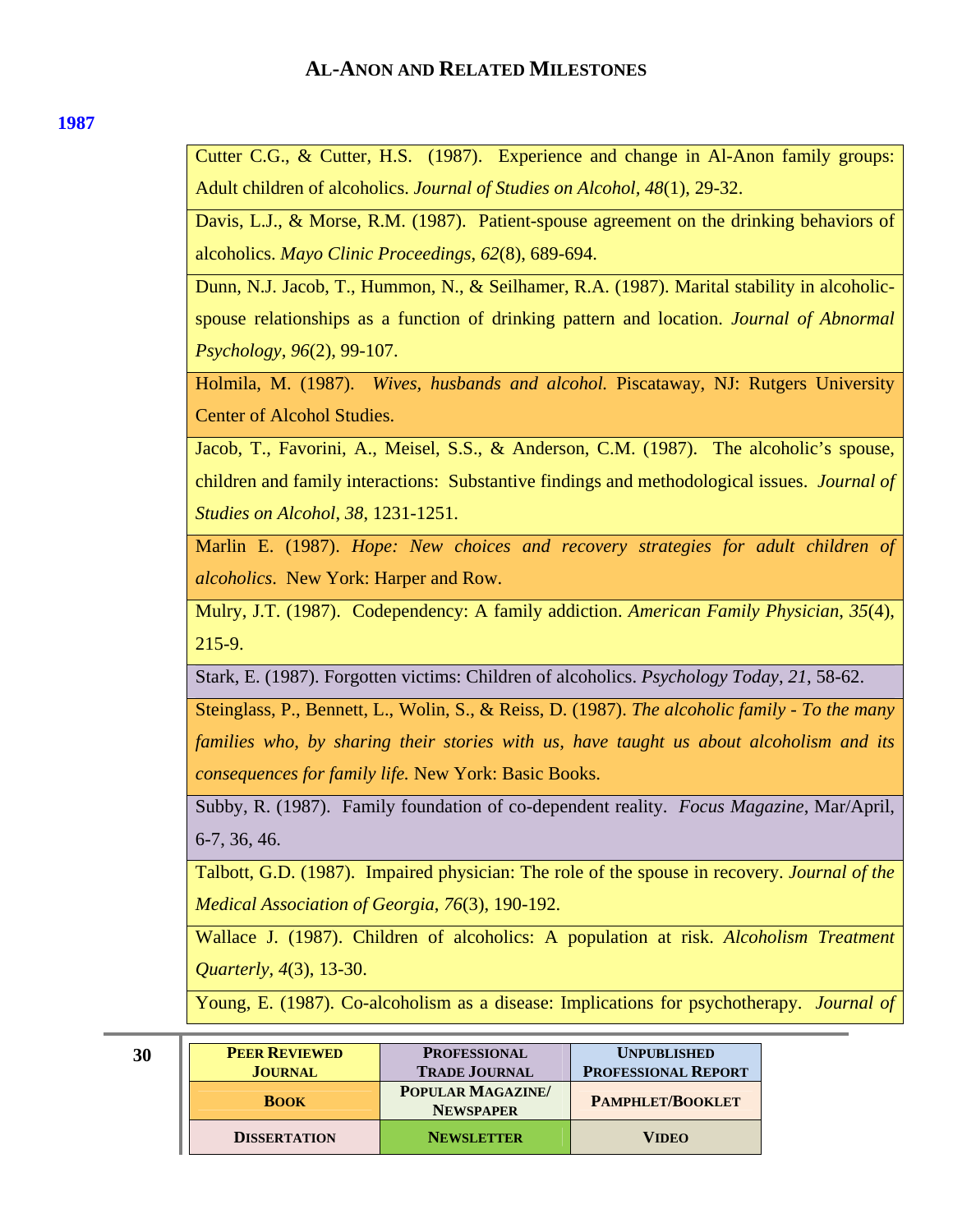### <span id="page-30-0"></span>**[1987](#page-0-0)**

*Psychoactive Drugs*, *19*, 257-268.

### **[1988](#page-0-0)**

Lois W., Al-Anon co-founder, dies on October 5 at the age of 97. (Borchert, 2005; MVOJ, 262)

John Bradshaw publishes *Healing the Shame That Binds You*; a highly popular PBS television series is based on the book. A whole nation seemed to be riveted on the exploration of the "dysfunctional family" (AF).

Recovering Couples Anonymous founded (CMAG).

Bollendorf, R.F. (1988). *Sober spring: One family's battle with addiction*. Chicago: Buckley Publications.

Brown S. (1988). *Treating adult children of alcoholics: A developmental perspective*. New York: John Wiley & Sons.

Grubisic-Ilic, M., Ljubin, T., & Kozaric-Kovacic, D. (1998). Personality dimensions and psychiatric treatment of alcoholics' wives. *Croatian Medical Journal, 39*(1), 49-53.

Jacob, T., & Leonard, K.E. (1988). Alcoholic-spouse interaction as a function of alcoholism subtype and alcohol consumption interaction. *Journal of Abnormal Psychology*, *97*(2), 231- 237.

Kutty, A.B., & Sharma, R.G. (1988). Comparative study of temperamental characteristics of the wives of alcoholics and non-alcoholics. *Indian Journal of Clinical Psychology*, *15*(2), 92- 94.

Maisto, S.A., O'Farrell, T.J., McKay, J.R., Connors, G.J., & Pelcovits, M. (1988). Alcoholic and spouse concordance on attributions about relapse to drinking. *Journal of Substance Abuse Treatment*, *5*(3), 179-181.

Martin, D. (1988). A review of the popular literature on co-dependency. *Contemporary Drug Problems*, *15*, 383-398.

McBride, J.L. (1988). Association between participation in Alcoholics Anonymous, abstinence patterns, family member attendance of Al-Anon, family stress, and family

| 31 | <b>PEER REVIEWED</b> | <b>PROFESSIONAL</b>                         | <b>UNPUBLISHED</b>         |
|----|----------------------|---------------------------------------------|----------------------------|
|    | <b>JOURNAL</b>       | <b>TRADE JOURNAL</b>                        | <b>PROFESSIONAL REPORT</b> |
|    | <b>BOOK</b>          | <b>POPULAR MAGAZINE</b><br><b>NEWSPAPER</b> | <b>PAMPHLET/BOOKLET</b>    |
|    | <b>DISSERTATION</b>  | <b>NEWSLETTER</b>                           | <b>VIDEO</b>               |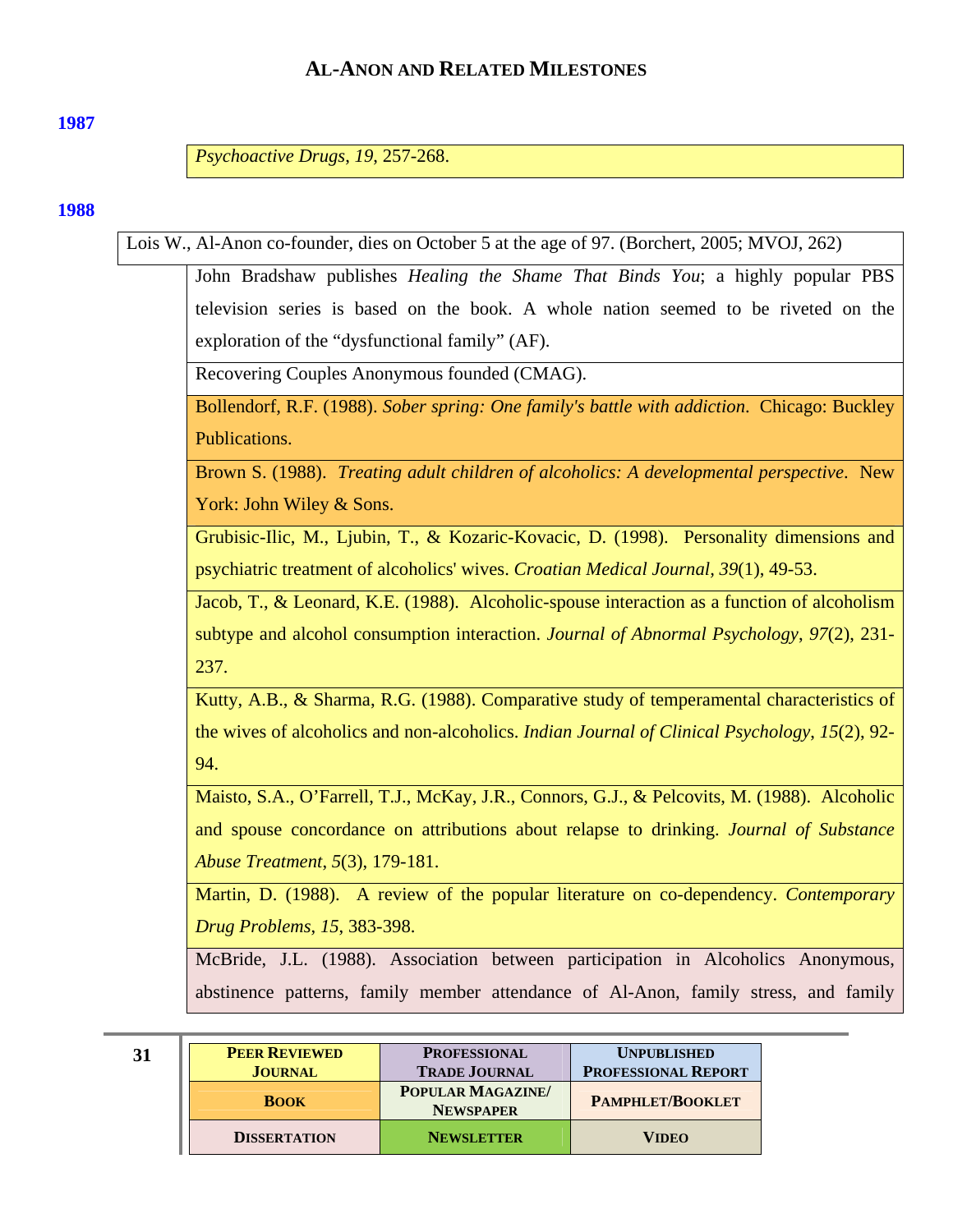#### <span id="page-31-0"></span>**[1988](#page-0-0)**

functioning*. Dissertation Abstracts International*, *49*(6), 1588-A.

Preli, R., & Protinsky, H. (1988). Aspects of family structures in alcoholic, recovered, and nonalcoholic families. *Journal of Marital and Family Therapy*, *14*(3), 311-314.

Rychtarik, R.G., Carstensen, L.L., Alford, G.S., Schlundt, D.W., & Scott, W.O. (1988). Situational assessment of alcohol-related coping skills in wives of alcoholics. *Psychology of Addictive Behaviors*, *2*(2), 66-73.

Smith, R.M. (1988). Alcohol and the family – Children of problem drinkers. *Newsweek,*  January.

Trama, J.A., & Newman, B.M. (1988). Comparison of the impact of an alcohol education program with Al-Anon on knowledge and attitudes about alcoholism*. Journal of Alcohol and Drug Education*, *34*(1), 1-16.

**[1989](#page-0-0)** 

Ackerman, R. (1989). *Perfect daughters: Adult daughters of alcoholics.* Deerfield Beach, FL: Health Communications.

Bergman, B., Larsson, G., Brismar, B., & Klang, M. (1989). Battered wives and female alcoholics: A comparative social and psychiatric study. *Journal of Advanced Nursing*, *14*(9), 727-734.

Brisbane, F.L. (1989). Family hero in Black alcoholism families. *Journal of Alcohol and Drug Education*, *34*(3), 29-37.

Brown, S., Beletsis, S., & Cermak, T. (1989). *Adult children of alcoholics in treatment*. Deerfield, FL: Health Communications, Inc.

Cermack, T.L. (1989). Al-Anon and recovery. *Recent Developments in Alcoholism*, *7*, 91- 104.

Hanson, G., & Liber, G. (1989). A model for the treatment of adolescent children of alcoholics. *Alcoholism Treatment Quarterly, 6*, 53-69.

McKay, J.R., OFarrell, T.J., Maisto, S.A., & Connors, G.J. (1989). Biases in relapse

| v |  |
|---|--|
|   |  |

| 32 | <b>PEER REVIEWED</b> | <b>PROFESSIONAL</b>                   | <b>UNPUBLISHED</b>         |
|----|----------------------|---------------------------------------|----------------------------|
|    | <b>JOURNAL</b>       | <b>TRADE JOURNAL</b>                  | <b>PROFESSIONAL REPORT</b> |
|    | <b>BOOK</b>          | POPULAR MAGAZINE/<br><b>NEWSPAPER</b> | <b>PAMPHLET/BOOKLET</b>    |
|    | <b>DISSERTATION</b>  | <b>NEWSLETTER</b>                     | <b>VIDEO</b>               |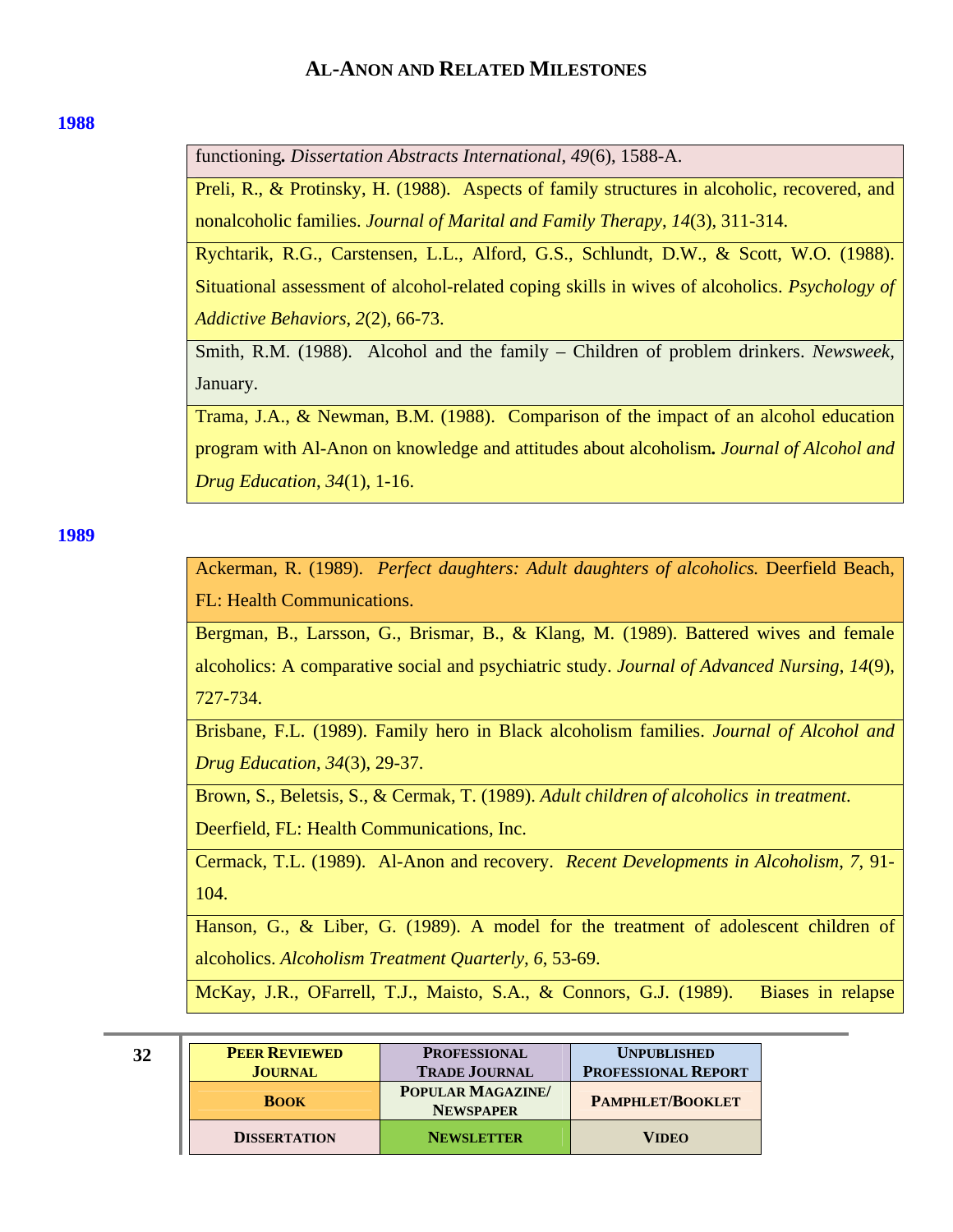### <span id="page-32-0"></span>**[1989](#page-0-0)**

attributions made by alcoholics and their wives*. Addictive Behaviors*, *14*(5), 513-522. Melody, P., Miller, A., & Miller, J. (1989). *Facing codependence*. San Francisco: Harper. O'Farrell, T.J. (1989). Marital and family therapy in alcoholism treatment. *Journal of Substance Abuse Treatment, 6*, 23-29. Saitoh, S., Steinglass, P., & Schuckit, M.A. (Eds.). *Alcoholism and the family.* New York: Brunner/Mazel. Starr, A.M.C. (1989). Recovery for the alcoholic family: Family systems treatment model*. Social Casework*, *70*(6), 348-354. Thomas, E.J., & Yoshioka, M.R. (1989). Spouse interventive confrontations in unilateral family therapy for alcohol abuse. *Social Casework*, *70*(6), 340-347. Thomas, J.C. (1989). An overview of marital and family treatments with substance abusing populations. *Alcoholism Treatment Quarterly*, *6*(3/4), 91-102. Whittaker, J.O., & Whittaker, S.J. (1989). Alcoholism and the Native American family. In S. Saitoh, P. Steinglass, & M.A. Schuckit (Eds.), *Alcoholism and the family* (pp. 127-139). New York: Brunner/Mazel.

# **[Late 1980s](#page-0-0)**

Al-Anon members first begin to reach out to one another on Internet Bulletin Boards.

## **[1990s](#page-0-0)**

Al-Anon members communicate online in such Internet forums as *Tranquility; CyberSerenity; Al-Anon Chatters; Friends of Lois W.; American Families Online; Courage to Change; Experience, Strength and Hope, A Serenity Place, Men's One Day at a Time, Undernet Al-Anon Group, Awakenings, Key to Harmony, Saturday Night Butterflies, Al-Anon Beginners Chat, Heart-to-Heart Al-Anon Chat* and *Fifth Tradition*.

Stephanie Brown and Virginia Lewis conduct sustained research on the effects of alcoholism on the family and the further destabilization of the family during early recovery from alcoholism (AF).

| 33 | <b>PEER REVIEWED</b> | <b>PROFESSIONAL</b>                         | <b>UNPUBLISHED</b>         |
|----|----------------------|---------------------------------------------|----------------------------|
|    | <b>JOURNAL</b>       | <b>TRADE JOURNAL</b>                        | <b>PROFESSIONAL REPORT</b> |
|    | <b>BOOK</b>          | <b>POPULAR MAGAZINE</b><br><b>NEWSPAPER</b> | <b>PAMPHLET/BOOKLET</b>    |
|    | <b>DISSERTATION</b>  | <b>NEWSLETTER</b>                           | <b>VIDEO</b>               |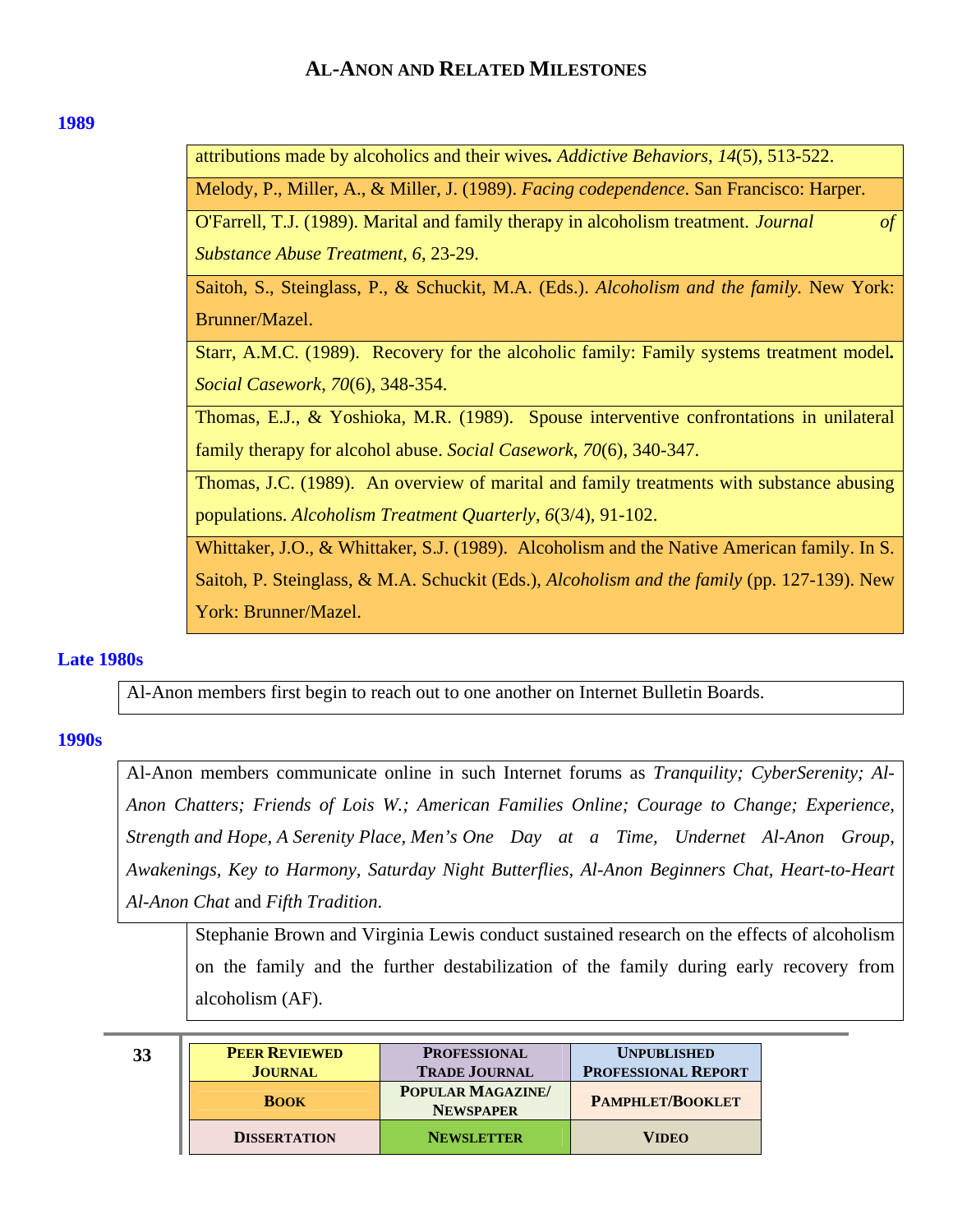<span id="page-33-0"></span>An Alateen membership survey reveals that 30% of Alateen membership is younger than age 12 (MVOJ, 273); there are more than 4,000 Alateen meetings worldwide (MVOJ, 279).

The National Association for Children of Alcoholics (NACoA) grows to more than 1,500 local groups by 1990. (Brown, S. (1991). Adult children of alcoholics: The history of a social movement and its impact on clinical theory and practice. In M. Galanter (Ed.), *Recent Developments in Alcoholism* (vol. 9, pp. 267–285). New York: Plenum.) Bartot, N. (1990). Role for nursing in teaching and counseling wives of alcoholics: A comparison of two group approaches. *Dissertation Abstracts International*, *51*(2), 414-A. Brown, S. (1990). *Adult children of alcoholics*. Minneapolis: Johnson Institute. Collins, R.L., Leonard, K.E., & Searles, J.S. (Eds., 1990). *Alcohol and the family: Research and clinical perspectives.* New York: Guilford Press. Kverme, A. (1990). Al-Anon. A resource for families and friends of alcoholics. *Tidsskr. Nor. Laegeforen*. *110*(5), 608-9 McKenzie, B.J. (1990). Causal attributions, life events, and perceived social support of wives of alcoholic men. *Dissertation Abstracts International*, *50*(7), 3217-B. Orford, J. (1990). Alcohol and the family: An international review of the literature with implications for research and practice. In L.T. Kozlowski, H.M. Annis, H.D. Cappell, F.B. Glaser, M.S. Goodstadt, Y. Israel, H. Kalant, E.M. Sellers, & E.R. Vingilis (Eds.), *Research advances in alcohol and drug problems: Volume 10* (pp. 81-155). New York: Plenum Press, pp. 81- 155. Preli, R., Protinsky, H., & Cross, L. (1990). Alcoholism and family structure*. Family Therapy*, *17*(1), 1-8. Seilhamer, R.A., & Jacob, T. (1990). Family factors and adjustment of children of alcoholics*.*  In M. Windle & J.S. Searles (Eds.), *Children of alcoholics: Critical perspectives* (pp. 168- 186). New York: The Guilford Press.

Wegscheider-Cruse, S., & Cruse, J. (1990). *Understanding co-dependency*. FL: HCI Books.

| 34 | <b>PEER REVIEWED</b><br><b>JOURNAL</b> | <b>PROFESSIONAL</b><br><b>TRADE JOURNAL</b> | <b>UNPUBLISHED</b><br><b>PROFESSIONAL REPORT</b> |
|----|----------------------------------------|---------------------------------------------|--------------------------------------------------|
|    | <b>BOOK</b>                            | <b>POPULAR MAGAZINE</b><br><b>NEWSPAPER</b> | <b>PAMPHLET/BOOKLET</b>                          |
|    | <b>DISSERTATION</b>                    | <b>NEWSLETTER</b>                           | <b>VIDEO</b>                                     |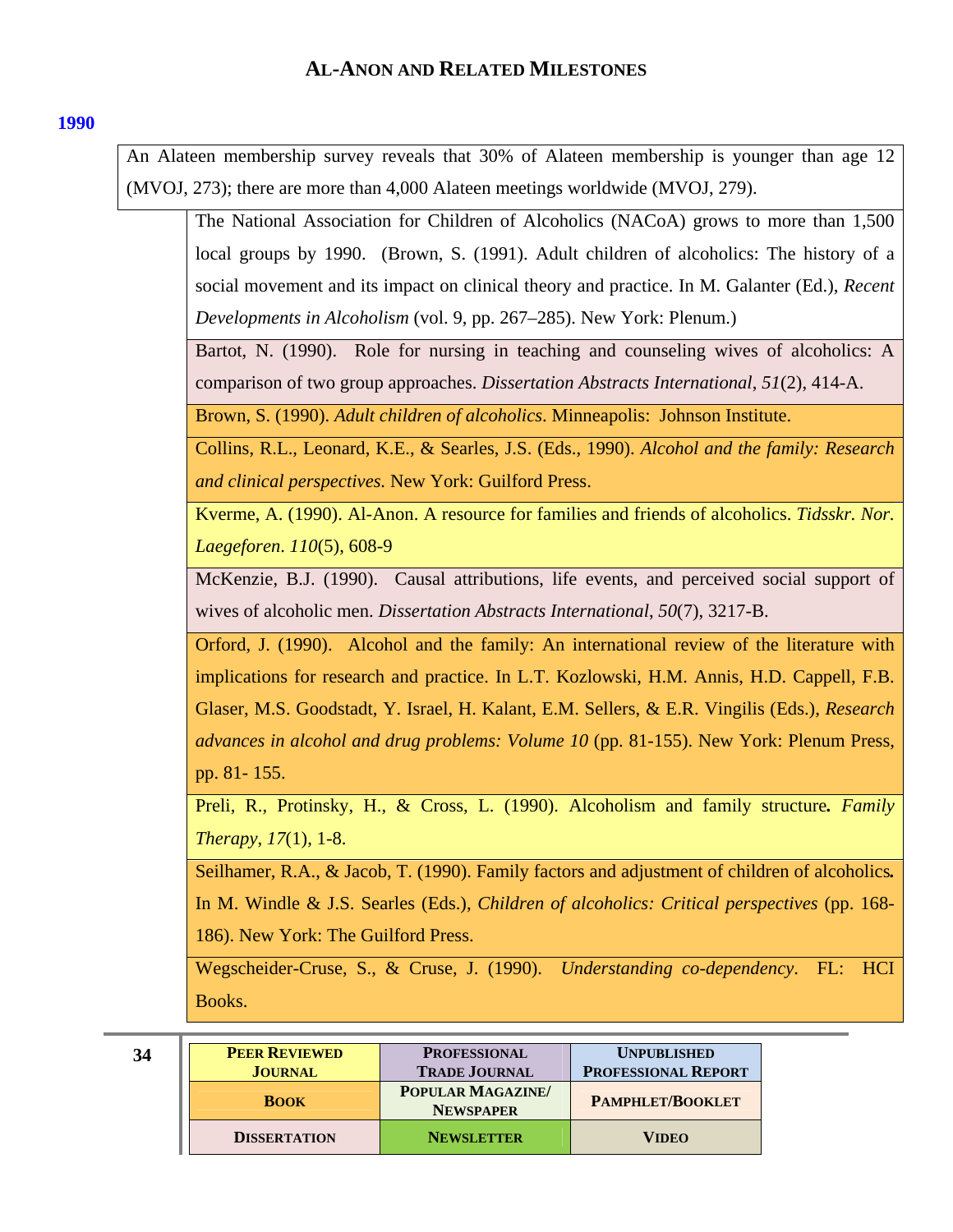### <span id="page-34-0"></span>**[1990](#page-0-0)**

Weinberg, T.S., & Vogler, C.C. (1990). Wives of alcoholics: Stigma management and adjustments to husband-wife interaction. *Deviant Behavior*, *11*(4), 331-343.

Wills, E.M. (1990). Perceived health status, perceived stress and family satisfaction of wives of alcoholics and of non-alcoholics*. Dissertation Abstracts International*, *51*(6), 2823-B.

#### **[1990 – 1995](#page-0-0)**

A co-dependency backlash movement casts aspersions on the ACOA and codependency movements and on mutual help groups in general.

Kaminer, W. (1992). *I'm dysfunctional, you're dysfunctional: The recovery movement and other self-help fashions*. New York: Vintage Books.

Katz, S., & Liu, A. (1991). *The codependency conspiracy*. New York: Warner Books.

Rieff, D. (1991). Victims all? Recovery, co-dependency, and the art of blaming somebody else. *Harpers*, October, 49–56.

## **[1991](#page-0-0)**

There are 32,000 Al-Anon groups worldwide—an 85% increase since 1981 (MVOJ, 279); the Al-Anon office now has 62 employees (MVOJ, 279).

Ackerman, R. (1991). Differentiating adult children of alcoholics: The effects of background and treatment on ACOA symptoms. *International Journal of the Addictions, 26*(11), 1159- 1172.

Brown, S. (1991). Adult children of alcoholics: The history of a social movement and its impact on clinical theory and practice. In M. Galanter (Ed.), *Recent developments in alcoholism* (vol. 9, pp. 267–285). New York: Plenum.

Brown, S. (1991). Adult children of alcoholics: A theoretical crossroads. In T. Rivinus (Ed.), *Children of chemically dependent parents: Multiperspectives from the cutting edge.*  Brunner/Mazel.

Brown, S. (1991). *Safe passage: Recovery for adult children of alcoholics*. New York: Wiley.

| 35 | <b>PEER REVIEWED</b> | <b>PROFESSIONAL</b>                         | <b>UNPUBLISHED</b>         |
|----|----------------------|---------------------------------------------|----------------------------|
|    | <b>JOURNAL</b>       | <b>TRADE JOURNAL</b>                        | <b>PROFESSIONAL REPORT</b> |
|    | <b>BOOK</b>          | <b>POPULAR MAGAZINE</b><br><b>NEWSPAPER</b> | <b>PAMPHLET/BOOKLET</b>    |
|    | <b>DISSERTATION</b>  | <b>NEWSLETTER</b>                           | <b>VIDEO</b>               |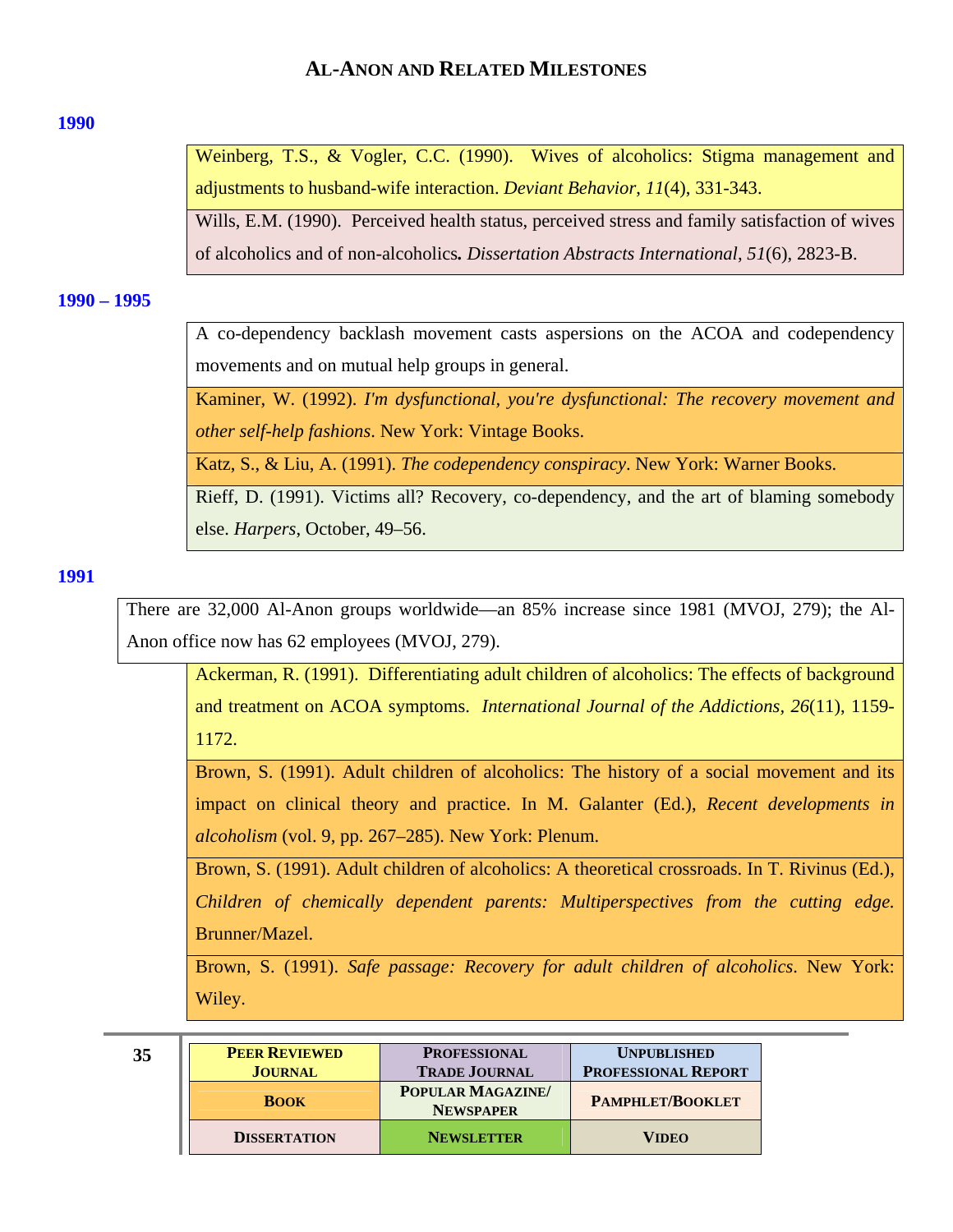### **[1991](#page-0-0)**

Corbett, K., Mora, J., & Ames, G. (1991). Drinking patterns and drinking-related problems of Mexican-American husbands and wives. *Journal of Studies on Alcohol*, *52*(3), 215-223.

Galanter M. (1991). *Recent developments in alcoholism: Vol 9: Children of alcoholics. Genetic predisposition, Fetal Alcohol Syndrome, vulnerability to disease, social and environmental issues*. New York: Plenum Press.

Gomberg, E.L., Nelson, B.W., & Hatchett, B.F. (1991). Women, alcoholism, and family therapy. *Family & Community Health: The Journal of Health Promotion & Maintenance*, *13*(4), 61-71.

Goodwin, D.W., & Warnock, J.K. (1991). Alcoholism: A family disease. In R.J. Frances & S.I. Miller (Eds.), *Clinical textbook of addictive disorders* (pp. 485-500). New York: Guilford Press.

Hinkin, C.H. (1991). Correlates of spousal and parental alcoholism: An examination of the validity of the theory of codependency among wives and children of alcoholics*. Dissertation Abstracts International*, *52*(3), 1721-B.

Hyphantis, T., Koutras, V., Liakos, A., & Marselos, M. (1991). Alcohol and drug use, family situation and school performance in adolescent children of alcoholics. *International Journal of Social Psychiatry*, *37*(1), 35-42.

Lawson, A.W., & Lawson, G.W. (1991). Classic articles in the field of family dynamics of addiction: The early years, 1953-1980.*Family Dynamics of Addiction Quarterly*, *1*(2), 59-70.

McBride, J.L. (1991). Assessing the Al-Anon component of Alcoholics Anonymous. *Alcoholism Treatment Quarterly*, *8*(4), 57-65.

Nakamura, K., Takano, T., & Iguchi, T. (1991). Family involvement for improving the abstinence rate in the rehabilitation process of female alcoholics. *International Journal of the Addictions*, *26*(10), 1055-1064.

Nyman, D.J., & Cocores, J. (1991). Coaddiction: Treatment of the family member. In N.S. Miller (Ed.), *Comprehensive handbook of drug and alcohol addiction* (pp. 877-888). New York: Marcel Dekker.

| 36 | <b>PEER REVIEWED</b><br><b>JOURNAL</b> | <b>PROFESSIONAL</b><br><b>TRADE JOURNAL</b> | <b>UNPUBLISHED</b><br><b>PROFESSIONAL REPORT</b> |
|----|----------------------------------------|---------------------------------------------|--------------------------------------------------|
|    | <b>BOOK</b>                            | POPULAR MAGAZINE/<br><b>NEWSPAPER</b>       | <b>PAMPHLET/BOOKLET</b>                          |
|    | <b>DISSERTATION</b>                    | <b>NEWSLETTER</b>                           | <b>VIDEO</b>                                     |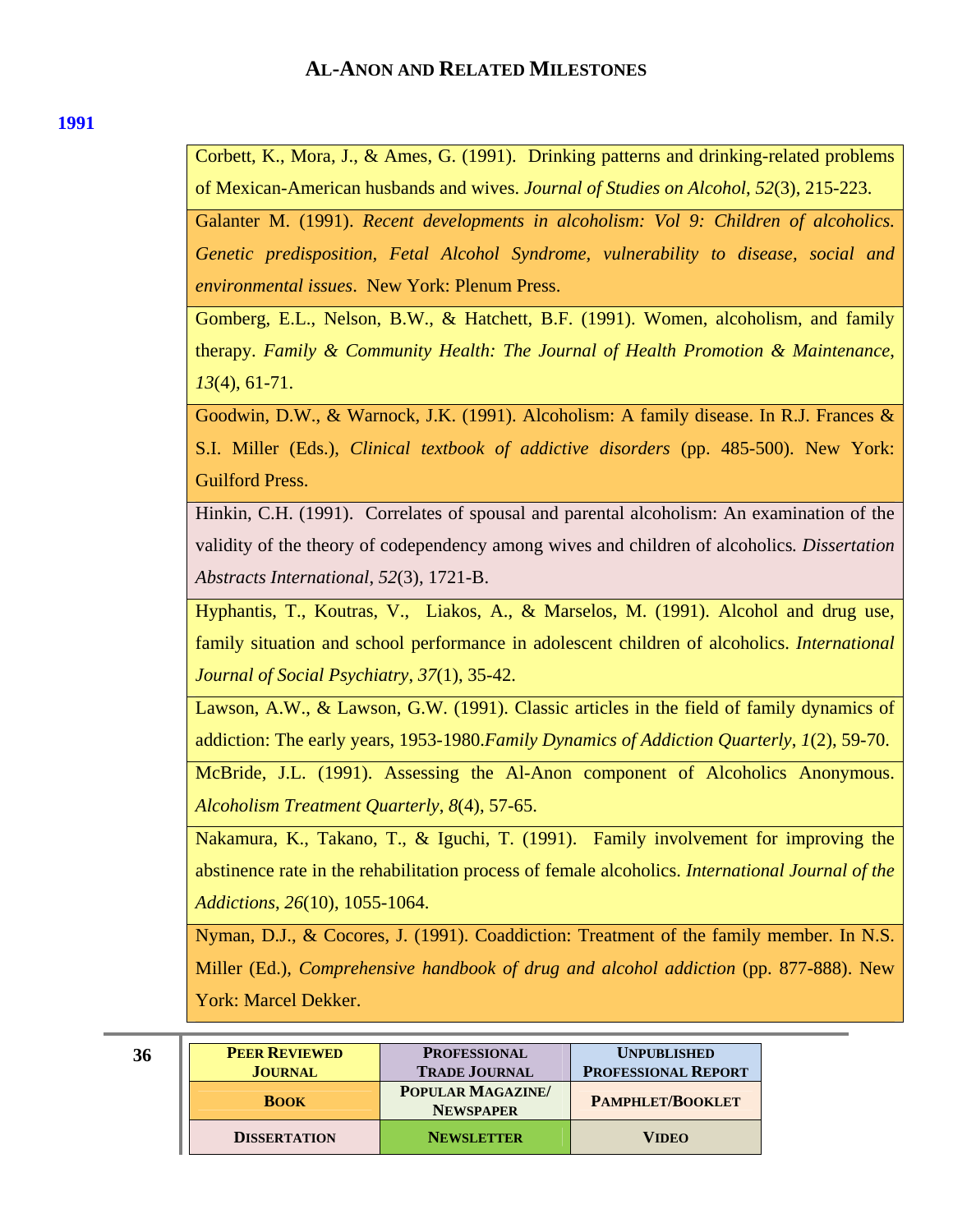### <span id="page-36-0"></span>**[1991](#page-0-0)**

McCrady, B.S., Stout, R., Noel, N., Abrams, D., & Nelson, H.F. (1991). Effectiveness of three types of spouse-involved behavioral alcoholism treatment. *British Journal of Addiction*, *86*(11), 1415-1424.

O'Farrell, T.J., & Choquette, K. (1991). Marital violence in the year before and after spouseinvolved alcoholism treatment. *Family Dynamics of Addiction Quarterly*, *1*(1), 32-40.

Rosenqvist, P. (1991). AA, Al-Anon and gender. *Contemporary Drug Problems*, *18*, 687- 706.

Salinas, R.C., O'Farrell, T.J., Jones, W.C., & Cutter, H.S. (1991). Services for families of alcoholics: A national survey of Veterans Affairs treatment programs. *Journal of Studies on Alcohol*, *52*(6), 541-6.

Schroeder, E.D. (1991). Family therapy and twelve-step programs: A complementary process. *Journal of Chemical Dependency Treatment*, *4*(1), 87-109.

Wiseman, J.P. (1991). *Other half: Wives of alcoholics and their social-psychological situation.* New York: Aldine De Gruyter.

## **[1992](#page-0-0)**

*Courage to Change* is introduced in response to requests for a daily reader that better reflects Al-Anon's diversity and changing population.

AA Grapevine Inc. (1992). *The family afterward - Vol. 49, #5*. New York: The Alcoholics Anonymous Grapevine, Inc.

Bowen, M. (1991). Alcoholism as viewed through family systems theory and family psychotherapy. *Family Dynamics of Addiction Quarterly*, *1*(1), 94-102.

Brown, S. (1992). *Safe passage: Recovery for adult children of alcoholics*. New York: John Wiley & Sons, Inc.

Harford, T.C. (1992). Family history of alcoholism in the United States: Prevalence and demographic characteristics. *British Journal of Addiction*, *87*(6), 931-935.

Hill, E.M., Nord, J.L., & Blow, F.C. (1992). Young-adult children of alcoholic parents:

| 37 | <b>PEER REVIEWED</b> | <b>PROFESSIONAL</b>                   | <b>UNPUBLISHED</b>         |
|----|----------------------|---------------------------------------|----------------------------|
|    | <b>JOURNAL</b>       | <b>TRADE JOURNAL</b>                  | <b>PROFESSIONAL REPORT</b> |
|    | <b>BOOK</b>          | POPULAR MAGAZINE/<br><b>NEWSPAPER</b> | <b>PAMPHLET/BOOKLET</b>    |
|    | <b>DISSERTATION</b>  | <b>NEWSLETTER</b>                     | <b>VIDEO</b>               |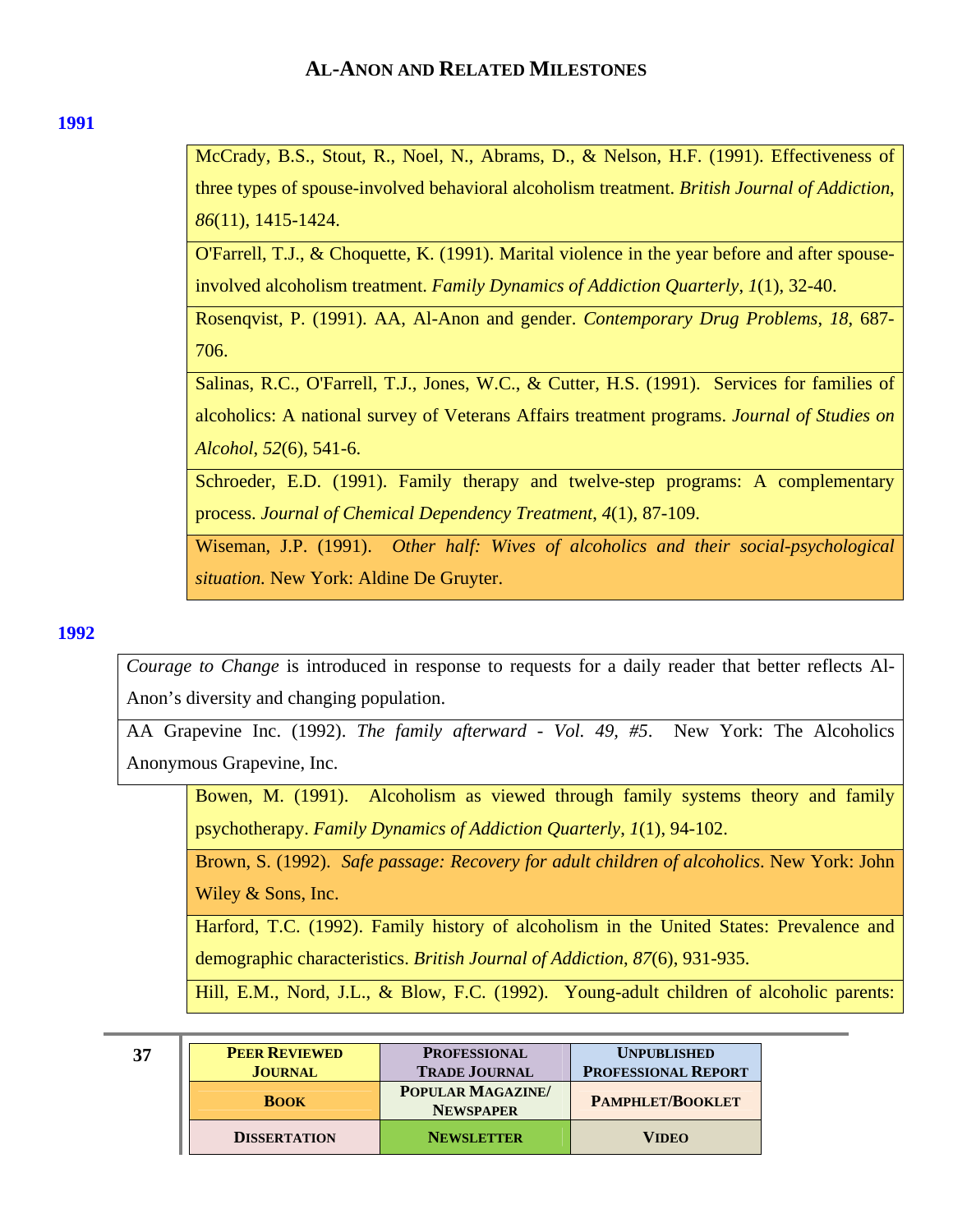Protective effects of positive family functioning. *British Journal of Addiction*, *87*(12), 1677- 1690.

Lawson, A.W. (1992). Intergenerational alcoholism: The family connection. In G.W. Lawson & A.W. Lawson (Eds.), *Adolescent substance abuse: Etiology, treatment, and prevention* (pp. 41-70). Gaithersburg, MD: Aspen.

Martin, J. E. (1992). The evolution of Al-Anon: A content analysis of stories in two editions of its "Big Book." *Contemporary Drug Problems*, *19*, 563–585.

McBride, J.L. (1992). Assessing the Al-Anon component of Alcoholics Anonymous. *Alcoholism Treatment Quarterly*, *8*(4), 57-65.

Rehm, J., & Room, R. (1992). Mutual help for alcohol-related problems: Studies of Al-Anon and of alternatives to Alcoholics Anonymous. *Contemporary Drug Problems*, *19*(4), 555- 562.

Rogers, R.L., & McMillin, C.S. (1992). *If it runs in your family: Alcoholism, reducing your risk*. New York: Bantam Books.

Rosenquist, P. (1992). From the rib of AA: Al-Anon in Finland. *Contemporary Drug Problems*, Winter, 605-629.

Rosovsky, H., Garcia, G., Gutierrez, R., & Casanova, L. (1992). Al-Anon groups in Mexico. *Contemporary Drug Problems, 19*, 587–603.

Troise, F.P. (1992). Capacity for intimacy in wives of alcoholics*. Dissertation Abstracts International*, *52*(10), 3727-A.

Troise, F.P. (1992). Capacity for experiencing intimacy in wives of alcoholics or codependents. *Alcoholism Treatment Quarterly*, *9*(3/4), 39-55.

Weber, J.A., & McCormick, P. (1992). Alateen members' and non-members' understanding of alcoholism. *JADE: Journal of Alcohol and Drug Education*, *37*(3), 74-84.

| 38 | <b>PEER REVIEWED</b> | <b>PROFESSIONAL</b>                   | <b>UNPUBLISHED</b>         |
|----|----------------------|---------------------------------------|----------------------------|
|    | <b>JOURNAL</b>       | <b>TRADE JOURNAL</b>                  | <b>PROFESSIONAL REPORT</b> |
|    | <b>BOOK</b>          | POPULAR MAGAZINE/<br><b>NEWSPAPER</b> | <b>PAMPHLET/BOOKLET</b>    |
|    | <b>DISSERTATION</b>  | <b>NEWSLETTER</b>                     | <b>VIDEO</b>               |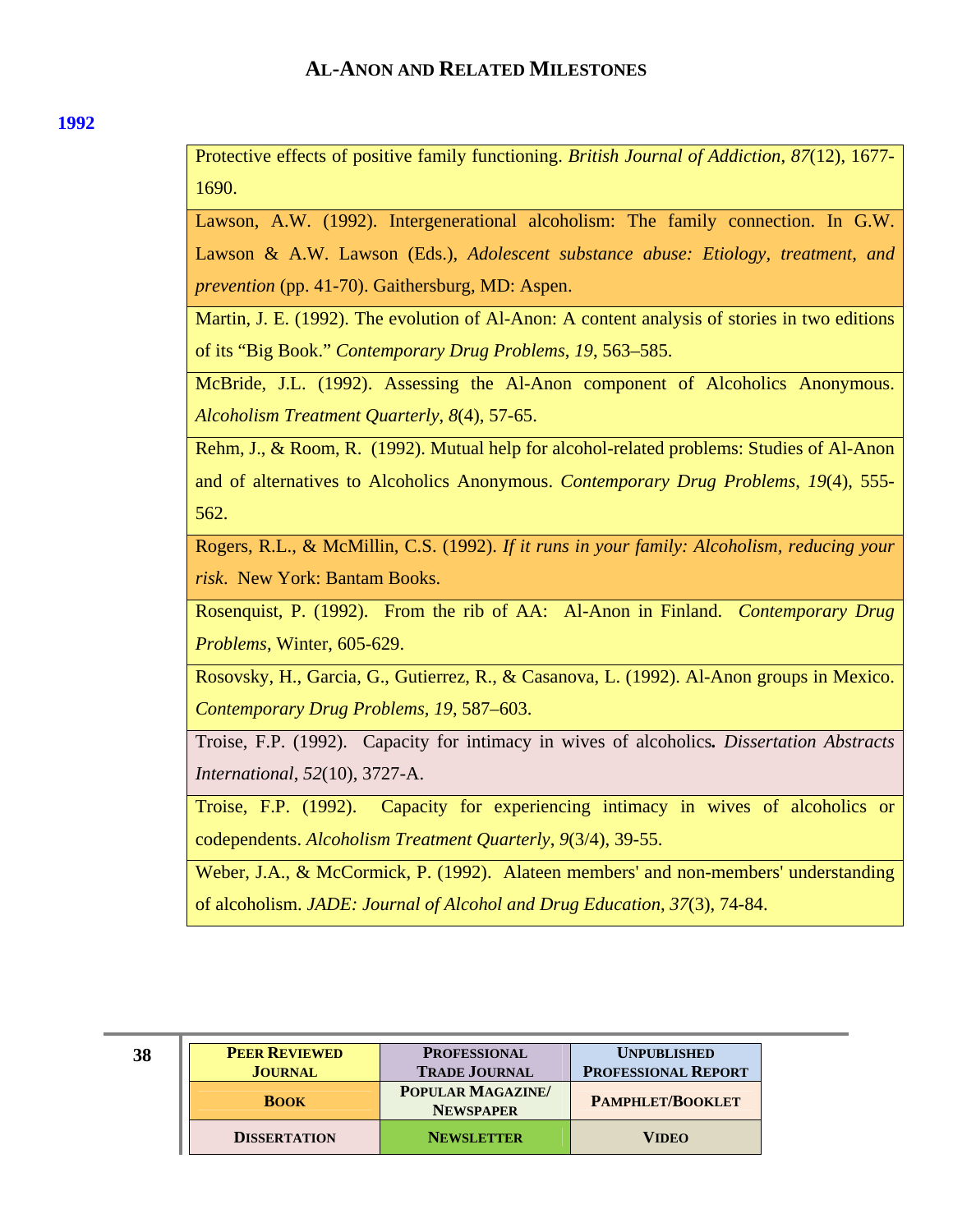<span id="page-38-0"></span>Ackerman, R. (1993). Validation of an ACOA Index. *International Journal of the Addictions, 28*(3), 257-269.

Bale R. (1993). Family treatment in short-term detoxification. In T.J. O'Farrell (Ed.), *Treating alcohol problems: Marital and family interventions* (pp. 117-144). New York: Guilford Press.

Casey, J.C., Griffin, M.L., & Googins, B.K. (1993). Role of work for wives of alcoholics. *American Journal of Drug and Alcohol Abuse*, *19*(1), 119-131.

Cook, B.L., & Winokur, G. (1993). Alcoholism as a family dysfunction. *Family Psychiatry*, *23*(9), 508-512.

Corrao, G., Busellu, G., Valenti, M., Lepore, A.R., Sconci, V., Casacchia, M., & di Orio, F. (1993). Alcohol-related problems within the family and global functioning of the children: A population-based study*. Social Psychiatry and Psychiatric Epidemiology*, *28*(6), 304-308.

Dittrich, J.E. (1993). Group program for wives of treatment-resistant alcoholics. In T.J. O'Farrell (Ed.), *Treating alcohol problems: Marital and family interventions* (pp. 78-114). New York: Guilford.

Enders, L.E., & Mercier, J.M. (1993). Treating chemical dependency: The need for including the family. *International Journal of the Addictions*, *28*(6), 507-519.

Ewing, H. (1993). Women, addiction, and the childbearing family: Social context, and recovery support. In R.P. Barth, J. Pietrzak, & M. Ramler (Eds.), *Families living with drugs and HIV: Intervention and treatment strategies* (pp. 18-36). New York: The Guilford Press.

Freeman, E.M. (Ed.) (1993). *Substance abuse treatment: A family systems perspective.*  Newbury Park, CA: Sage Publications.

Haaken, J. (1993). From Al-Anon to ACOA: Codependence and the reconstruction of caregiving. *Signs*: *Journal of Women in Culture and Society, 18*(21), 321–345.

Liepman, M.R. (1993). Using family influence to motivate alcoholics to enter treatment: The Johnson Institute Intervention Approach. In T.J. O'Farrell (Ed.), *Treating alcohol problems: Marital and family interventions* (pp. 54-77). New York: Guilford.

| 39 | <b>PEER REVIEWED</b><br><b>JOURNAL</b> | <b>PROFESSIONAL</b><br><b>TRADE JOURNAL</b> | <b>UNPUBLISHED</b><br><b>PROFESSIONAL REPORT</b> |
|----|----------------------------------------|---------------------------------------------|--------------------------------------------------|
|    | <b>BOOK</b>                            | <b>POPULAR MAGAZINE</b><br><b>NEWSPAPER</b> | PAMPHLET/BOOKLET                                 |
|    | <b>DISSERTATION</b>                    | <b>NEWSLETTER</b>                           | <b>VIDEO</b>                                     |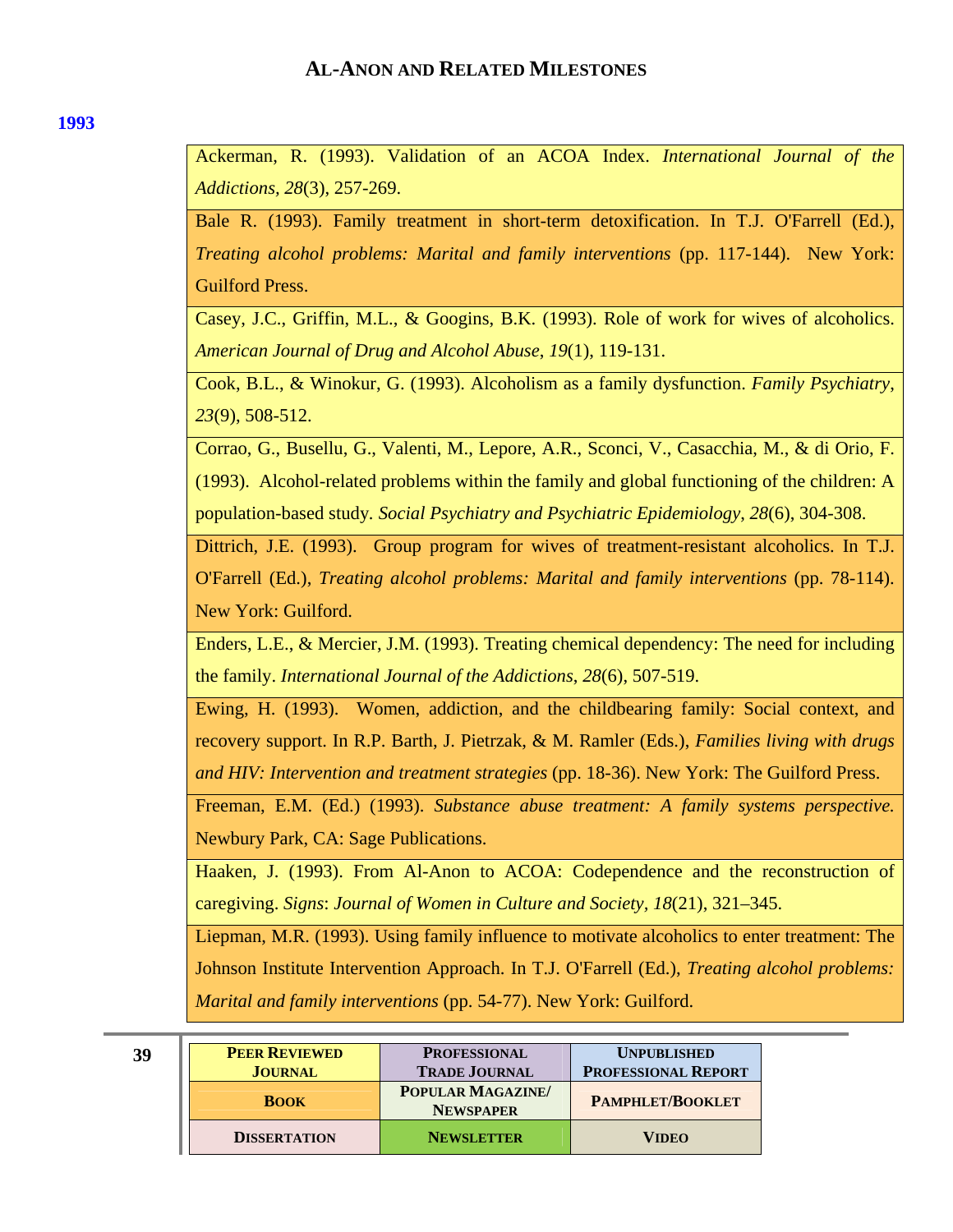### **[1993](#page-0-0)**

McLeod, J.D. (1993). Spouse concordance for alcohol dependence and heavy drinking: Evidence from a community sample. *Alcoholism: Clinical and Experimental Research*, *17*(6), 1146- 1155.

Noel, N.E., & McCrady, B.S. (1993). Alcohol-focused spouse involvement with behavioral marital therapy. In T.J. O'Farrell (Ed.), *Treating alcohol problems: Marital and family interventions* (pp. 210-235). New York: Guilford.

O'Farrell, T.J. (1993). *Treating alcohol problems: Marital and family interventions*. New York: Guilford Press.

O'Farrell, T.J., Choquette, K.A., Cutter, H.S.G., Brown, E., & McCourt, W. (1993). Behavioral marital therapy with and without additional couples relapse prevention sessions for alcoholics and their wives. *Journal of Studies on Alcohol, 54*, 191-204.

Ossip-Klein, D.J., & Rychtarik, R.G. (1993). Behavioral contracts between alcoholics and family members: Improving aftercare participation and maintaining sobriety after inpatient alcoholism treatment. In T. J. O'Farrell (Ed.), *Treating alcohol problems: Marital and family interventions* (pp. 281-304). New York: Guilford Press.

Reich, W., Earls, F., Frankel, O., & Shayka, J.J. (1993). Psychopathology in children of alcoholics. *Journal of the American Academy of Child and Adolescent Psychiatry, 32*, 995- 1002.

Room, R., & Greenfield, T. (1993). Alcoholics anonymous, other 12-step movements and psychotherapy in the US population, 1990. *Addiction*, *88*(4), 555-62.

Stewart, M.A., Wertz, J.S., & Roffman, R.A. (1993). Family functioning following adolescent substance abuse treatment. *Journal of Substance Abuse*, *5*(4), 327-339.

Thomas, E.J., & Ager, R.D. (1993). Unilateral family therapy with spouses of uncooperative alcohol abusers. In T.J. O'Farrell (Ed.), *Treating alcohol problems: Marital and family interventions* (pp. 3-33). New York: Guilford.

| 40 | <b>PEER REVIEWED</b> | <b>PROFESSIONAL</b>                         | <b>UNPUBLISHED</b>         |
|----|----------------------|---------------------------------------------|----------------------------|
|    | <b>JOURNAL</b>       | <b>TRADE JOURNAL</b>                        | <b>PROFESSIONAL REPORT</b> |
|    | <b>BOOK</b>          | <b>POPULAR MAGAZINE</b><br><b>NEWSPAPER</b> | <b>PAMPHLET/BOOKLET</b>    |
|    | <b>DISSERTATION</b>  | <b>NEWSLETTER</b>                           | <b>VIDEO</b>               |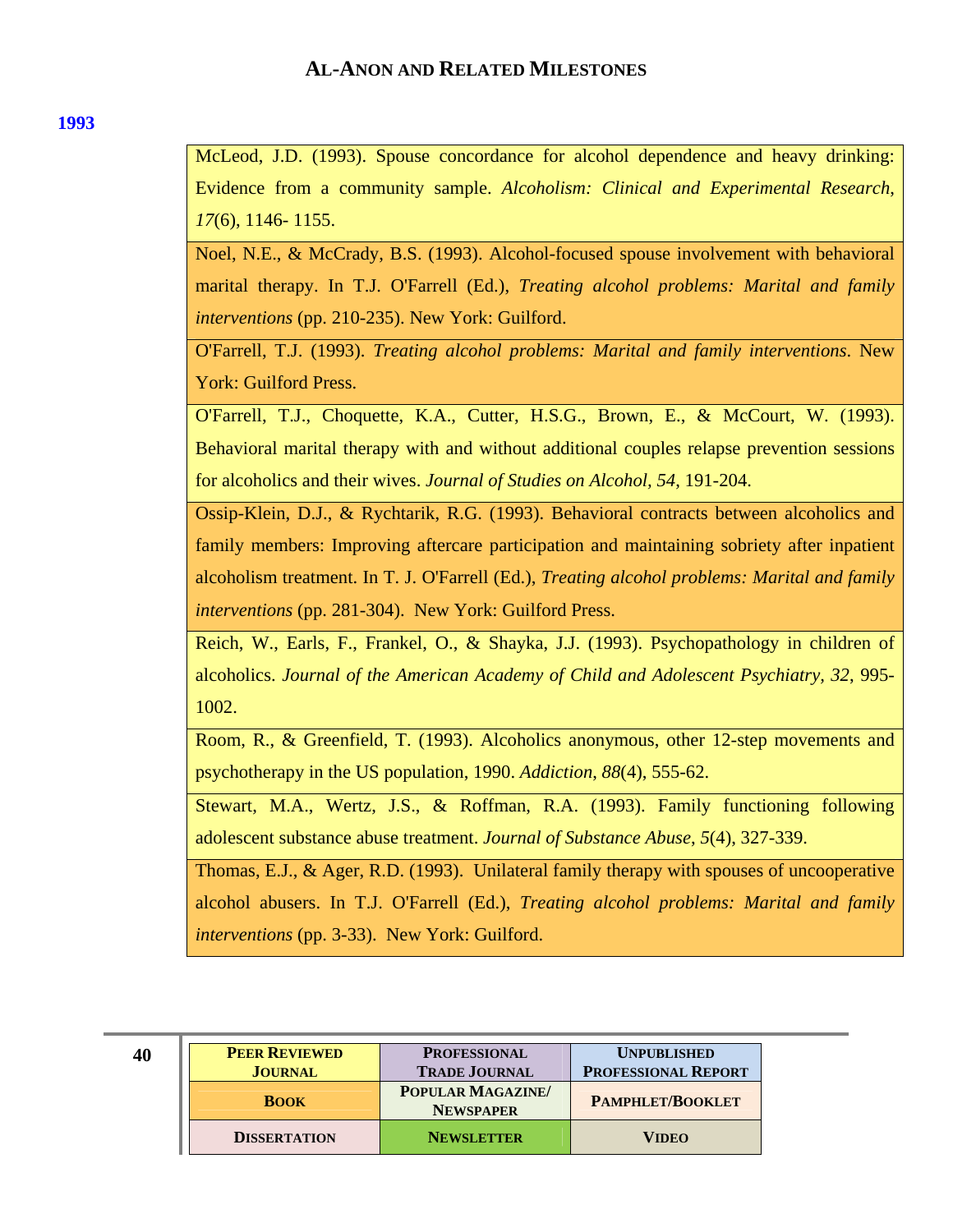## <span id="page-40-0"></span>**[1994](#page-0-0)**

There are more than 32,500 Al-Anon groups meeting in 12 countries and distributing literature published in 30 different languages (LR, 201).

There are 3,300 Alateen groups (LR, 201).

Brown, S. (1994). What is the family recovery process? *The Addiction Letter, 10*(10), 1, 4.

Hill, E.M., Blow, F.C., Young, J.P., & Singer, K.M. (1994). Family history of alcoholism and childhood adversity: Joint effects on alcohol consumption and dependence. *Alcoholism: Clinical and Experimental Research*, *18*(5), 1083- 1090.

Ino, A., Sugino, K., & Shimura, M. (1994). "Addiction trends" seen among the wives of alcoholics: Report 2. *Japanese Journal of Alcohol Studies and Drug Dependence*, *29*(2), 121-138.

Kurtz, L. F. (1994). Self-help groups for families with mental illness or alcoholism. In T.J. Powell (Ed.), *Understanding the self-help organization: Frameworks and findings* (pp. 293- 313). Thousand Oaks, CA: Sage.

Molina, B.S.G., Chassin, L., & Curran, P.J. (1994). A comparison of mechanisms underlying substance use for early adolescent children of alcoholics and controls. *Journal of Studies on Alcohol, 55*, 269-275.

O'Farrell, T.J. (1994). Marital therapy and spouse-involved treatment with alcoholic patients. *Behavior Therapy*, *25*(3), 391-406.

Okazaki, N., Fujita, S., Suzuki, K., Niimi, Y., Mizutani, Y., & Kohno, H. (1994). Comparative study of health problems between wives of alcoholics and control wives. *Japanese Journal of Alcohol Studies and Drug Dependence*, *29*(1), 23-30.

Saulnier, C. F. (1994). Twelve steps for everyone? Lesbians in Al-Anon. In T.J. Powell (Ed.), *Understanding the self-help organization: Frameworks and findings* (pp. 247-271). Thousand Oaks, CA: Sage.

Wallace, B.C. (1994). Drugs, alcohol, and the dysfunctional family: Male/female differences. In R.R. Watson (Ed.), *Addictive behaviors in women: Drug and alcohol abuse reviews 5* (pp. 71-96). Totowa, NJ: Humana Press.

| 41 | <b>PEER REVIEWED</b><br><b>JOURNAL</b> | <b>PROFESSIONAL</b><br><b>TRADE JOURNAL</b> | <b>UNPUBLISHED</b><br><b>PROFESSIONAL REPORT</b> |
|----|----------------------------------------|---------------------------------------------|--------------------------------------------------|
|    | <b>BOOK</b>                            | POPULAR MAGAZINE/<br><b>NEWSPAPER</b>       | <b>PAMPHLET/BOOKLET</b>                          |
|    | <b>DISSERTATION</b>                    | <b>NEWSLETTER</b>                           | <b>VIDEO</b>                                     |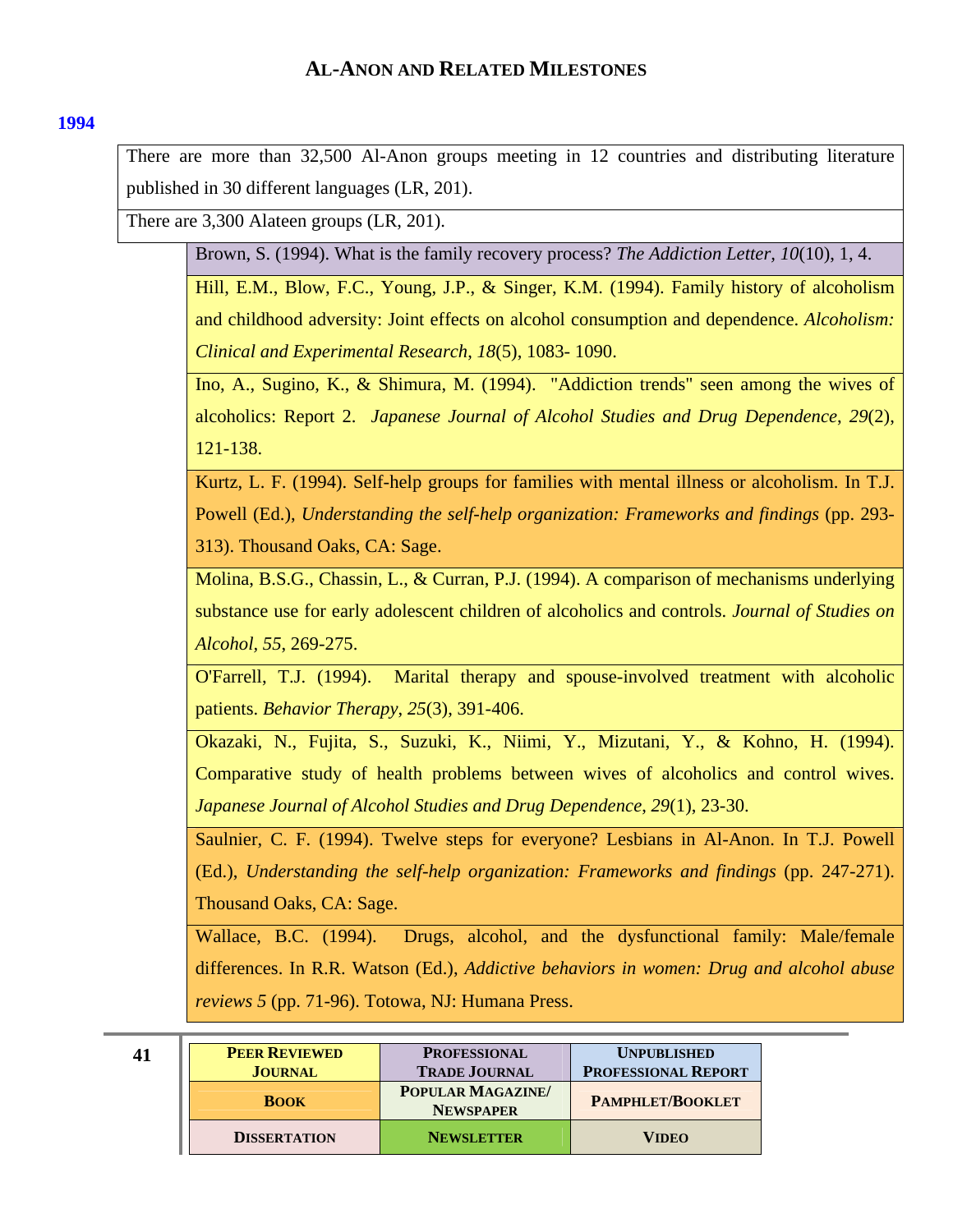## <span id="page-41-0"></span>**[1995](#page-0-0)**

The first Al-Anon List Serv (Bulletin Board) begins.

*AA Grapevine Volume 51, #7 - Special Section: A Family Affair*. (1995). New York: AA Grapevine, Inc.

Barthwell, A.G. (1995). Alcoholism in the family: A multicultural exploration. In M. Galanter (Ed.), *Recent developments in alcoholism: Volume 12. Alcoholism in women* (pp. 387-407). New York: Plenum Press.

Driscoll, J.C. (1995). Spouse, parent, worker: Drinking and well-being as a function of women's role. *Dissertation Abstracts International*, *55*(8), 3563B-3564B.

Humphreys, K., & Kaskutas, L.A. (1995). World views of Alcoholics Anonymous, Women for Sobriety, and Adult Children of Alcoholics/Al-Anon mutual help groups. *Addiction Research*, *3*(3), 231-243.

Kaufman, E. (1995). Family therapy in substance abuse treatment. In G.O. Gabbard (Ed.), *Treatments of psychiatric disorders*: *Volume 1* (pp. 848-859). London: American Psychiatric Press.

Keinz, L.A., Schwartz, C., Trench, B.M., & Houlihan, D.D. (1995). An assessment of membership benefits in the Al-Anon program. *Alcoholism Treatment Quarterly*, *12*(4), 31- 38. (Main findings are that self-esteem and the quality of marital adjustment improve with duration of Al-Anon involvement.)

Minnick, A.M. (1995). "Came to believe": An examination of the context, meaning, and significance of Al-Anon, a contemporary American site of spiritual and moral renewal. *Dissertation Abstracts International*, *55*(9), 2875A.

Edwards, M., & Steinglass, P. (1995). Family therapy treatment outcomes for alcoholism. *Journal of Marital and Family Therapy*, *21*(4), 475-509.

Rolls, J.A. (1995). Recovering female alcoholic: A family affair. *Contemporary Family Therapy*, *17*(3), 317-329.

Rotunda, R.J., Scherer, D.G., & Imm, P.S. (1995). Family systems and alcohol misuse: Research on the effects of alcoholism on family functioning and effective family

| 42 | <b>PEER REVIEWED</b><br><b>JOURNAL</b> | <b>PROFESSIONAL</b><br><b>TRADE JOURNAL</b> | <b>UNPUBLISHED</b><br><b>PROFESSIONAL REPORT</b> |
|----|----------------------------------------|---------------------------------------------|--------------------------------------------------|
|    | <b>BOOK</b>                            | <b>POPULAR MAGAZINE</b><br><b>NEWSPAPER</b> | <b>PAMPHLET/BOOKLET</b>                          |
|    | <b>DISSERTATION</b>                    | <b>NEWSLETTER</b>                           | <b>VIDEO</b>                                     |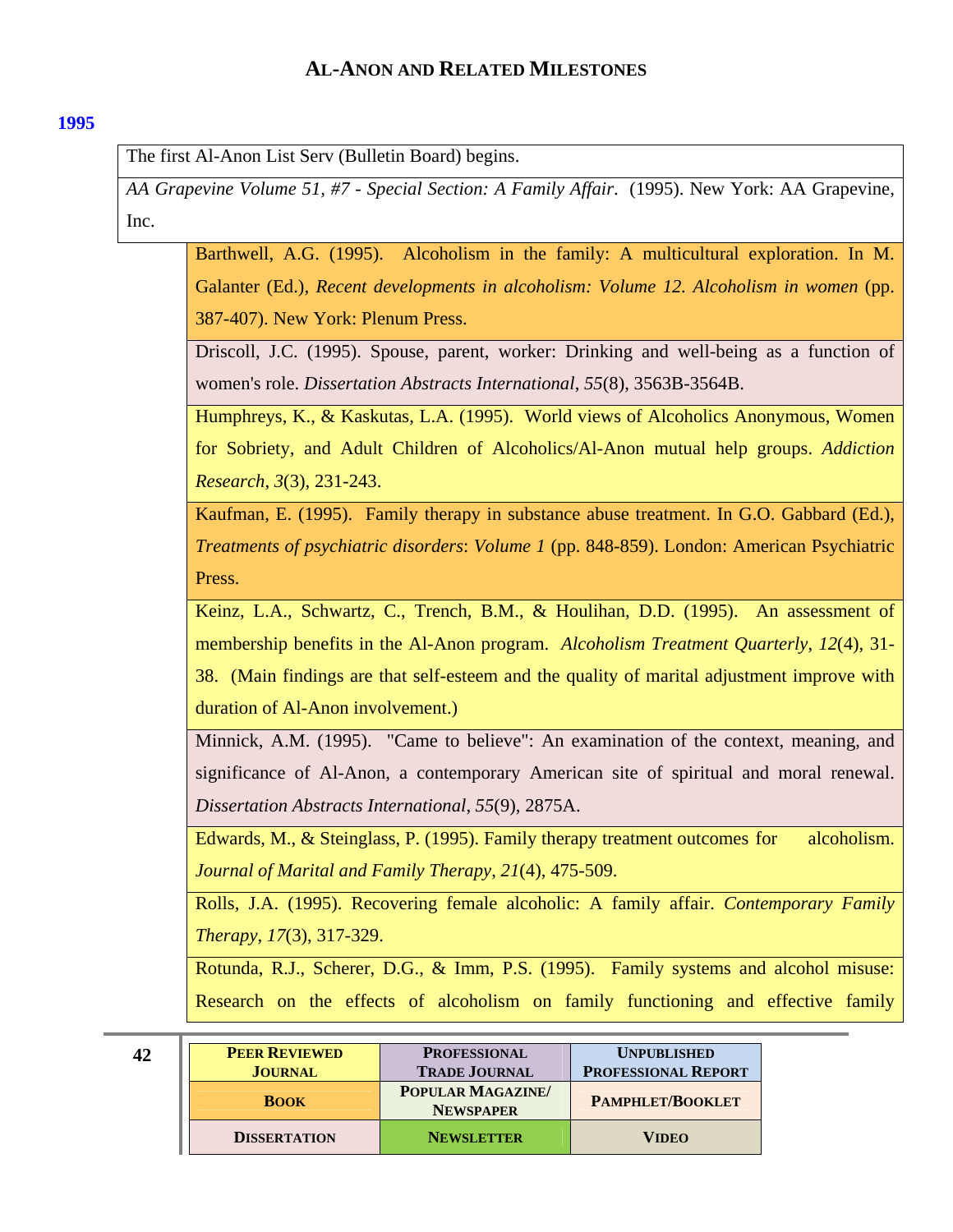### <span id="page-42-0"></span>**[1995](#page-0-0)**

interventions. *Professional Psychology: Research and Practice*, *26*(1), 95-104.

Schmid, J. (1995). Alcoholism and the family. In S. Brown & I.D. Yalom (Eds.), *Treating alcoholism*: *Jossey-Bass library of current clinical technique* (pp. 353-396). San Francisco, CA: Jossey-Bass.

## **[1996](#page-0-0)**

Al-Anon World Service Office and its 56 staff move from New York to Virginia.

*Courage to Be Me* is published, containing Alateen members' stories of how they've applied the Steps and Traditions to their lives.

Curran, P.J., & Chassin, L. (1996). A longitudinal study of parenting as a protective factor for children of alcoholics. *Journal of Studies on Alcohol, 57*, 305-313.

Friedemann, M.L. (1996). Effects of Al-Anon attendance on family perception of inner-city indigents*. American Journal of Drug and Alcohol Abuse*, *22*(1), 123-134.

Humphreys, K. (1996). World view change in adult children of Alcoholics/Al-Anon selfhelp groups: Reconstructing the alcoholic family. *International Journal of Group Psychotherapy*, *46*(2), 255-63.

Kelly, V.A., & Myers, J.E. (1996). Parental alcoholism and coping: A comparison of female children of alcoholics with female children of nonalcoholics. *Journal of Counseling and Development, 74*, 501-504.

Kodandaram, P. (1996). Personality of wives of alcoholics. *Indian Journal of Clinical Psychology*, *23*(1), 21-23.

Kokin, M. (1996). Differentiating wives of alcoholics by family history of parental alcohol problems. *Dissertation Abstracts International*, *57*(6), 4090-B.

McBride, J.L. (1996). Family functioning and Alcoholics Anonymous attendance. *Alcoholism Treatment Quarterly*, *14*(3), 103-106.

Raymer, M. (1996). When death comes to the alcoholic family. *American Journal of Nursing*, *96*(12), 58-60.

| 43 | <b>PEER REVIEWED</b> | <b>PROFESSIONAL</b>                         | <b>UNPUBLISHED</b>         |
|----|----------------------|---------------------------------------------|----------------------------|
|    | <b>JOURNAL</b>       | <b>TRADE JOURNAL</b>                        | <b>PROFESSIONAL REPORT</b> |
|    | <b>BOOK</b>          | <b>POPULAR MAGAZINE</b><br><b>NEWSPAPER</b> | <b>PAMPHLET/BOOKLET</b>    |
|    | <b>DISSERTATION</b>  | <b>NEWSLETTER</b>                           | <b>VIDEO</b>               |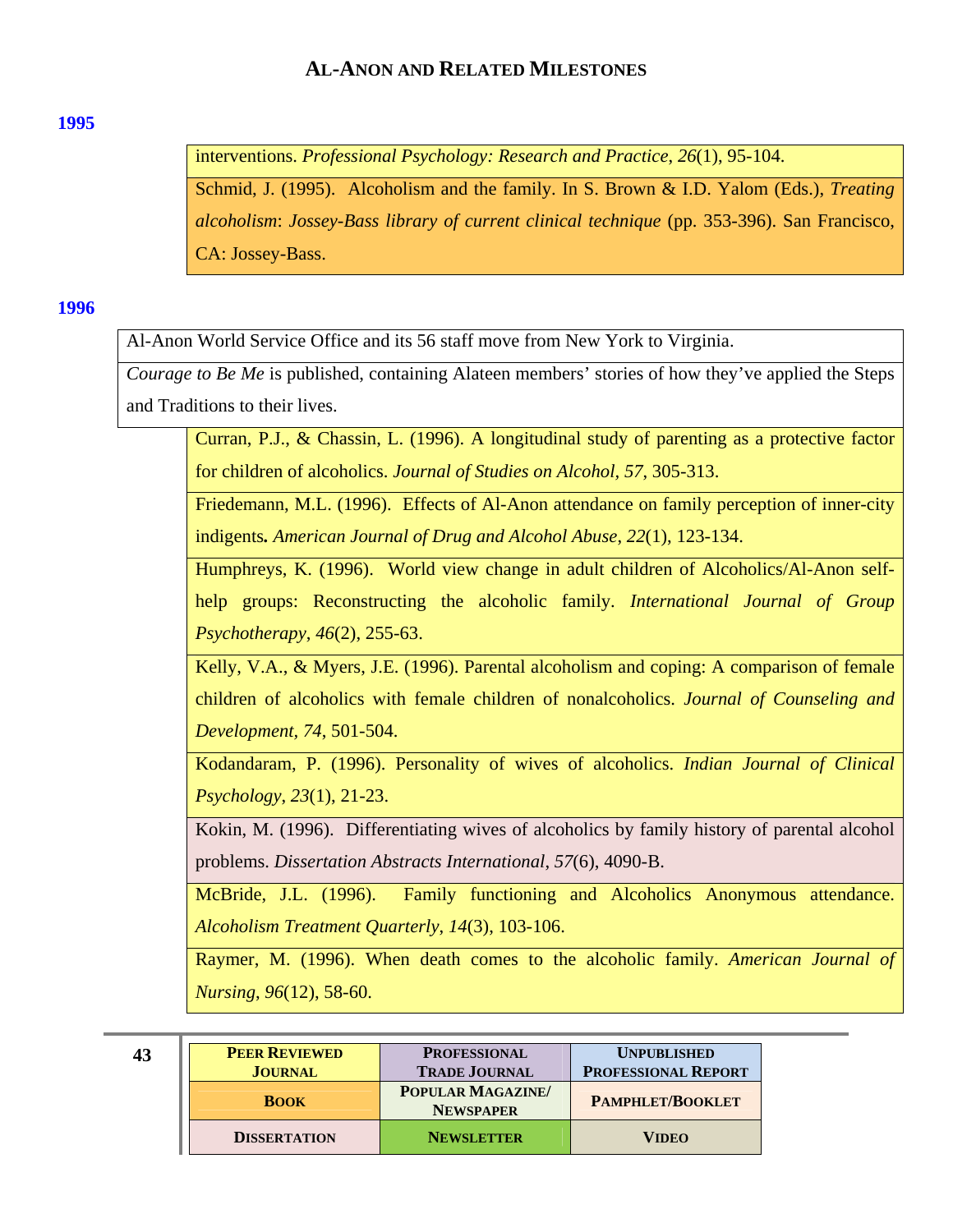#### <span id="page-43-0"></span>**[1996](#page-0-0)**

Thomas, E.J., Yoshioka, M., & Ager, R.D. (1996). Spouse enabling of alcohol abuse: Conception, assessment, and modification. *Journal of Substance Abuse*, *8*(1), 61-80. Zuboff-Rosenzweig, L. (1996). Degree of similarity concerning abuse within the family backgrounds of Al-Anon members and controls. *Alcoholism Treatment Quarterly*, *14*(4), 81- 101.

**[1997](#page-0-0)** 

Adult Children of Alcoholics World Service Organization (1997). *An interview about the early history of ACA*. Torrance, California: ACA World Service Organization

Barber, J.G., & Gilbertson, R. (1997). Unilateral interventions for women living with heavy drinkers. *Social Work*, *42*(1), 69-78.

Dassi, S., & Bocchia, M. (1997). Role of Al-Anon in the management of alcohol problems**.**  *Alcologia: European Journal of Alcohol Studies*, *9*(1), 23-27.

Hughes, J.M. (1997). Adolescent children of alcoholic parents and the relationship of Alateen to these children. *Journal of Consulting and Clinical Psychology*, *43*(5), 946-947. (Main finding was that children of alcoholics participating in Alateen have better emotional health than children of alcoholics who do not participate in Alateen.)

Leonard, K.E., & Jacob, T. (1997). Sequential interactions among episodic and steady alcoholics and their wives. *Psychology of Addictive Behaviors*, *11*(1), 18-25.

Maynard, S. (1997). Growing up in an alcoholic family system: The effect on anxiety and differentiation of self. *Journal of Substance Abuse*, *9*, 161-70.

Rychtarik, R.G., & McGillicuddy, N.B. (1997). Spouse situation inventory**:** A role-play measure of coping skills in women with alcoholic partners. *Journal of Family Psychology*, *11*(3), 289-300.

| 44 | <b>PEER REVIEWED</b><br><b>JOURNAL</b> | <b>PROFESSIONAL</b><br><b>TRADE JOURNAL</b> | <b>UNPUBLISHED</b><br><b>PROFESSIONAL REPORT</b> |
|----|----------------------------------------|---------------------------------------------|--------------------------------------------------|
|    | <b>BOOK</b>                            | POPULAR MAGAZINE/<br><b>NEWSPAPER</b>       | PAMPHLET/BOOKLET                                 |
|    | <b>DISSERTATION</b>                    | <b>NEWSLETTER</b>                           | VIDEO                                            |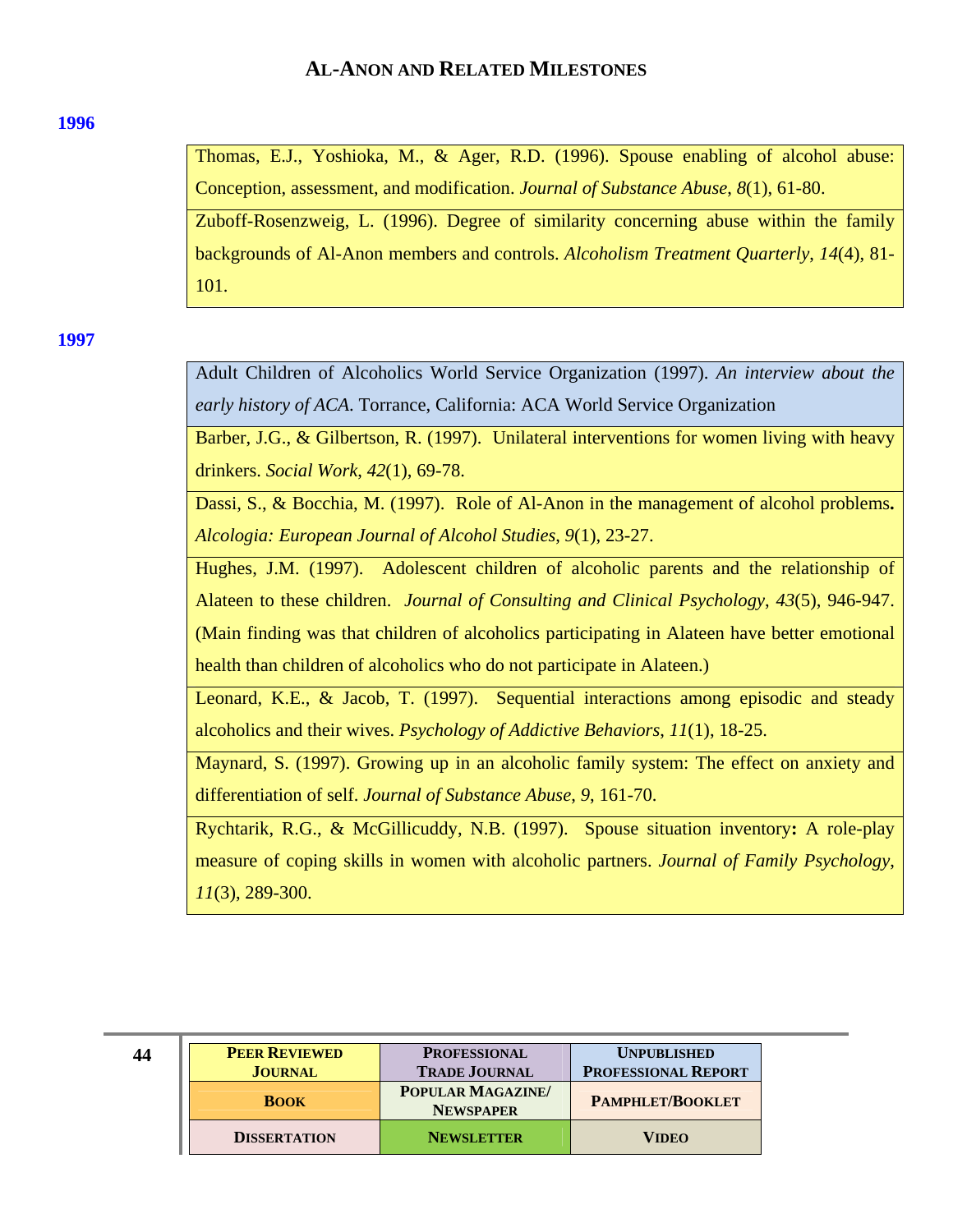<span id="page-44-0"></span>In Salt Lake City, Utah, 4,500+ Al-Anon members participate in Al-Anon's Third International Convention. The book, *Having Had a Spiritual Awakening*, is introduced (MVOJ, 321).

Adger, H., Jr. (1998). Children in alcoholic families: Family dynamics and treatment issues. In A.W. Graham, T.K. Schultz, & B.B. Wilford (Eds.), *Principles of addiction medicine* (Second Edition, pp. 1111-1114). Chevy Chase, MD: American Society of Addiction Medicine, Inc.

Grubisic-Ilic, M., Ljubin, T., & Kozaric-Kovacic, D. (1988). Demographic and sociological characteristics of alcoholics' wives. *Alcoholism: Journal on Alcoholism and Related Addictions*, *34*(1-2), 15-24.

Prest, L.A., Benson, M.J., & Protinsky, H.O. (1998). Family of origin and current relationship influences on codependency. *Family Process*, *37*(4), 513-528.

Vetere, A. (1998). Family systems perspective*.* In R. Velleman, A. Copello, & J. Maslin (Eds.), *Living with drink: Women who live with problem drinkers* (pp. 113-127). New York: Addison Wesley Longman Limited.

Waldron, H.B., & Slesnick, N. (1998). Treating the family. In W.R. Miller & N. Heather (Eds.), *Treating addictive behaviors* (Second Edition, pp. 271-283). New York: Plenum Press.

#### **[1999](#page-0-0)**

Grief After Substance Passing (GRASP) founded for family members who have lost a loved one to addiction (CMAG).

Brown, S., & Lewis, V. (1999). *The alcoholic family in recovery, a developmental model*. New York: Guilford Press.

Brown, S., & Schmid, J. (1999). Adult children of alcoholics: A multidimensional view. In R. Tarter, R. Ammerman, & P. Ott (Eds.), *Sourcebook on substance abuse: Etiology, epidemiology, assessment and treatment.* Allyn & Bacon.

Demers, A., Bisson, J., & Palluy, J. (1999). Wives' convergence with their husbands' alcohol

| 45 | <b>PEER REVIEWED</b><br><b>JOURNAL</b> | <b>PROFESSIONAL</b><br><b>TRADE JOURNAL</b>  | <b>UNPUBLISHED</b><br><b>PROFESSIONAL REPORT</b> |
|----|----------------------------------------|----------------------------------------------|--------------------------------------------------|
|    | <b>BOOK</b>                            | <b>POPULAR MAGAZINE/</b><br><b>NEWSPAPER</b> | <b>PAMPHLET/BOOKLET</b>                          |
|    | <b>DISSERTATION</b>                    | <b>NEWSLETTER</b>                            | <b>VIDEO</b>                                     |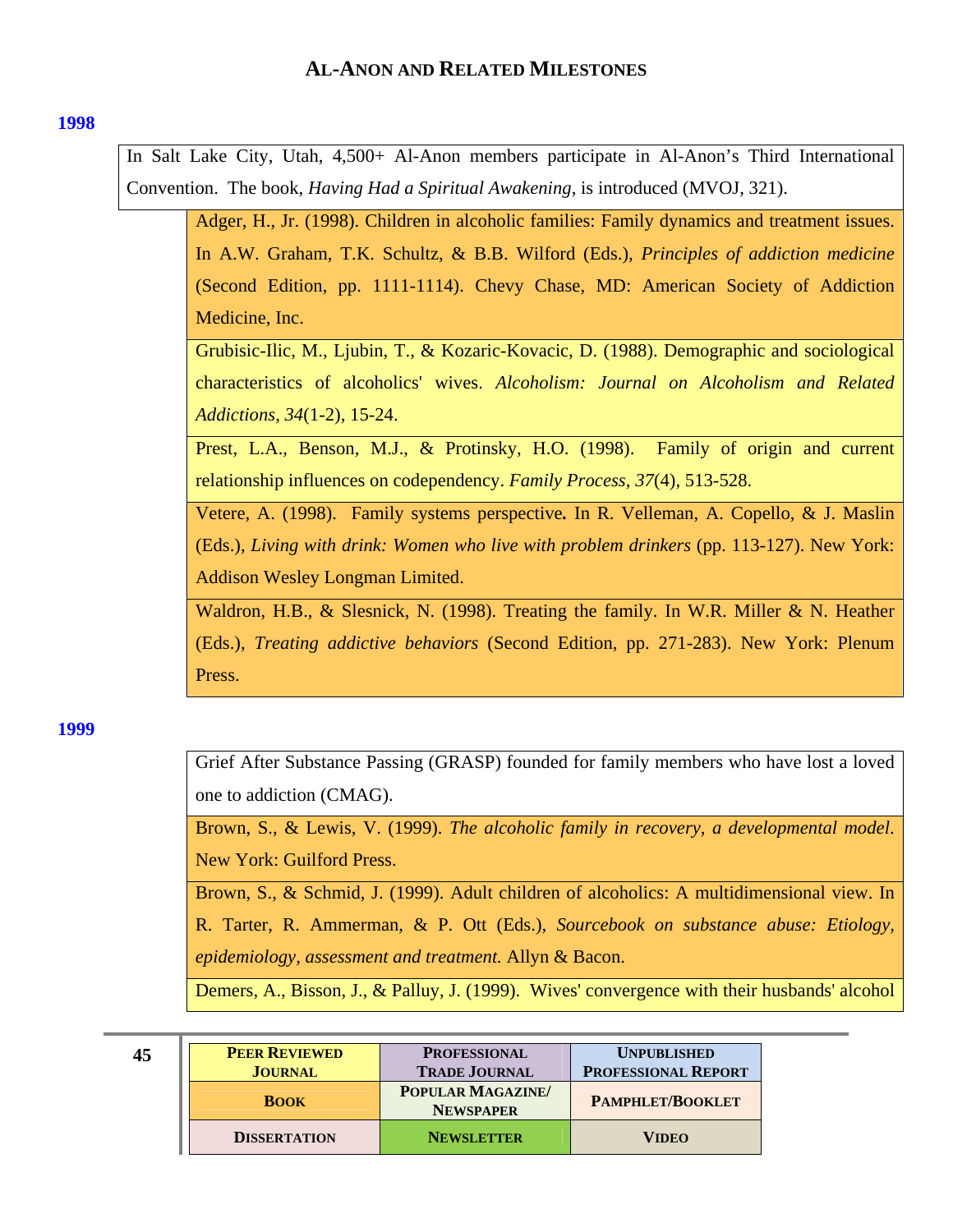#### <span id="page-45-0"></span>**[1999](#page-0-0)**

use: Social conditions as mediators. *Journal of Studies on Alcohol*, *60*(3), 368-377.

Miller, W.R., Meyers, R.J., & Tonigan, J.S. (1999). Engaging the unmotivated in treatment for alcohol problems: A comparison of three intervention strategies. *Journal of Consulting and Clinical Psychology*, *67*, 688-697.

O'Farrell, T.J., & Fals-Stewart, W. (1999). Treatment models and methods: Family models. In B.S. McCrady & E.E. Epstein (Eds.), *Addictions: A comprehensive guidebook* (pp. 287- 305). New York: Oxford University Press.

### **[2000s](#page-0-0)**

Al-Anon telephone meetings begin (See http://www.al-anon.alateen.org/electronic-meetings). Telephone and online meetings are collectively referred to as "electronic meetings" to distinguish them from face-to-face meetings.

AA World Services. (2000). *Box 1980 - Special Section: The family afterward - Now and not now - A long journey. The International Monthly Journal of AA*. New York: The AA Grapevine, Inc.

Brown, S., Lewis, V., with Liotta, A. (Fall 2000). *The family recovery guide: A map for healthy growth*. Oakland: New Harbinger Publications.

Brown, S. (May 2000). ACA's today: A new idea all grown up. *New Times*. San Jose: Resource Alliance, 3-4.

Johnson, H. (2000). Role of alcohol in male partners' assaults on wives. *Journal of Drug Issues*, *30*(4), 725-740.

Kinney, J. (2000). Effects of alcohol problems on the family. In J. Kinney, *Loosening the grip: Handbook of alcohol information* (pp. 209-225). Boston, MA: McGraw-Hill.

McConnell, T. (2000). Military wives' recognition of alcoholism. *Journal of Addictions Nursing*, *12*(2), 83-88.

O'Farrell, T.J., Murphy, C.M., Neavins, T.M., & Van Hutton, V. (2000). Verbal aggression among male alcoholic patients and their wives in the year before and two years after

| 46 | <b>PEER REVIEWED</b> | <b>PROFESSIONAL</b>                   | <b>UNPUBLISHED</b>         |
|----|----------------------|---------------------------------------|----------------------------|
|    | <b>JOURNAL</b>       | <b>TRADE JOURNAL</b>                  | <b>PROFESSIONAL REPORT</b> |
|    | <b>BOOK</b>          | POPULAR MAGAZINE/<br><b>NEWSPAPER</b> | <b>PAMPHLET/BOOKLET</b>    |
|    | <b>DISSERTATION</b>  | <b>NEWSLETTER</b>                     | <b>VIDEO</b>               |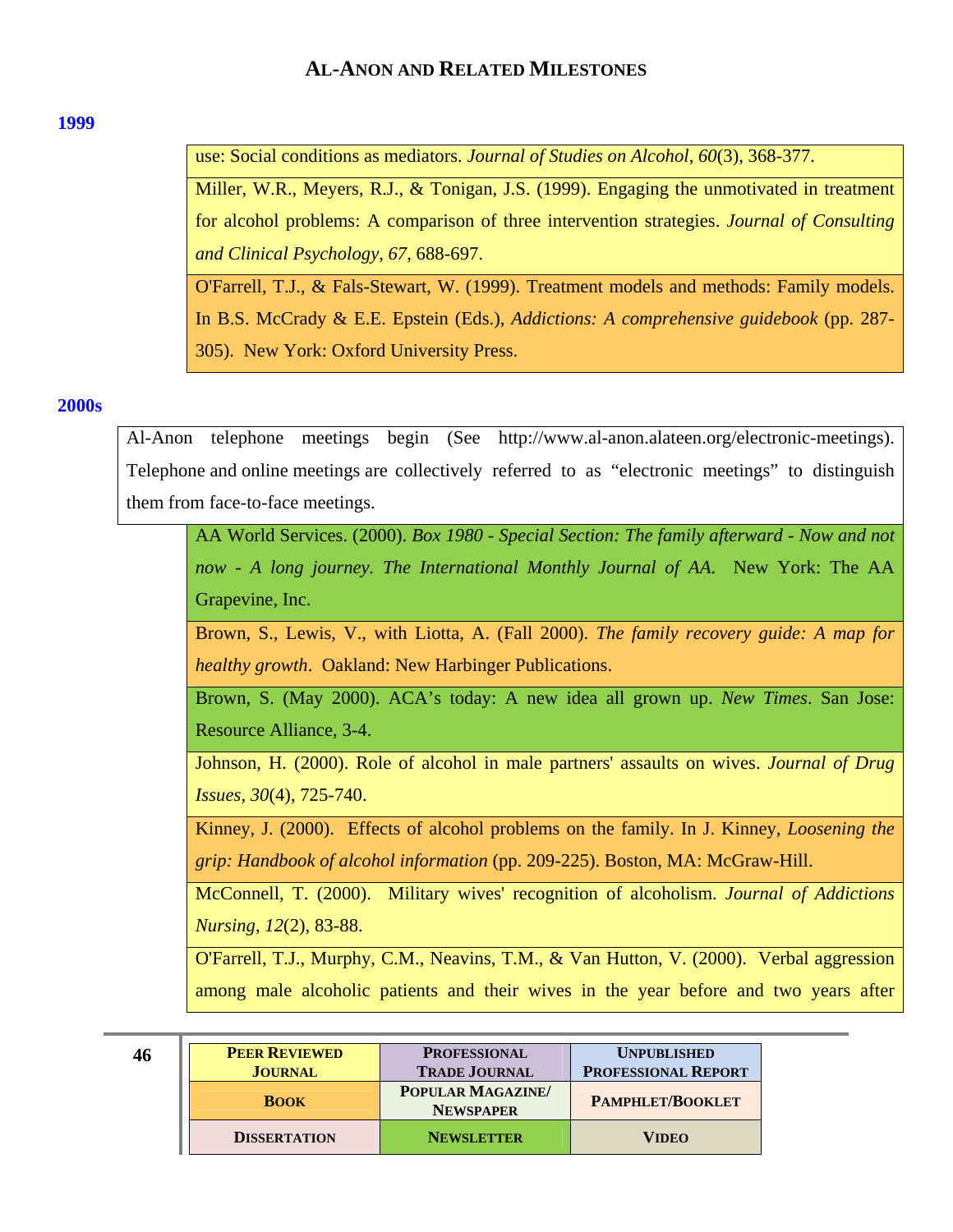## <span id="page-46-0"></span>**[2000s](#page-0-0)**

alcoholism treatment*. Journal of Family Violence*, *15*(4), 295-310.

Osterman, F., & Grubic, V.N. (2000). Family functioning of recovered alcohol-addicted patients: A comparative study. *Journal of Substance Abuse Treatment*, *19*(4), 475-479.

Richter, L., Chatterji, P., & Pierce, J. (2000). Perspectives on family substance abuse: The voices of long-term Al-Anon members. In J. Delva (Ed.), *Substance abuse issues among families in diverse populations* (pp. 61-78). New York: The Haworth Press, Inc.

Zvirbulis, L.M. (2000). Correlations of resiliency among adult children of alcoholics involved or noninvolved in Alateen, Al-Anon, or ACoA groups. *Dissertation Abstracts International*, *60*(8),4198-B.

# **[2001](#page-0-0)**

There are 24,000 Al-Anon groups meeting in 130 countries (MVOJ, 331).

Adult children of alcoholics groups that for a period considered organizing independently of Al-Anon are now mostly integrated within Al-Anon (MVOJ, 329).

Al-Anon Family Groups hosts a Family Recovery Luncheon in a U.S. Senate building in Washington D.C. Claudia Black is the keynote speaker addressing the U.S. Center for Substance Abuse Treatment's Recovery Month Planning Partners and executives from national non-profit organizations. Congressman and Senator Paul Wellstone, MN U.S. Senate and Congressman Jim Ramstad issue proclamations acknowledging Al-Anon Family Groups as a community resource that has helped countless Americans affected by a relative or friend's drinking in honor of Al-Anon's  $50<sup>th</sup>$ anniversary.

Al-Anon Family Groups hosts a Family Recovery Luncheon in Ottawa, ON in cooperation with the Canadian Centre on Substance Abuse in honor of Al-Anon's  $50<sup>th</sup>$  Anniversary. Claudia Black is the keynote speaker. Executives from Canadian nongovernment organizations, government agencies, Members of Parliament Senators(MPS), and embassies attend. A Standing Order is read in Canada's Parliament record.

There are 2,300 Alateen groups (MVOJ, 331).

| 47 | <b>PEER REVIEWED</b> | <b>PROFESSIONAL</b>                   | <b>UNPUBLISHED</b>         |
|----|----------------------|---------------------------------------|----------------------------|
|    | <b>JOURNAL</b>       | <b>TRADE JOURNAL</b>                  | <b>PROFESSIONAL REPORT</b> |
|    | <b>BOOK</b>          | POPULAR MAGAZINE/<br><b>NEWSPAPER</b> | <b>PAMPHLET/BOOKLET</b>    |
|    | <b>DISSERTATION</b>  | <b>NEWSLETTER</b>                     | <b>VIDEO</b>               |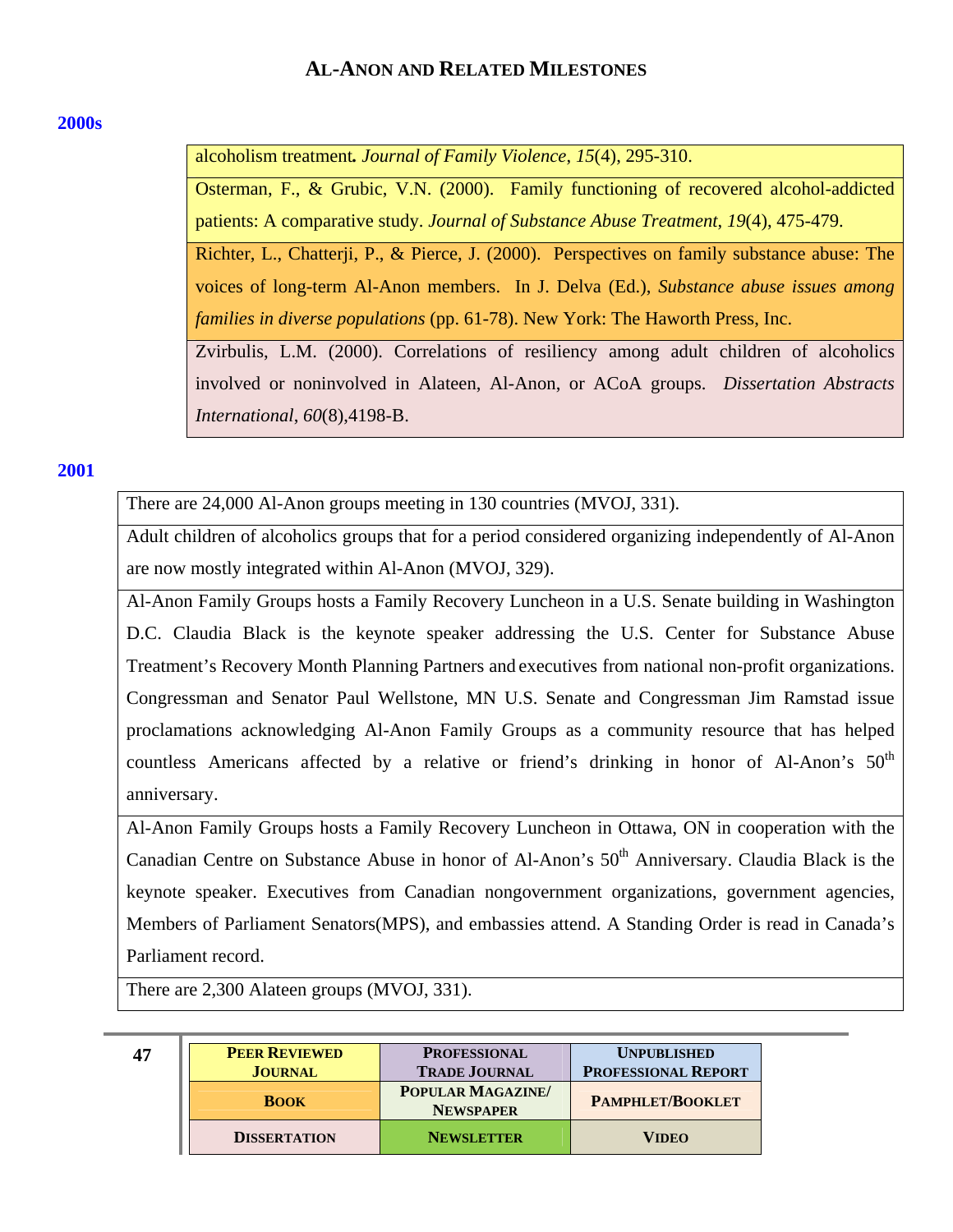*Living Today in Alateen* is published—a second daily reader for Alateen members.

Harkness, D. (2001). Testing Cermak's hypothesis: Is dissociation the mediating variable that links substance abuse in the family of origin with offspring co-dependency? *Journal of Psychoactive Drugs*, *33*(1), 75-82.

Harkness, D., Swenson, M., Madsen-Hampton, K., & Hale, R. (2001). The development, reliability, and validity of a clinical rating scale for co-dependency. *Journal of Psychoactive Drugs*, *33*(2), 159-171.

Krishnan, M., Orford, J., Bradbury, C., Copello, A., & Velleman, R. (2001). Drug and alcohol problems: The users' perspective on family members' coping. *Drug and Alcohol Review*, *20*(4), 385-393.

Lewis, V., & Allen-Byrd, L. (2001). Alcoholic family recovery typology: A new theoretical model. *Alcoholism Treatment Quarterly*, *19*(3), 1-17.

O'Farrell, T.J., & Fals-Stewart, W. (2001). Family-involved alcoholism treatment. An update. *Recent Developments in Alcoholism*, *15*, 329-56.

Stallings, M.C., Hewitt, J.K., Lessem, J.M., Young, S.E., Corley, R., Mikulich, S.K., & Crowley, T.J. (2001). Familial transmission of alcohol dependence symptom counts in clinical and control family pedigrees. *Drug and Alcohol Dependence*, *63*(suppl.1), s151.

Tarter, R.E., Schultz, K., Kirisci, L., & Dunn, M. (2001). Does living with a substance abusing father increase substance abuse risk in male offspring? Impact on individual, family, school, and peer vulnerability factors. *Journal of Child and Adolescent Substance Abuse*, *10*(3), 59-70.

Thomas, C., & Corcoran, J. (2001). Empirically based marital and family interventions for alcohol abuse: A review. *Research on Social Work Practice*, *11*(5), 549-575.

## **[2002](#page-0-0)**

*Hope for Today*, a meditation reader for adult children of alcoholics, is published and sells more than 110,000 copies in the next year (MVOJ, 339).

| 48 | <b>PEER REVIEWED</b><br><b>JOURNAL</b> | <b>PROFESSIONAL</b><br><b>TRADE JOURNAL</b> | <b>UNPUBLISHED</b><br><b>PROFESSIONAL REPORT</b> |
|----|----------------------------------------|---------------------------------------------|--------------------------------------------------|
|    | <b>BOOK</b>                            | <b>POPULAR MAGAZINE</b><br><b>NEWSPAPER</b> | <b>PAMPHLET/BOOKLET</b>                          |
|    | <b>DISSERTATION</b>                    | <b>NEWSLETTER</b>                           | <b>VIDEO</b>                                     |

### <span id="page-47-0"></span>**[2001](#page-0-0)**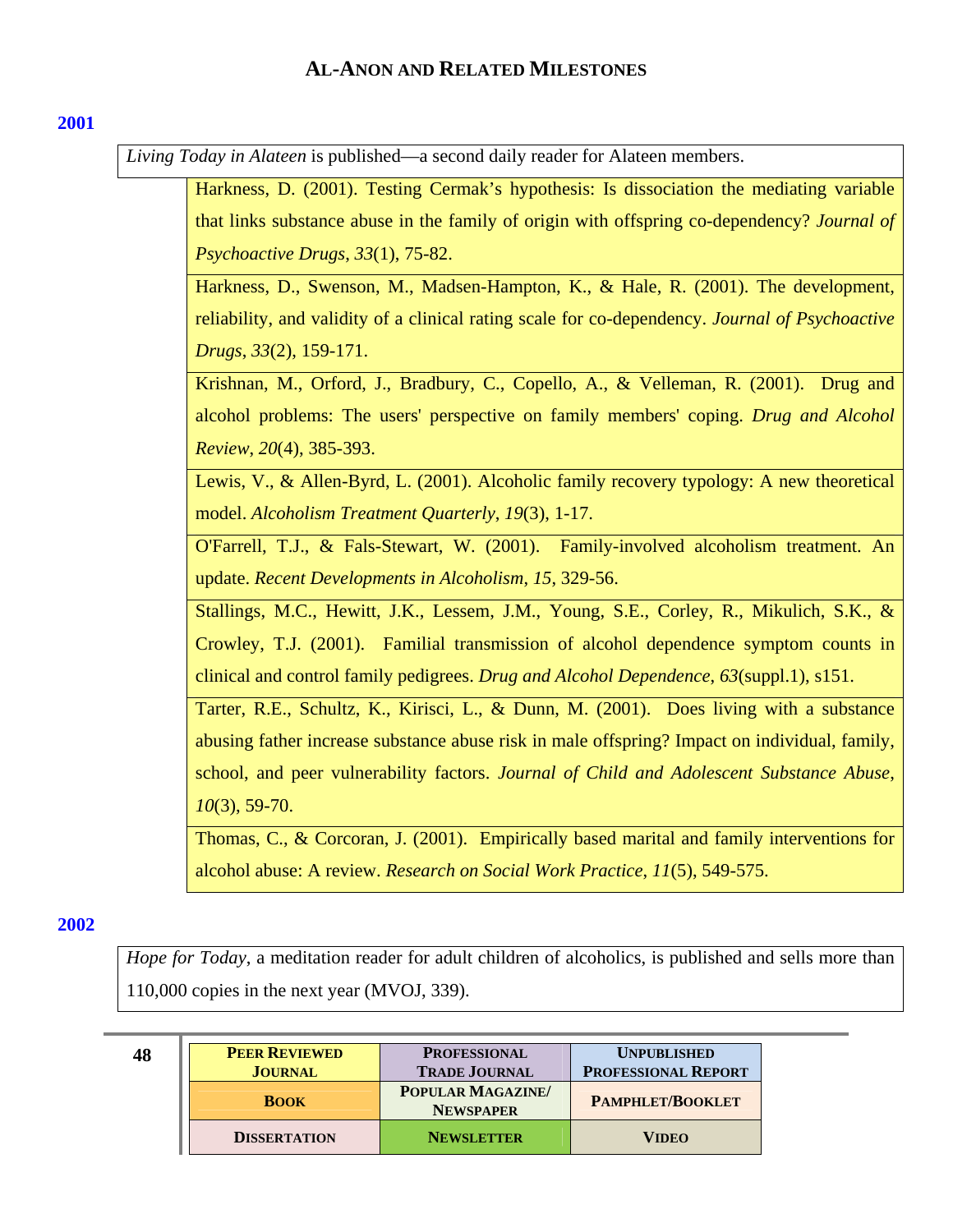## **[2002](#page-0-0)**

Conlan, C.J. (2002). Relationship among wives' self-esteem, perception of husband's drinking behavior, and her drinking behavior. *Dissertation Abstracts International*, *62*(10), 4835B.

Copello, A., & Orford, J. (2002). Addiction and the family: Is it time for services to take notice of the evidence? *Addiction, 97*(11), 1361-1363.

Johnson, P. (2002). Predictors of family functioning within alcoholic families. *Contemporary Family Therapy*, *24*(2), 371-384.

Meyers. R.J., Miller, W.R., Smith, J.E., & Tonigan, J.S. (2002). A randomized trial of two methods for engaging treatment-refusing drug users through concerned significant others. *Journal of Consulting and Clinical Psychology*, *70*(5), 1182-5.

Rohrbaugh, M.J., & Shoham, V. (2002). Couple treatment for alcohol abuse: A systemic family-consultation model. In S. G. Hofmann & M.C. Tompson (Eds.), *Treating chronic and severe mental disorders: A handbook of empirically supported interventions* (pp. 277-295). New York: The Guilford Press.

Rotskoff, L.E. (2002). Sober husbands and supportive wives: Gendered cultures of drink and sobriety in twentieth-century America, 1910-1965.*Dissertation Abstracts International*, *62*(12), 4218A.

Rumpf, H.J., Bischof, G., Hapke, U., Meyer, C., & John, U. (2002). Role of family and partnership in recovery from alcohol dependence: Comparison of individuals remitting with and without formal help. *European Addiction Research*, *8*(3), 122-127.

Velleman, R., & Templeton, L. (2002). Family interventions in substance misuse. In T. Petersen & A. McBride (Eds.), *Working with substance misusers* (pp. 145-153). New York: Routledge.

Walker, C.M. (2002). Wives' marital attributions: What are their relationships to husbands' drinking and personal marital satisfaction. *Dissertation Abstracts International*, *62*(8), 3818B.

Whitney, S.D., Kelly, J.F., Myers, M.G., & Brown, S.A. (2002). Parental substance use,

**49 PEER REVIEWED JOURNAL PROFESSIONAL TRADE JOURNAL UNPUBLISHED PROFESSIONAL REPORT BOOK POPULAR MAGAZINE/ NEWSPAPER PAMPHLET/BOOKLET DISSERTATION NEWSLETTER VIDEO**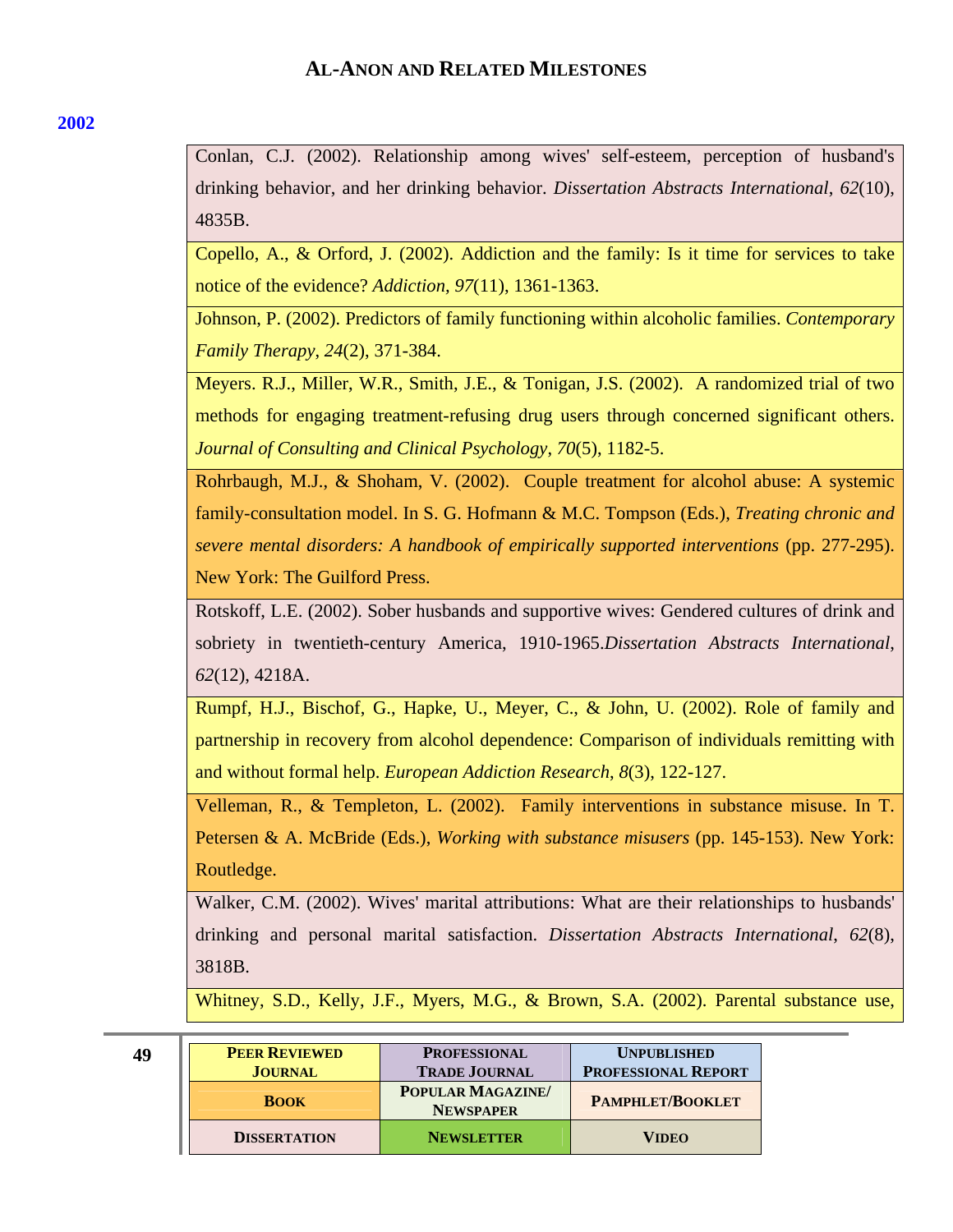#### <span id="page-49-0"></span>**[2002](#page-0-0)**

family support and outcome following treatment for adolescent psychoactive substance use disorders. *Journal of Child and Adolescent Substance Abuse*, *11*(4), 67-81.

Wilens, T.E., Biederman, J., Bredin, E., Hahesy, A.L., Abrantes, A., Neft, D., Millstein, R., & Spencer, T.J. (2002). Family study of the high-risk children of opioid-and alcohol dependent parents. *American Journal on Addictions*, *11*(1), 41-51.

**[2003](#page-0-0)** 

Bloom, N.L. (2003). Family factors that influence self-resolution of alcohol problems: The drinker's perspective. *Dissertation Abstracts International*, *63*(8), 3904B.

Boyd-Ball, A.J. (2003). Culturally responsive, family-enhanced intervention model. *Alcoholism: Clinical and Experimental Research*, *27*(8), 1356-1360.

Harkness, D. (2003). To have and to hold: Codependency as a mediator or moderator of the relationship between substance abuse in the family of origin and adult-offspring medical problems. *Journal of Psychoactive Drugs*, *35*(2), 261-270.

O'Farrell, T.J., & Fals-Stewart, W. (2003). Alcohol abuse. *Journal of Marital and Family Therapy*, *29*(1), 121-46.

Roberts, L.J., & McCrady, B.S. (2003). *Alcohol problems in intimate relationships: Identification and intervention. A guide for marriage and family therapists. Bethesda, MD:* National Institute on Alcohol Abuse and Alcoholism.

**[2004](#page-0-0)** 

Brown, S. (July 2004). Addiction as a family disease. In D. Pinsky et al., *When painkillers become dangerous* (pp. 139-164). Center City, MN: Hazelden.

Meyers, R. J., & Wolfe, B.L. (2004). *Get your loved one sober: Alternatives to nagging,* 

*pleading and threatening.* Center City, MN: Hazelden Publishing & Educational Services.

Rouhbakhsh, P., Lewis, V., & Allen-Byrd, L. (2004). Recovering alcoholic families: When is normal not normal and when is not normal healthy? *Alcoholism Treatment Quarterly*,

| ۰                 | ł      |         |
|-------------------|--------|---------|
| ۰,                | r.     | I       |
| ۰.<br>×<br>$\sim$ | ×<br>× | I<br>۰, |

|    | <b>PEER REVIEWED</b> | <b>PROFESSIONAL</b>                         | <b>UNPUBLISHED</b>         |
|----|----------------------|---------------------------------------------|----------------------------|
| 50 |                      |                                             |                            |
|    | <b>JOURNAL</b>       | <b>TRADE JOURNAL</b>                        | <b>PROFESSIONAL REPORT</b> |
|    | <b>BOOK</b>          | <b>POPULAR MAGAZINE</b><br><b>NEWSPAPER</b> | <b>PAMPHLET/BOOKLET</b>    |
|    | <b>DISSERTATION</b>  | <b>NEWSLETTER</b>                           | <b>VIDEO</b>               |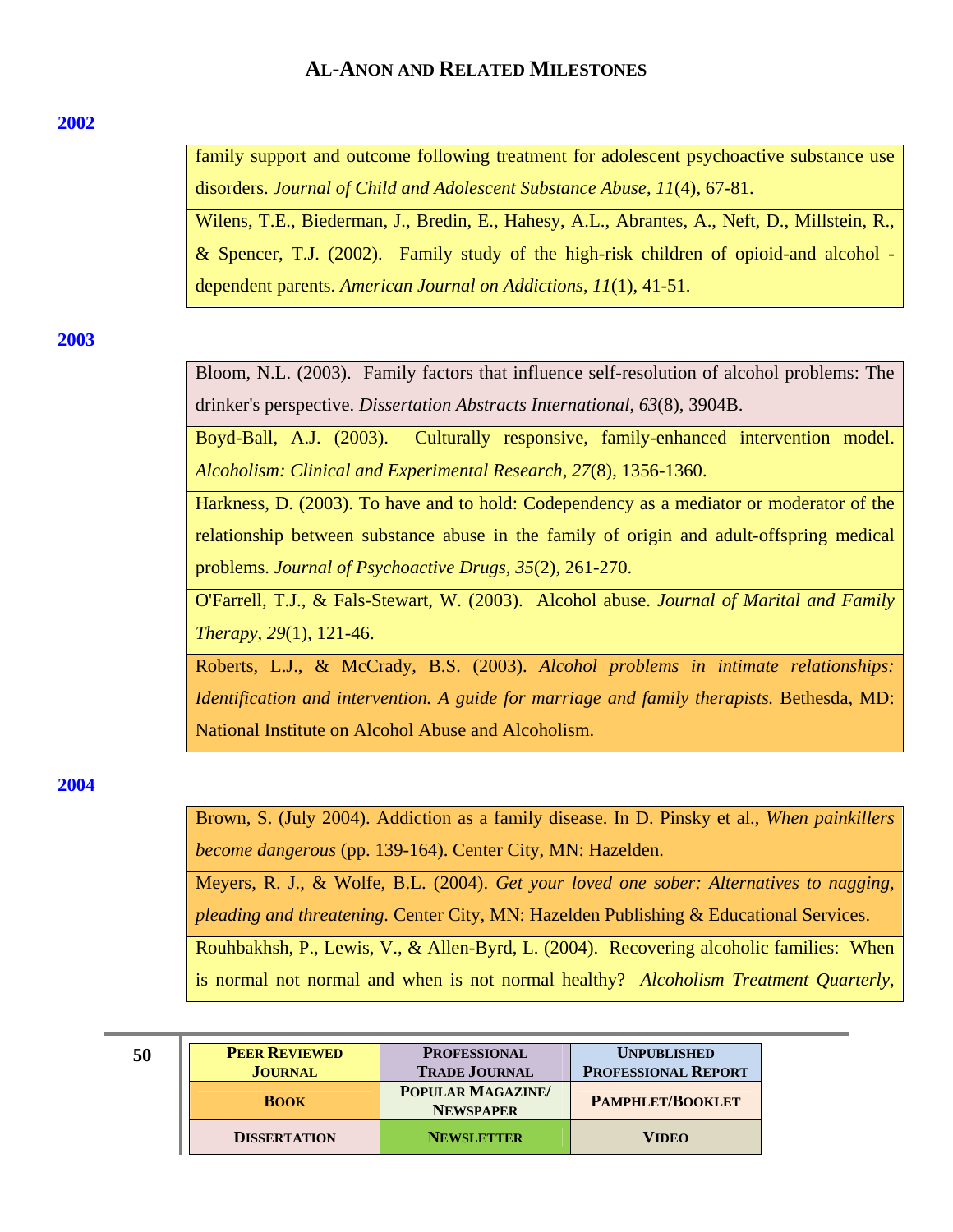### <span id="page-50-0"></span>**[2004](#page-0-0)**

# *22*(2), 35-53.

Smith, J.E., & Meyers, R.J. (2004). *Motivating substance abusers to enter treatment: Working with family members*. New York: Guilford Press.

Trim, R.S., & Chassin, L. (2004). Drinking restraint, alcohol consumption and alcohol dependence among children of alcoholics. *Journal of Studies on Alcohol, 65*, 122-125.

### **[2005](#page-0-0)**

Al-Anon Family Groups host family recovery lunches in Washington DC and Ottawa, ON in honor of its 55th anniversary. Robert J. Ackerman is the keynote speaker. Representatives from national nonprofit organizations and federal government agencies attend the events in their respective countries.

Borchert, W.G. (2005). *The Lois Wilson story: When love is not enough*. Center City, MN: Hazelden.

Brown, S., & Abbott, S. (Nov/Dec. 2005). Children of alcoholics: Clinical update. *Family Therapy Magazine*, 46.

Meyers, R.J., Smith, J.E., & Lash, D.N. (2005). A program for engaging treatment-refusing substance abusers into Treatment: CRAFT. *International Journal of Behavioral and Consultation Therapy, 1*(2), 90-100.

Rychtarik, R.G., & McGillicuddy, N.B. (2005). Coping skills training and 12-step facilitation for women whose partner has alcoholism: Effects on depression, the partner's drinking, and partner physical violence. *Journal of Consulting and Clinical Psychology*, *73*(2), 249-61.

White, W., & Savage, B. (2005). All in the family: Alcohol and other drug problems, recovery, advocacy. *Alcoholism Treatment Quarterly, 23*(4), 3-37.

#### **[2006](#page-0-0)**

Al-Anon's new outreach magazine, *Al-Anon Faces Alcoholism 2007*, is released.

| -51 | <b>PEER REVIEWED</b> | <b>PROFESSIONAL</b>                         | <b>UNPUBLISHED</b>         |
|-----|----------------------|---------------------------------------------|----------------------------|
|     | <b>JOURNAL</b>       | <b>TRADE JOURNAL</b>                        | <b>PROFESSIONAL REPORT</b> |
|     | <b>BOOK</b>          | <b>POPULAR MAGAZINE</b><br><b>NEWSPAPER</b> | <b>PAMPHLET/BOOKLET</b>    |
|     | <b>DISSERTATION</b>  | <b>NEWSLETTER</b>                           | <b>VIDEO</b>               |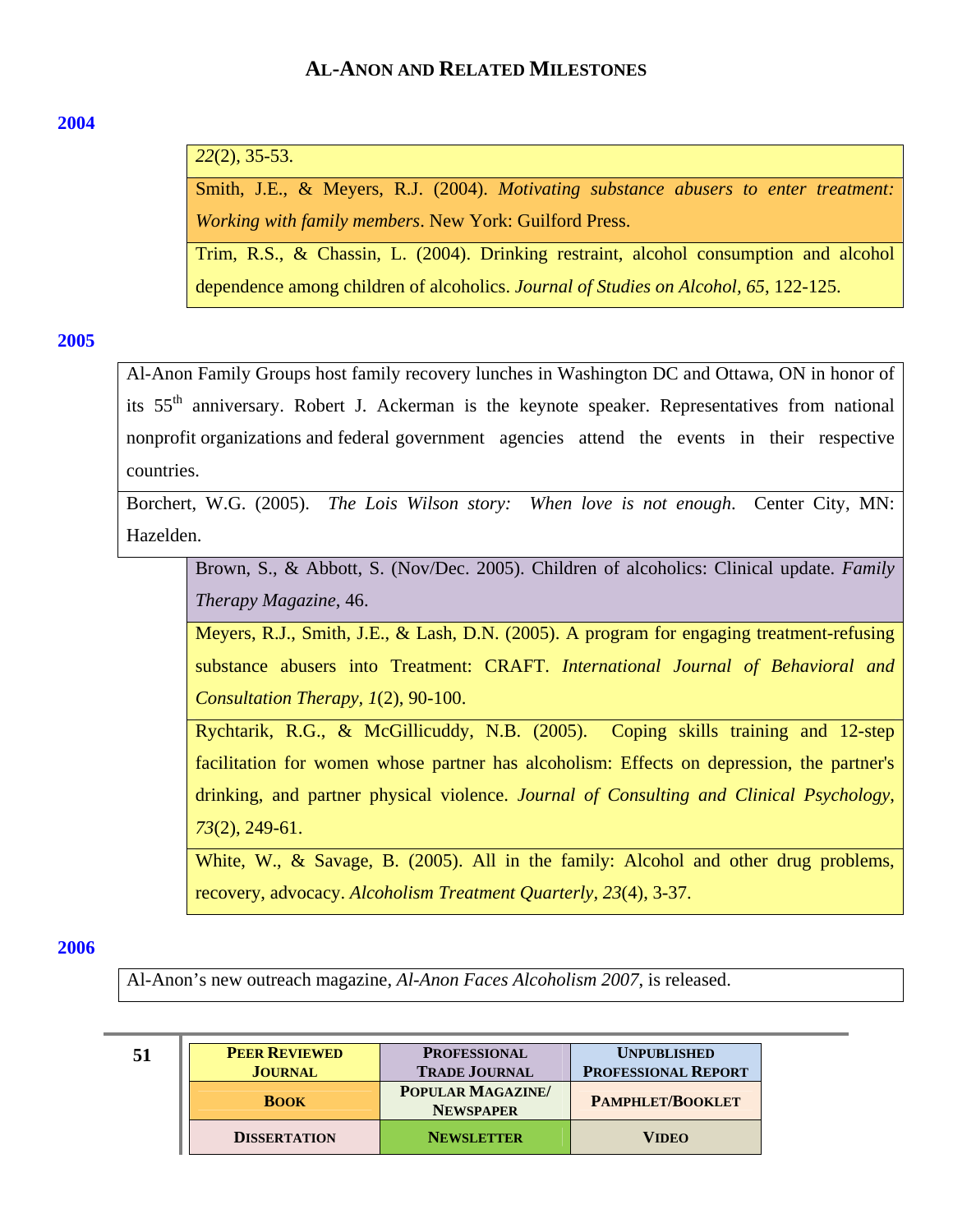### <span id="page-51-0"></span>**[2006](#page-0-0)**

Al-Anon WSO begins experiments with an online Alateen bulletin board to provide teens a safe and secure meeting room on the Internet (MVOJ, 368).

Fernandez, A.C., Begley, E.A., & Marlatt, G.A. (2006). Family and peer interventions for adults: Past approaches and future directions. *Psychology of Addictive Behaviors*, *20*(2), 207- 13.

### **[2007](#page-0-0)**

*Opening Our Hearts, Transforming Our Lives* is released; the book is focused on grief and loss and includes the shared experiences of more than 700 Al-Anon members (MVOJ, 370).

Meyers, R.J., (Author), & Yu, J. (Director). (2007). Getting an addict into treatment: The CRAFT approach [television series episode]. In J. Hoffman & S. Froemke (Producers), *The HBO addiction series: Why can't they stop?* New York: HBO.

Wainwright, A.T., & Poznanovich, R. (2007). *It's NOT okay to be a cannibal - How to keep addiction from eating your family alive*. Center City, MN: Hazelden Foundation.

### **[2008](#page-0-0)**

Al-Anon WSO launches its first blog (MVOJ, 371).

*Discovering Choices*, Al-Anon's book on relationships, is released.

Lovelidge G. (2008). *Recovery Today - Vol. 13, #5, May Issue - Recognizing family recovery*. Round Rock, TX: Institute of Chemical Dependency Studies.

Roth, J.D. (2008). Spirituality and recovery from familial aspects of alcohol and other drug problems: Analysis of an online Al-Anon meeting. *Alcoholism Treatment Quarterly*, *26*(4), 399-426.

Smith, J. E., Meyers, R. J., & Austin, J. L. (2008). Working with family members to engage treatment-refusing drinkers: The CRAFT program. In O. J. Morgan & C. H. Litzke (Eds.), *Family interventions in substance abuse*. West Hazleton, PA: Haworth Press. (Co-published simultaneously as *Alcoholism Treatment Quarterly*, *26*(1/2), 169-193.)

| 52 | <b>PEER REVIEWED</b> | <b>PROFESSIONAL</b>                   | <b>UNPUBLISHED</b>         |
|----|----------------------|---------------------------------------|----------------------------|
|    | <b>JOURNAL</b>       | <b>TRADE JOURNAL</b>                  | <b>PROFESSIONAL REPORT</b> |
|    | <b>BOOK</b>          | POPULAR MAGAZINE/<br><b>NEWSPAPER</b> | <b>PAMPHLET/BOOKLET</b>    |
|    | <b>DISSERTATION</b>  | <b>NEWSLETTER</b>                     | <b>VIDEO</b>               |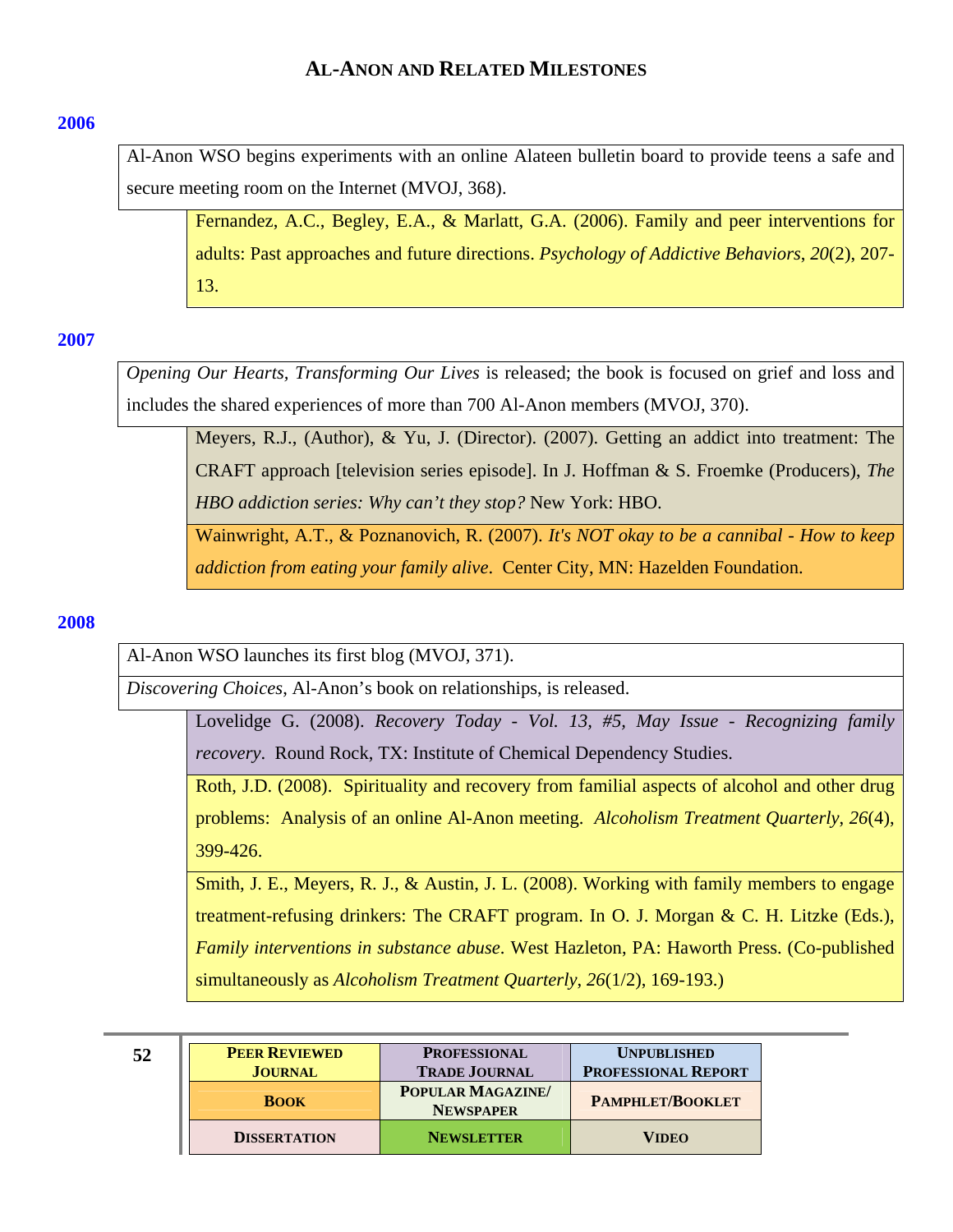### <span id="page-52-0"></span>**[2009](#page-0-0)**

Al-Anon Membership Survey reveals an average of 14 members per Al-Anon group; 84% of members are female; an average age of membership of 56; 93% of membership is white; 99% graduated from high school and 56% have a college degree; the average household income is \$71,542; 58% are married; 29% of those who said they had a life partner report a same sex life partner; 95 percent who said they were married had a spouse of the opposite sex; average years of Al-Anon membership is 12.7 years; average weekly meeting attendance is 1.8 and 6% participate in a weekly on-line meeting; 75% have a sponsor and 50+% sponsor others; 44% of Al-Anon members were referred by a professional; 30% of members begin because of concern about a person with a drug problem; 42% of those persons whose drinking Al-Anon members are most concerned about are AA members and 49% are reported to be actively drinking; 95% of members surveyed report that Al-Anon participation has affected their lives "very positively."

Al-Anon WSO launches blog, "Using the Traditions in our Personal Lives," with audio podcasts and member comments (MVOJ, 377).

### **[2010](#page-0-0)**

The total number of Al-Anon and Alateen groups worldwide is 25,452.

"Using Al-Anon's Steps in Our Personal Lives" blog is launched (MVOJ, p. 379).

Gould, T. (Producer), & Harrison, J. K. (Director). (2010). *When love is not enough: The Lois W. story* [Motion picture]. Hallmark Hall of Fame.

Roozen, H.G., de Waart, R., & van der Kroft, P. (2010). Community reinforcement and family training: An effective option to engage treatment-resistant substance-abusing individuals in treatment. *Addiction*, *105*(10), 1729-38.

## **[2011](#page-0-0)**

Al-Anon Family Groups celebrates its 60<sup>th</sup> anniversary.

There are more than 25,500 Al-Anon groups regularly meeting in more than 130 countries (MVOJ, p.

3). There are 30 email Al-Anon meetings (English, French, Spanish, Portuguese, Estonian, Russian,

| 53 | <b>PEER REVIEWED</b> | <b>PROFESSIONAL</b>                         | <b>UNPUBLISHED</b>         |
|----|----------------------|---------------------------------------------|----------------------------|
|    | <b>JOURNAL</b>       | <b>TRADE JOURNAL</b>                        | <b>PROFESSIONAL REPORT</b> |
|    | <b>BOOK</b>          | <b>POPULAR MAGAZINE</b><br><b>NEWSPAPER</b> | <b>PAMPHLET/BOOKLET</b>    |
|    | <b>DISSERTATION</b>  | <b>NEWSLETTER</b>                           | <b>VIDEO</b>               |